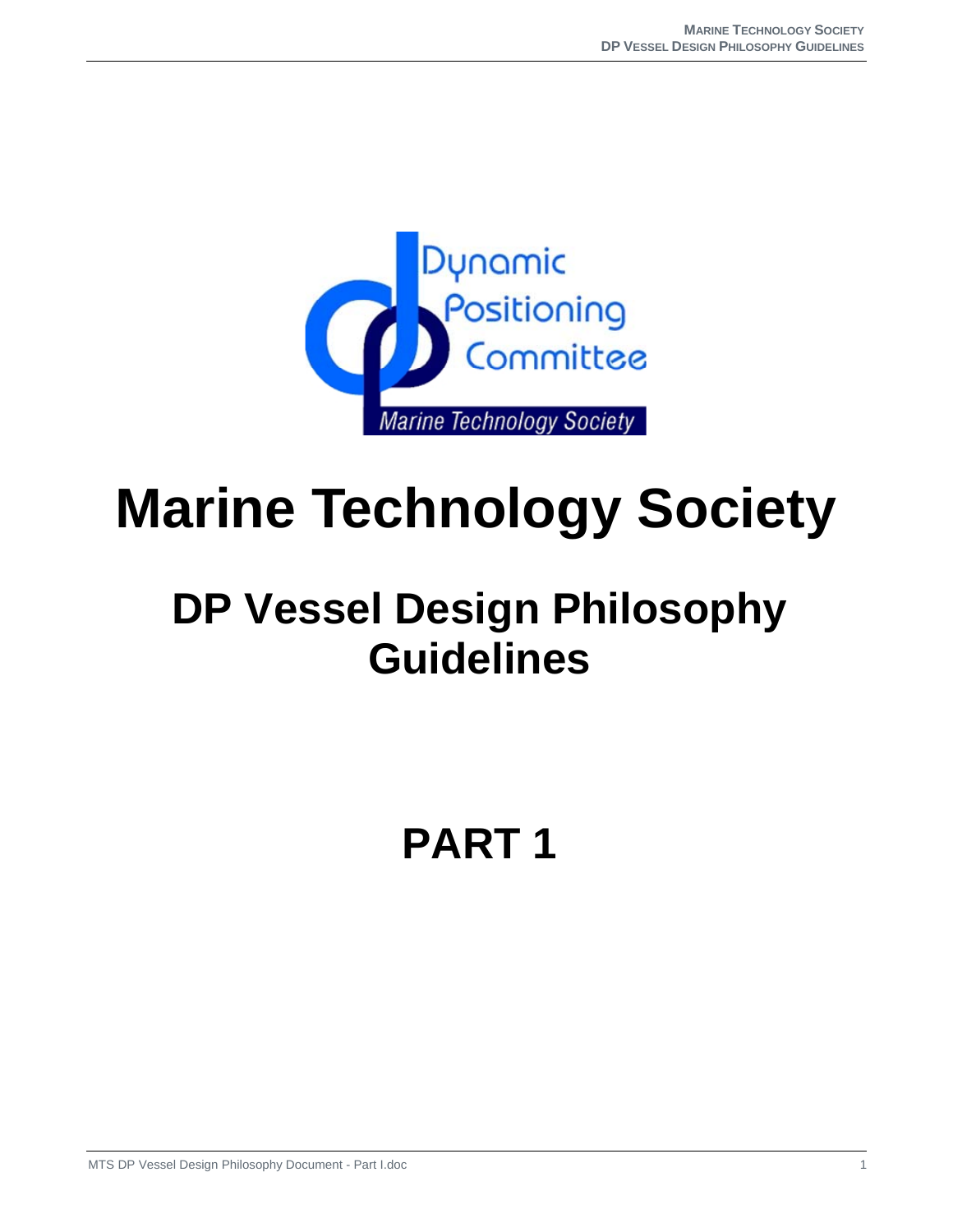## **TABLE OF CONTENTS**

| 1                |  |
|------------------|--|
| 1.1              |  |
| 1.2 <sub>1</sub> |  |
| 1.3              |  |
| $\mathbf{2}$     |  |
| 2.1              |  |
| 3                |  |
| 3.1              |  |
| 3.2              |  |
| 3.3              |  |
| 3.4              |  |
| 3.5              |  |
| 3.6              |  |
| 3.7              |  |
| 3.8              |  |
| 3.9              |  |
| 3.10             |  |
| 3.11             |  |
| 3.12             |  |
| 3.13             |  |
| 3.14             |  |
| 3.15             |  |
| 3.16             |  |
| 3.17             |  |
| 3.18             |  |
| 3.19             |  |
| 3.20             |  |
| 3.21             |  |
| 3.22             |  |
| 3.23             |  |
| 3.24             |  |
| 3.25             |  |
| 4                |  |
| 4.1              |  |
| 5                |  |
| 5.1              |  |
| 5.2              |  |
| 5.3              |  |
| 5.4              |  |
| 5.5              |  |
| 5.6              |  |
| 5.7              |  |
| 6                |  |
| 6.1              |  |
| $\overline{7}$   |  |
| 7.1              |  |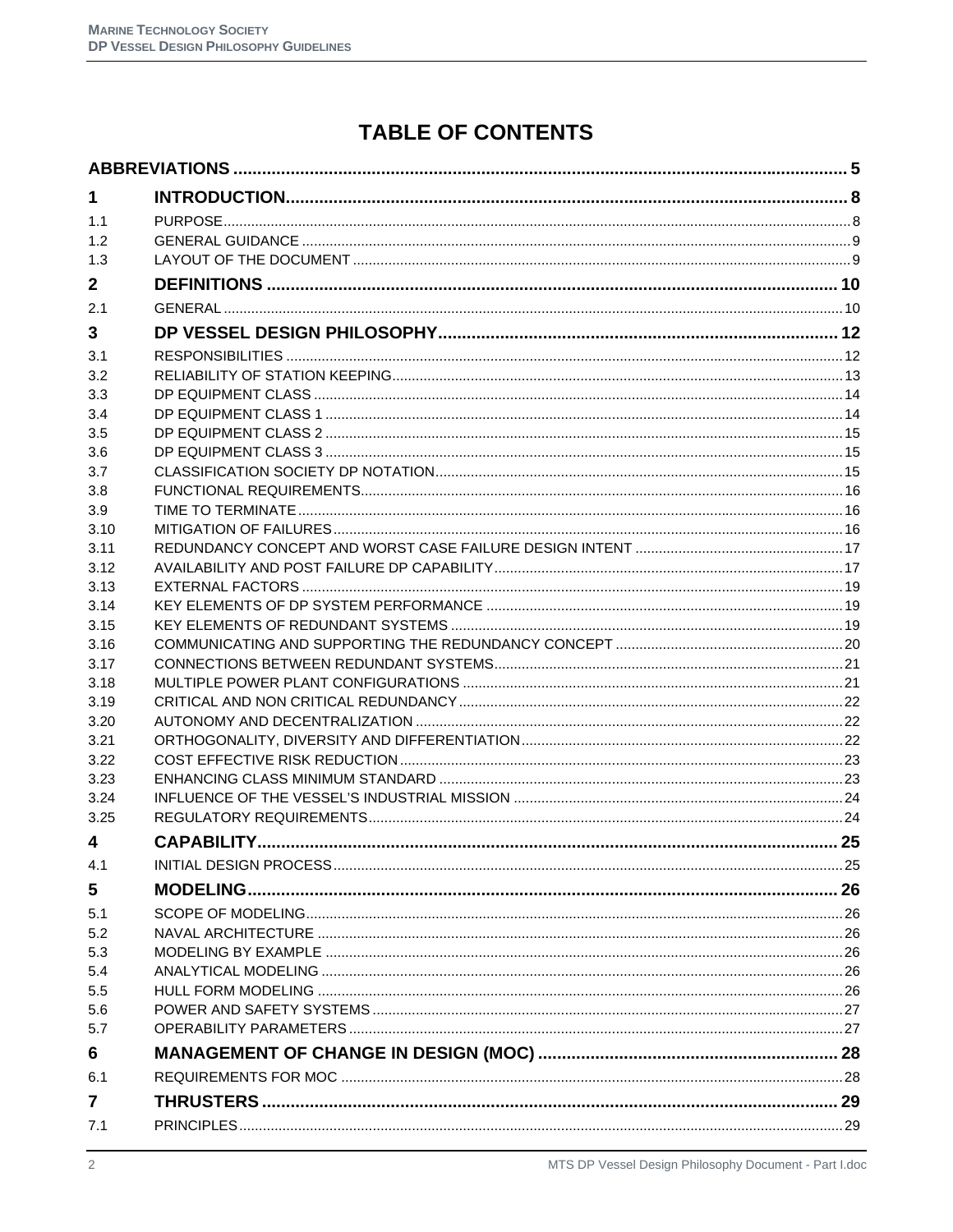| 7.2          |  |
|--------------|--|
| 8            |  |
| 8.1          |  |
| 9            |  |
| 9.1          |  |
| 10           |  |
| 10.1         |  |
| 11           |  |
| 11.1         |  |
| 11.2         |  |
| 11.3         |  |
| 11.4<br>11.5 |  |
| 11.6         |  |
| 11.7         |  |
| 11.8         |  |
| 11.9         |  |
| 12           |  |
| 12.1         |  |
| 13           |  |
| 13.1         |  |
| 14           |  |
| 14.1         |  |
| 15           |  |
| 15.1         |  |
| 16           |  |
| 16.1         |  |
| 17           |  |
| 17.1         |  |
| 17.2         |  |
| 18           |  |
| 18.1         |  |
| 19           |  |
| 19.1         |  |
| 20           |  |
| 20.1         |  |
| 21           |  |
| 21.1         |  |
| 22           |  |
| 22.1         |  |
|              |  |

## **TABLES**

| Table 3-1 |  |  |  |
|-----------|--|--|--|
|-----------|--|--|--|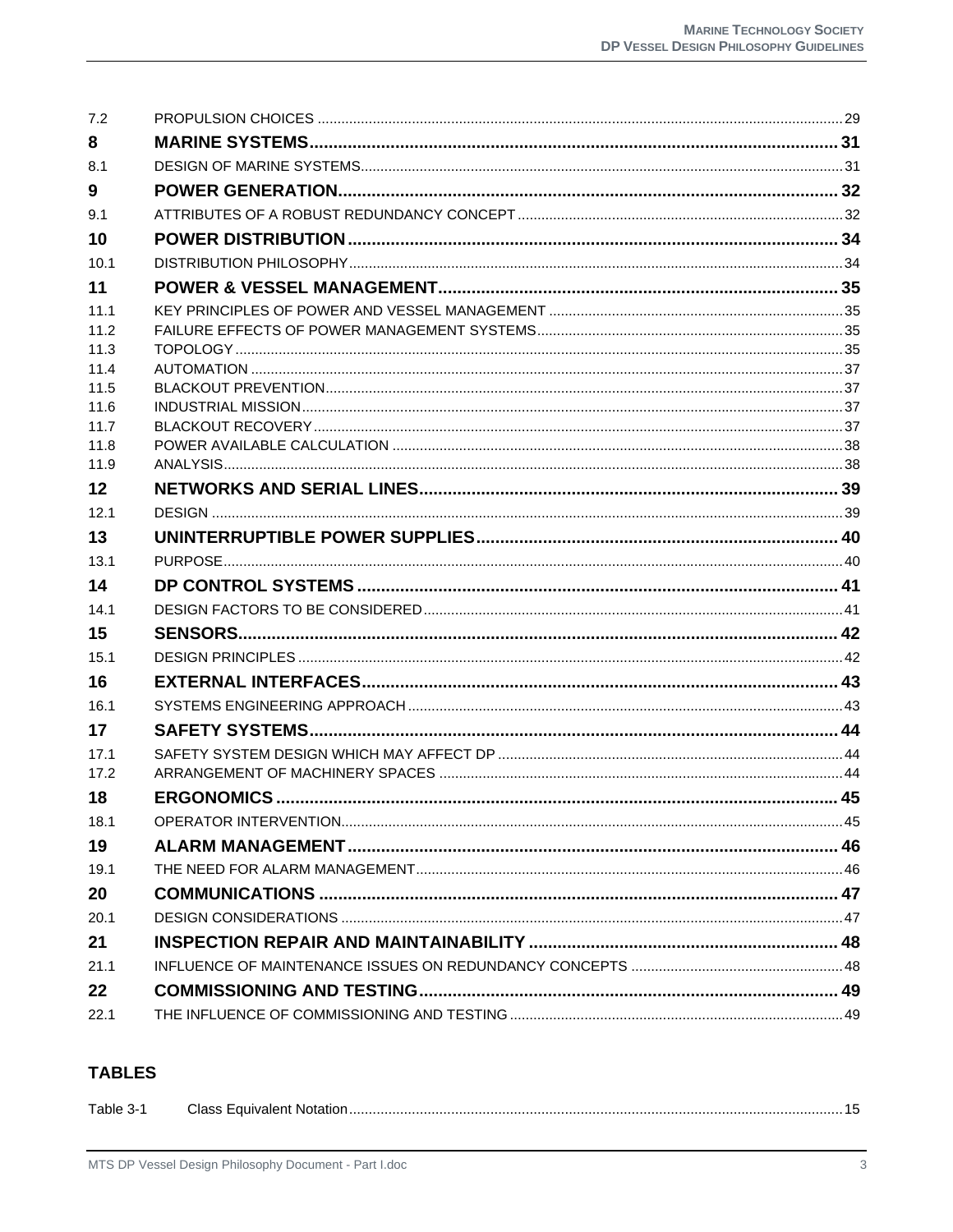## **REFERENCES**

## **BIBLIOGRAPHY**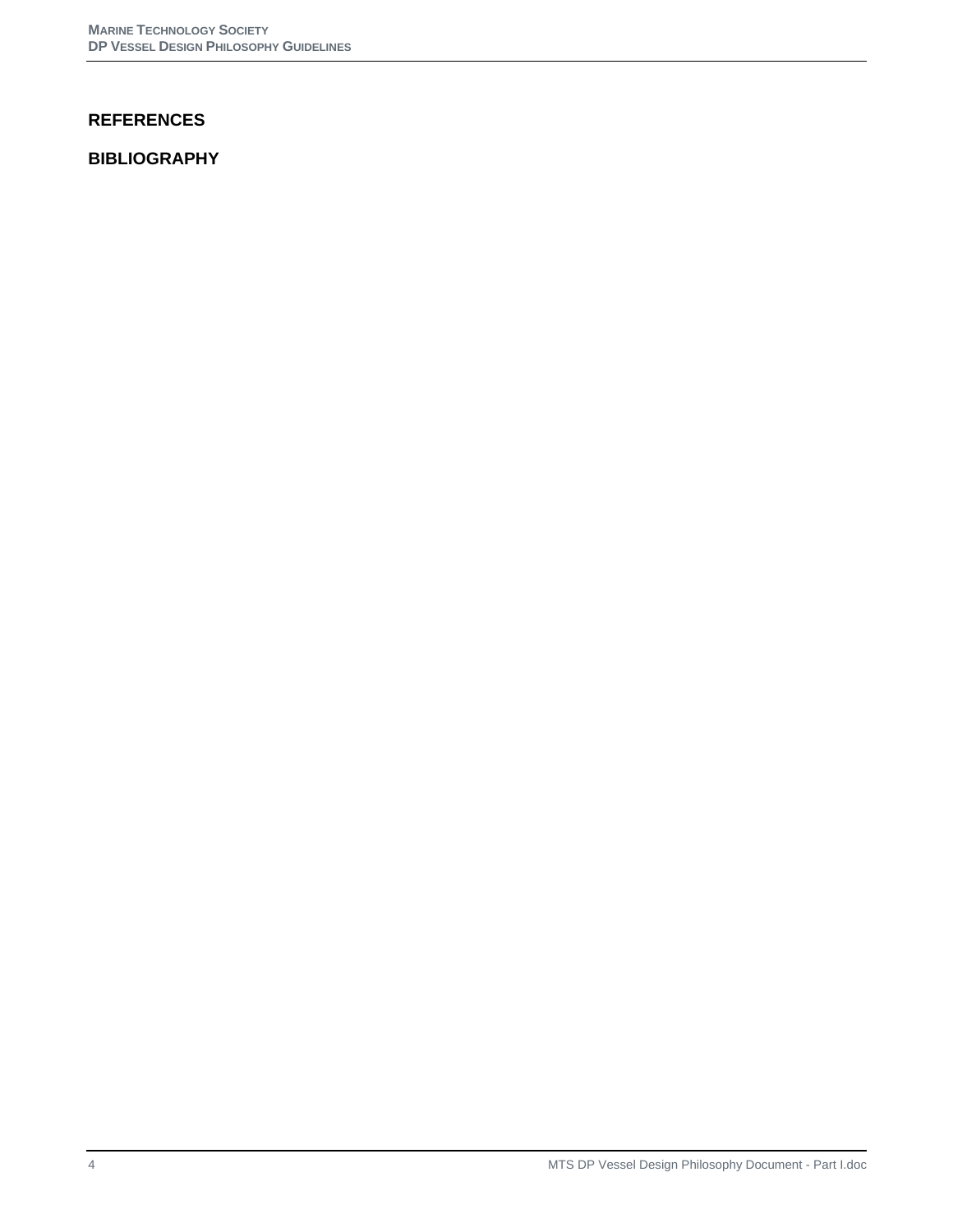## **ABBREVIATIONS**

| <b>ABS</b>        | AMERICAN BUREAU OF SHIPPING                      |
|-------------------|--------------------------------------------------|
| AC                | ALTERNATING CURRENT                              |
| <b>AFC</b>        | APPROVED FOR CONSTRUCTION                        |
| <b>AGP</b>        | ADVANCED GENERATOR PROTECTION                    |
| AI                | <b>ASSET INTEGRITY</b>                           |
| <b>AODC</b>       | ASSOCIATION OF OFFSHORE DIVING CONTRACTORS       |
| API               | AMERICAN PETROLEUM INSTITUTE                     |
| <b>ASOG</b>       | <b>ACTIVITY SPECIFIC OPERATIONAL GUIDELINES</b>  |
| <b>AVR</b>        | <b>AUTOMATIC VOLTAGE REGULATOR</b>               |
| <b>BOP</b>        | <b>BLOW OUT PREVENTER</b>                        |
| BV                | <b>BUREAU VERITAS</b>                            |
| <b>CFD</b>        | COMPUTATIONAL FLUID DYNAMICS                     |
| <b>CMF</b>        | <b>COMMON MODE FAILURE</b>                       |
| CP                | <b>CONTROLLABLE PITCH</b>                        |
| <b>CPP</b>        | CONTROLLABLE PITCH PROPELLER                     |
| <b>DGNSS</b>      | DIFFERENTIAL GLOBAL NAVIGATION SATELLITE SYSTEM  |
| <b>DGPS</b>       | DIFFERENTIAL GLOBAL POSITIONING SYSTEM           |
| <b>DNV</b>        | DET NORSKE VERITAS                               |
| DP                | DYNAMIC POSITIONING                              |
| <b>DPCS</b>       | DYNAMIC POSITIONING & CONTROL SYSTEMS            |
| <b>DPO</b>        | DYNAMIC POSITIONING OPERATOR                     |
| <b>DPS</b>        | DYNAMIC POSITIONING SYSTEM                       |
| <b>DPVOA</b>      | DYNAMICALLY POSITIONED VESSEL OWNERS ASSOCIATION |
| <b>DSV</b>        | DIVING SUPPORT VESSEL                            |
| <b>EARTH</b>      | <b>GROUND</b>                                    |
| <b>ECR</b>        | <b>ENGINE CONTROL ROOM</b>                       |
| ER                | <b>ENHANCED RELIABILITY</b>                      |
| <b>ESD</b>        | <b>EMERGENCY SHUTDOWN SYSTEM</b>                 |
| <b>F&amp;G</b>    | FIRE & GAS                                       |
| <b>FAT</b>        | <b>FACTORY ACCEPTANCE TEST</b>                   |
| <b>FMEA</b>       | FAILURE MODES AND EFFECTS ANALYSIS               |
| <b>FMECA</b>      | FAILURE MODE EFFECT AND CRITICALITY ANALYSES     |
| <b>FOG</b>        | <b>FIBRE OPTIC GYROS</b>                         |
| <b>FPP</b>        | <b>FIXED PITCH PROPELLER</b>                     |
| <b>FPSO</b>       | FLOATING PRODUCTION STORAGE OFFTAKE              |
| <b>FSVAD</b>      | FLAG STATE VERIFICATION & ACCEPTANCE DOCUMENT    |
| <b>FW</b>         | <b>FRESH WATER</b>                               |
| GA                | <b>GENERAL ALARM</b>                             |
| <b>GNSS</b>       | <b>GLOBAL NAVIGATION SATELLITE SYSTEM</b>        |
| <b>GPS</b>        | <b>GLOBAL POSITIONING SYSTEM</b>                 |
| <b>GROUND</b>     | <b>EARTH</b>                                     |
| <b>HAT</b>        |                                                  |
|                   | HARBOUR ACCEPTANCE TEST                          |
| <b>HAZOP</b>      | <b>HAZARD AND OPERABILITY</b>                    |
|                   |                                                  |
| <b>HDOP</b>       | HORIZONTAL DILUTION OF POSITION                  |
| <b>HIL</b><br>HMI | HARDWARE IN LOOP<br>HUMAN MACHINE INTERFACE      |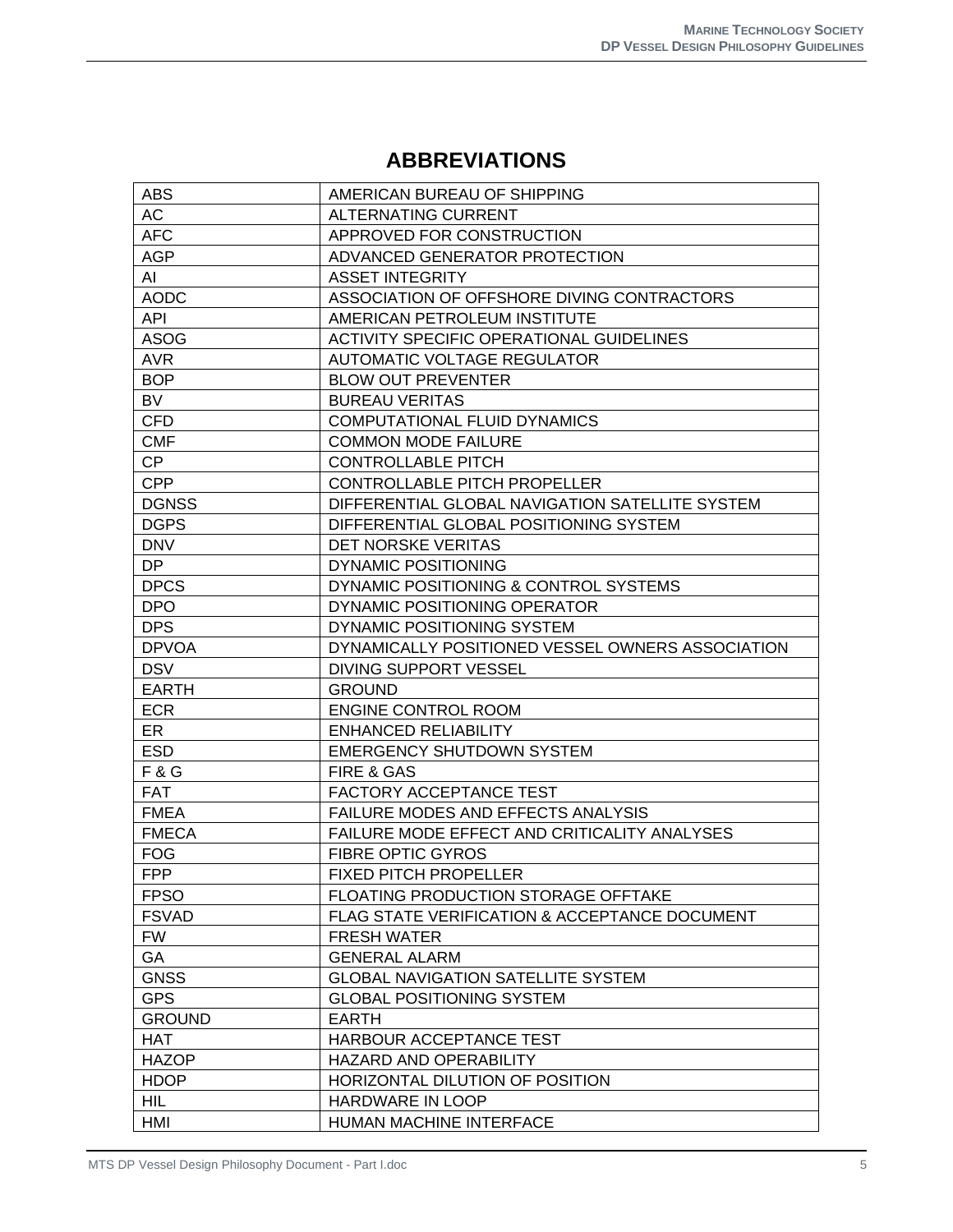| <b>HSE</b>                                         | HEALTH, SAFETY AND ENVIRONMENT                   |
|----------------------------------------------------|--------------------------------------------------|
| <b>HSI</b>                                         | HUMAN SYSTEM INTEGRATION                         |
| <b>HV</b>                                          | HIGH VOLTAGE, GENERALLY VOLTAGES OVER 1000 VOLTS |
| <b>HVAC</b>                                        | <b>HEATING VENTILATION AIR CONDITIONING</b>      |
| I/O                                                | <b>INPUT/OUTPUT</b>                              |
| <b>IAN</b>                                         | <b>INERTIAL AIDED NAVIGATION</b>                 |
| <b>IEC</b>                                         | INTERNATIONAL ELECTROTECHNICAL COMMISSION        |
| <b>IJS</b>                                         | <b>INDEPENDENT JOYSTICK</b>                      |
| <b>IMCA</b>                                        | INTERNATIONAL MARINE CONTRACTORS ASSOCIATION     |
| <b>IMO</b>                                         | INTERNATIONAL MARITIME ORGANISATION              |
| <b>IRM</b>                                         | INSPECTION REPAIR AND MAINTAINABILITY            |
| <b>LBL</b>                                         | <b>LONG BASELINE</b>                             |
| LCI                                                | LOAD COMMUTATED INVERTER                         |
| <b>LLRC</b>                                        | LOW LOSS REDUNDANCY CONCEPT                      |
| <b>LRS</b>                                         | LLOYDS REGISTER OF SHIPPING                      |
| <b>LUSBL</b>                                       | LONG ULTRASHORT BASELINE                         |
| LV.                                                | LOW VOLTAGE, GENERALLY VOLTAGES BELOW 1000 VOLTS |
| <b>MOC</b>                                         | MANAGEMENT OF CHANGE                             |
| <b>MODU</b>                                        | <b>MOBILE OFFSHORE DRILLING UNIT</b>             |
| <b>MOU</b>                                         | MOBILE OFFSHORE UNIT                             |
| <b>MRU</b>                                         | <b>MOTION REFERENCE UNIT</b>                     |
| <b>MSC</b>                                         | MARITIME SAFETY COMMITTEE                        |
| <b>MTBF</b>                                        | <b>MEAN TIME BETWEEN FAILURE</b>                 |
| <b>MTS</b>                                         | MARINE TECHNOLOGY SOCIETY                        |
| <b>MTTR</b>                                        | <b>MEAN TIME TO REPAIR</b>                       |
| <b>NMD</b>                                         | NORWEGIAN MARITIME DIRECTORATE                   |
| <b>OIM</b>                                         | OFFSHORE INSTALLATION MANAGER                    |
| <b>OSV</b>                                         | OFFSHORE SUPPORT VESSEL                          |
|                                                    | <b>PUBLIC ADDRESS</b>                            |
| PA<br><b>PLC</b>                                   | PROGRAMMABLE LOGIC CONTROLLER                    |
| <b>PMS</b>                                         | PLANNED MAINTENANCE SYSTEM                       |
|                                                    |                                                  |
| <b>PRS</b>                                         | POSITION REFERENCE SYSTEM<br>POWER SUPPLY UNIT   |
| <b>PSU</b>                                         |                                                  |
| <b>PWM</b>                                         | PULSE WIDTH MODULATION                           |
| QCV                                                | <b>QUICK CLOSING VALVE</b>                       |
| <b>RAO</b>                                         | RESPONSE AMPLITUDE OPERATOR                      |
| <b>RCA</b>                                         | REDUNDANCY AND CRITICALITY ANALYSES              |
| <b>RCU</b>                                         | REMOTE CONTROL UNIT                              |
| <b>RESTRICTED EARTH</b><br><b>FAULT PROTECTION</b> | DIRECTIONAL EARTH FAULT PROTECTION               |
| <b>RIO</b>                                         | REMOTE INPUT OUTPUT                              |
| <b>ROV</b>                                         | REMOTELY OPERATED VEHICLE                        |
| <b>RPM</b>                                         | REVOLUTIONS PER MINUTE                           |
| <b>SAT</b>                                         | <b>SEA ACCEPTANCE TEST</b>                       |
| <b>SCE</b>                                         | SAFETY CRITICAL ELEMENTS                         |
| <b>SIL</b>                                         | SAFETY INTEGRITY LEVELS                          |
|                                                    |                                                  |
| <b>SIMOPS</b>                                      | SIMULTANEOUS OPERATIONS                          |
| <b>SMO</b>                                         | SAFEST MODE OF OPERATION                         |
| <b>SOLAS</b>                                       | SAFETY OF LIFE AT SEA                            |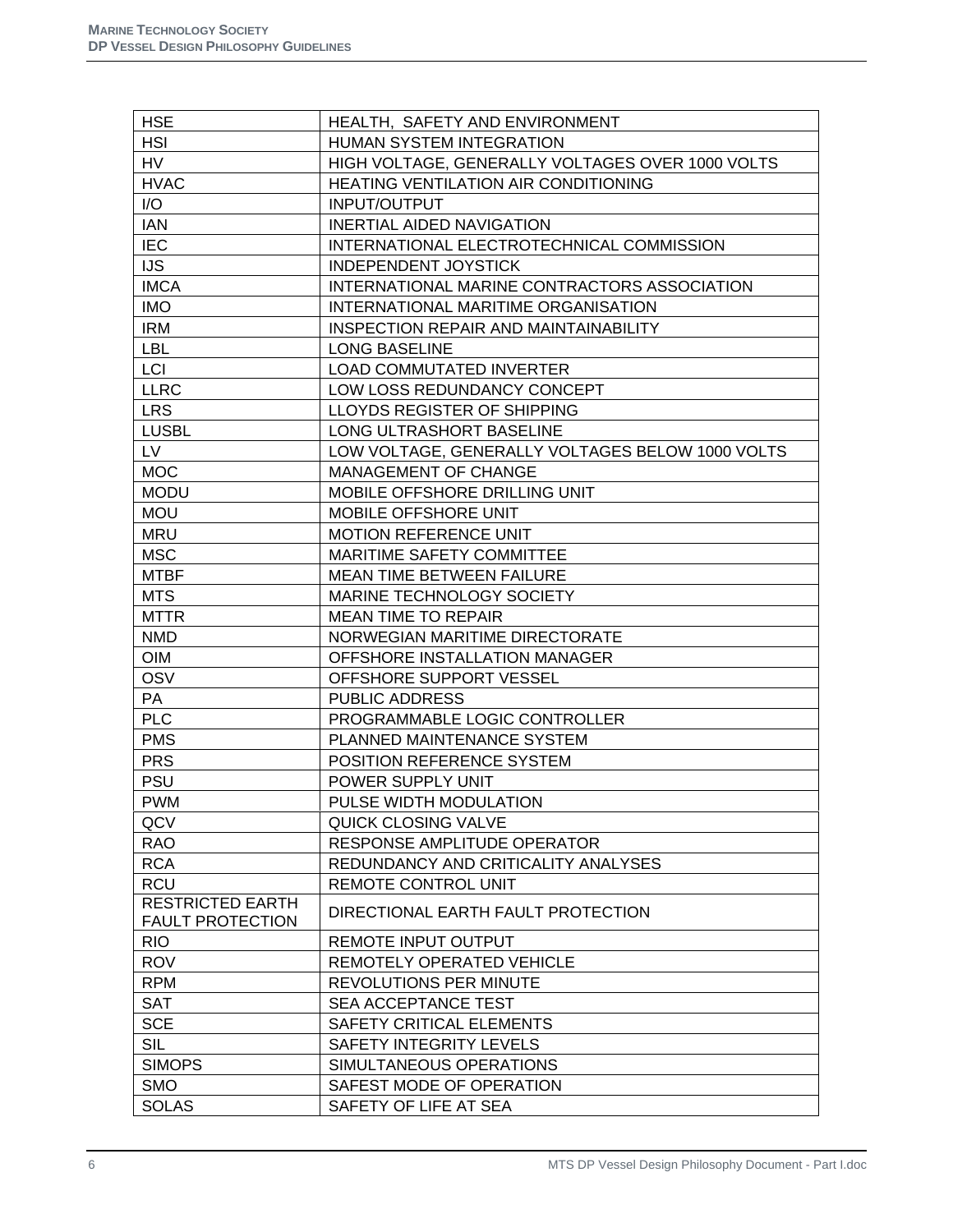| <b>STCW</b>  | STANDARDS OF TRAINING CERTIFICATION AND WATCH<br><b>KEEPING</b> |
|--------------|-----------------------------------------------------------------|
| SW           | <b>SEAWATER</b>                                                 |
| <b>TAGOS</b> | THRUSTER AND GENERATOR OPERATING STRATEGY                       |
| <b>TAM</b>   | <b>TASK APPROPRIATE MODE</b>                                    |
| <b>TCPC</b>  | TRAINING, CERTIFICATION & PERSONNEL COMPETENCE                  |
| <b>THD</b>   | TOTAL HARMONIC DISTORTION                                       |
| <b>TTT</b>   | TIME TO TERMINATE                                               |
| <b>UKCS</b>  | UK CONTINENTAL SHELF                                            |
| <b>UPS</b>   | UNINTERRUPTED POWER SUPPLY                                      |
| <b>USBL</b>  | ULTRA SHORT BASE LINE                                           |
| VAr          | <b>VOLT AMPERE REACTIVE</b>                                     |
| <b>VCB</b>   | <b>VACUUM CIRCUIT BREAKER</b>                                   |
| <b>VFD</b>   | <b>VARIABLE FREQUENCY DRIVES</b>                                |
| <b>VRU</b>   | <b>VERTICAL REFERENCE UNIT</b>                                  |
| <b>VRU</b>   | <b>VERTICAL REFERENCE UNIT</b>                                  |
| <b>WCF</b>   | <b>WORST CASE FAILURE</b>                                       |
| <b>WCFDI</b> | <b>WORST CASE FAILURE DESIGN INTENT</b>                         |
| <b>WSOG</b>  | WELL SPECIFIC OPERATIONAL GUIDELINES                            |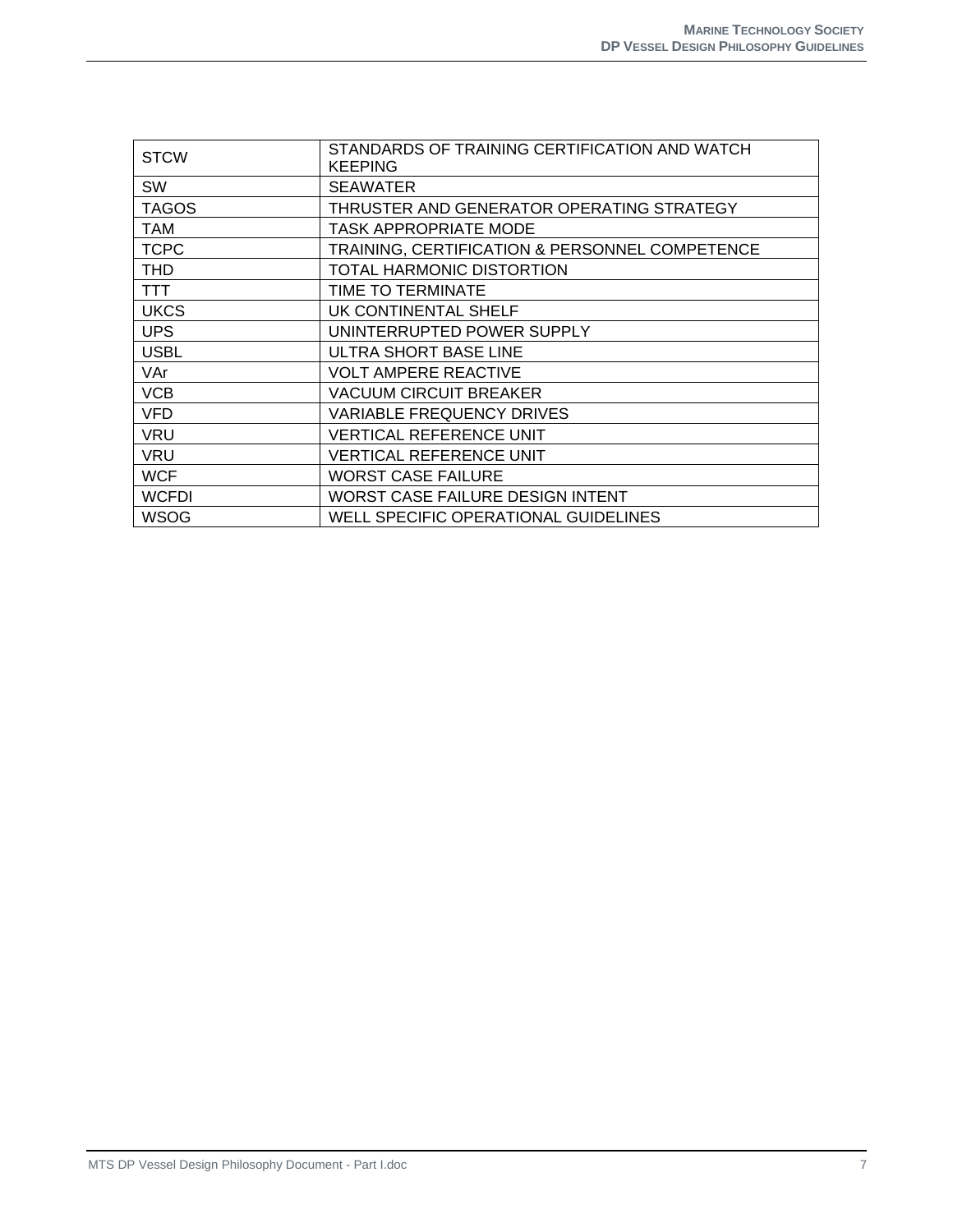## **1 INTRODUCTION**

## **1.1 PURPOSE**

- 1.1.1 This document has been generated by the MTS DP Technical Committee and has been provided to industry as a guidance document to aid in the design of DP Vessels.
- 1.1.2 This document is not meant to replace any rules, regulations or guidelines that are in existence. It is a compilation of experiences, practices and information gleaned from various sources in industry, some of which are not in the public domain. It is expected that compliance with applicable Class Rules will be ensured.
- 1.1.3 It is acknowledged that DP Class notation is governed by Class Rules which cover DP equipment and addresses redundancy requirements. However, these rules do not address the industrial mission of the vessel nor the overall performance and operational capability. Consequently vessels designed to obtain a DP Class Notation alone may not achieve the post worst case failure capability that could potentially be achieved by establishing and adopting philosophies that minimize loss of positioning capability after failure and enhance reliability.

Note:-LRS and DNV offer a means to compare DP vessel performance through the use of PCR and ERN numbers.

- 1.1.4 This is not intended to be an all encompassing document covering all aspects of DP vessel design. It attempts to provide guidance on a number of themes which have not been adequately defined by DP Class Rules or are subject to interpretation. Incorporating the guidance provided in this document during design should result in a vessel with enhanced capability to perform its industrial function and which meets Class Rules for the desired DP Class Notation.
- 1.1.5 Enhanced vessel capability as implied in this document means a more fault tolerant/fault resistant DP system which minimizes loss of positioning capability post worst case failure. This in turn translates into greater operational uptime and the ability to carry out its mission within a larger operating envelope.
- 1.1.6 The focus areas of this document have evolved from industry experience of technical failures. Addressing these vulnerabilities during design will result in a robust vessel capable of conducting its industrial mission. Exposure to environmental conditions is addressed by focusing on capability and sizing of thrusters and power plants. Technical failures are addressed by designing fault tolerant and fault resistant systems. Some technical faults require operator intervention to prevent escalation. Ergonomics and 'decisions support tools' aid effective operator intervention.
- 1.1.7 Implementation of the Guidance during design phase rather than later in the life cycle is expected to lower the cost of a 'fit for purpose' DP vessel.
- 1.1.8 The guidance provided in this document is not directed at any particular category of DP vessel. It is intended to apply to any Class 2 or Class 3 DP vessel operating in support of offshore oil and gas activities. The principles may be implemented as appropriate on Class 1 DP vessels. Examples include MODUs, MOUs, construction and logistics vessels where dynamic positioning is used for, or aiding, station keeping.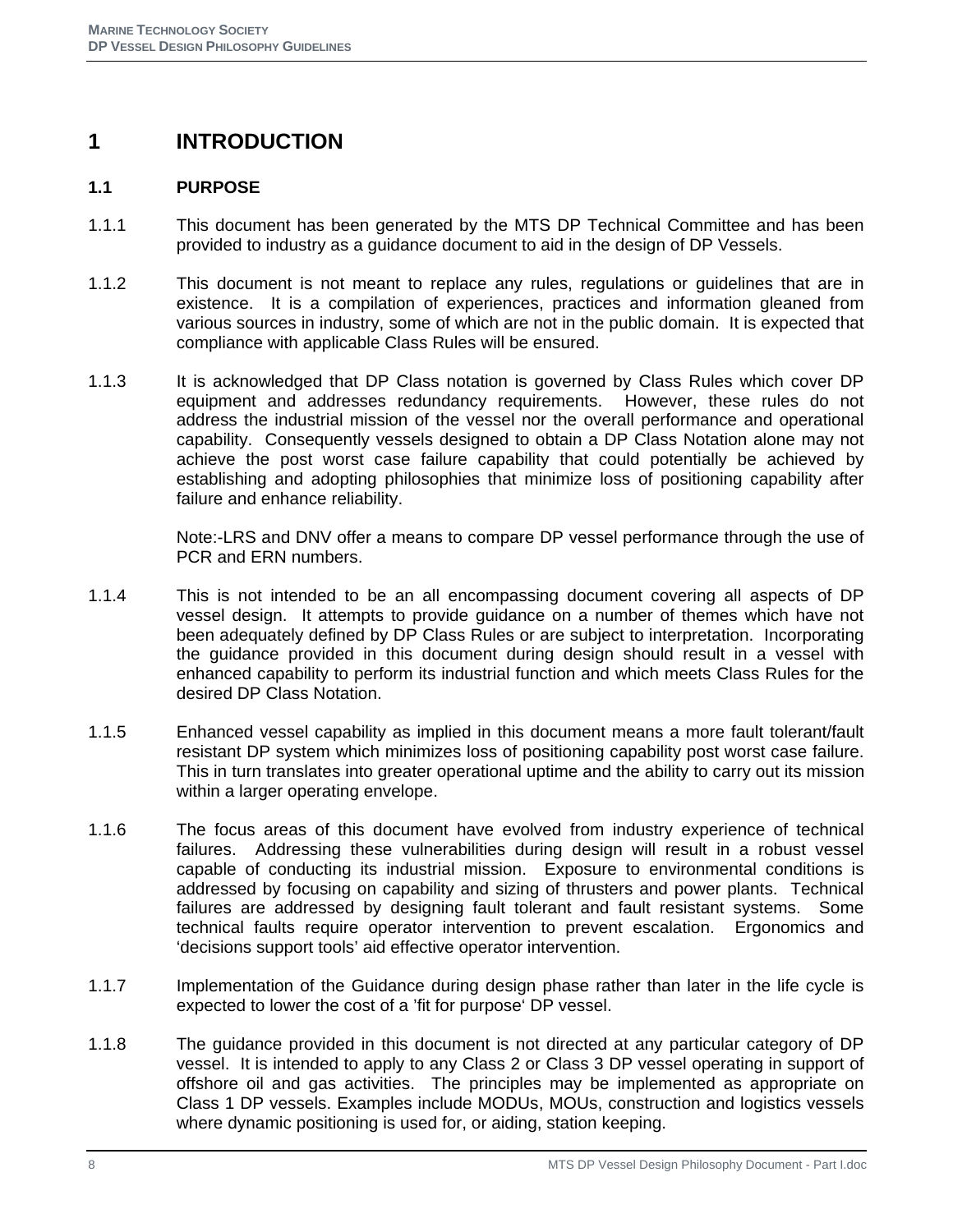## **1.2 GENERAL GUIDANCE**

- 1.2.1 The guidance provided in this document is intended to aid in the design of a fault tolerant, fault resistant DP vessel. It is intended to apply to any class of DP vessel operating in support of offshore oil and gas activities. The goals of the guidance are to:
	- 1. Prevent loss of position
	- 2. Prevent loss of redundancy

The objectives of the above are to meet class requirements and obtain operational uptime.

- 1.2.2 The industrial mission of DP vessels varies. Examples as follows:
	- 1. DP MODUs
	- 2. Project construction vessels
	- 3. logistics vessels
- 1.2.3 Fault tolerant power systems can be achieved by the use of sophisticated protective functions or by configuring the power plant as two or more independent systems (open bus). Design should always facilitate effective open bus operations.
- 1.2.4 It is acknowledged that the level of sophistication and complexity required to achieve fault tolerance, fault resistance and uptime for DP MODUs and project construction vessels are likely to be higher than that applied to logistics vessels due to the nature of their industrial mission.
- 1.2.5 Diesel electric DP logistics vessels are also expected to be fault tolerant and fault resistant. Operational uptime on DP may not be the driver given the nature of their industrial mission. Acceptable levels of station keeping reliability and fault tolerance can be achieved using less sophisticated redundancy concepts.
- 1.2.6 It should be recognized that power plants need a larger level of integration than other components of DP systems. Care should be exercised in the concept and design phase of power systems to clearly establish the needs of the industrial mission, requirements of the Regulatory/Classification bodies and to define the system for all aspects of the project life cycle.
- 1.2.7 All vessels should be operated within their post failure DP capability as determined by their Worst Case Failure.

## **1.3 LAYOUT OF THE DOCUMENT**

- 1.3.1 This document consists of two parts. Part 1 is a management guide explaining why each theme is important. Part 2 contains additional details on how to address these themes along with anecdotal examples.
- 1.3.2 The level of detail in the sections on power (generation, distribution and power management / vessel management) is deliberately and consciously greater than that provided in other sections. A well thought through power system design delivers a robust and capable vessel and enhances the ability of the vessel to perform its industrial mission. Note that the term 'power system' includes auxiliary systems and related pipework.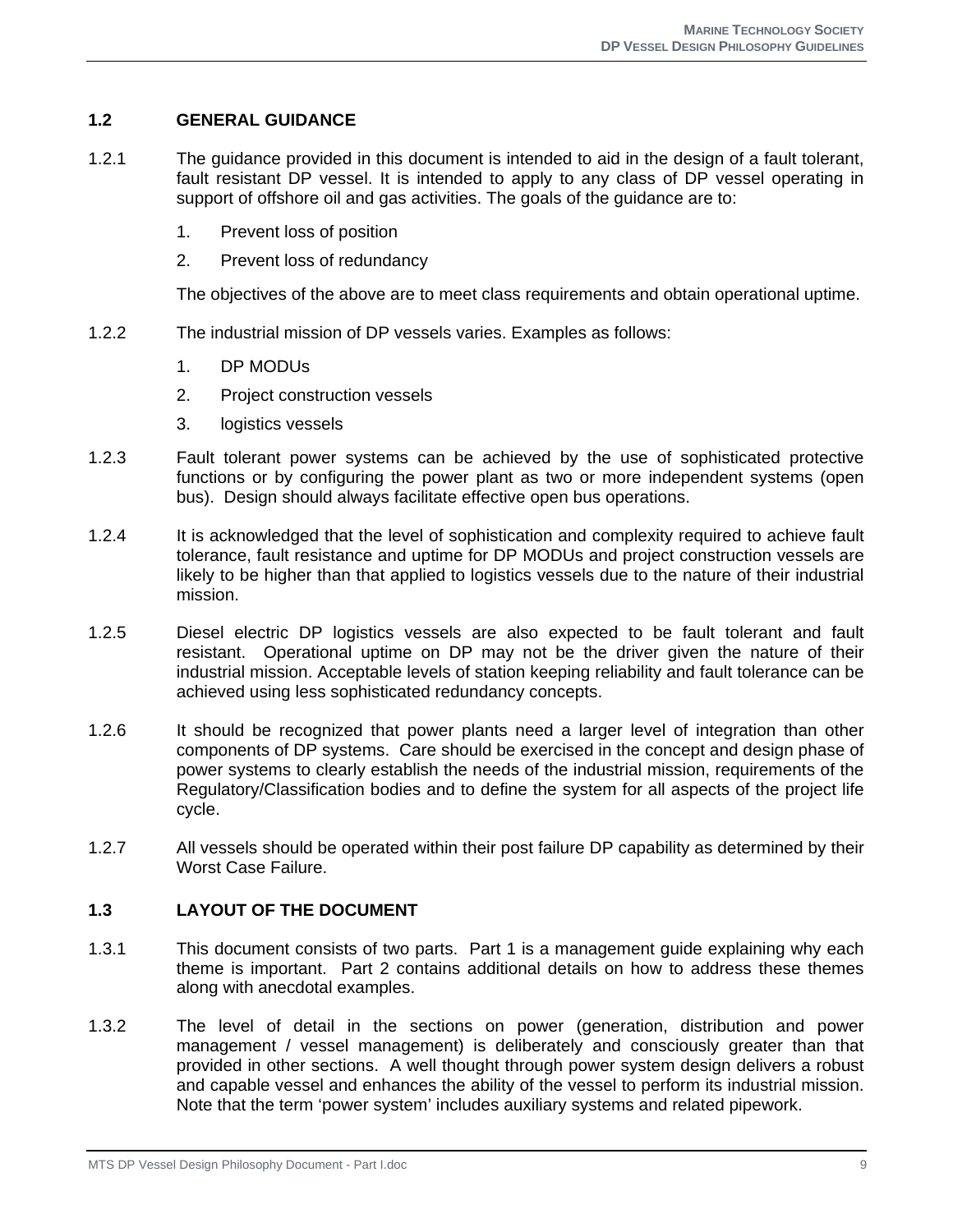## **2 DEFINITIONS**

## **2.1 GENERAL**

- 1. **Reliability:** The probability that an item can perform a required function under given conditions for a given time interval.
- 2. **Redundancy:** The existence of more than one means of performing a required function.
- 3. **Full redundancy:** A system comprising two or more redundant elements each of which is capable of performing the function.
- 4. **Partial redundancy:** A system containing three of more redundant elements which are capable of performing the function in combination (e.g. any two-out-of-three).
- 5. **Availability**: The ratio of the total time a functional unit is capable of being used during a given interval to the length of the interval.
- 6. **Single fault tolerance:** The ability of a system to continue its function, following a single failure, without unacceptable interruption.
- 7. **Independence:** With reference to main machinery such as generators and thrusters. Auxiliary and control functions should be provided in a manner that makes the machinery as independent as practical to minimize the number of failures that can lead to the loss of more than one main item of machinery.
- 8. **Separation:** With reference to systems or equipment intended to provide redundancy. Reduce the number of connections between systems to reduce the risk that failure effects may propagate from one redundant system to the other.
- 9. **Physical separation:** With reference to DP Class 3 vessels, fire and watertight subdivisions required to support the worst case failure design intent in respect of DP 3 failure criteria.
- 10. **Monitoring:** Alarms and indications required to reveal hidden failures. Monitoring should be of a design and implementation that positively identifies a fault or degradation of functionality in the system e.g. lack of flow not just loss of pressure.
- 11. **Critical redundancy:** Equipment provided to support the worst case failure design intent.
- 12. **Non critical redundancy:** Equipment provided over and above that required to support the worst case failure design intent. Its purpose it to improve the reliability and availability of systems.
- 13. **Industrial Mission:** The industrial mission is the primary operational role of the vessel, typically applicable to MODUs and Project and Construction vessels (e.g. Pipe-lay/Heavy-lift). (Note Industrial mission by definition for Logistic Vessels is to support logistics)
- 14. **Diversity:** The property of introducing differences into redundant elements to avoid common mode, common cause failures. Different levels of diversity are possible such as specifying different manufacturers for redundant GNSS systems. Even greater diversity can be achieved through orthogonality which requires redundant elements to operate on different principles.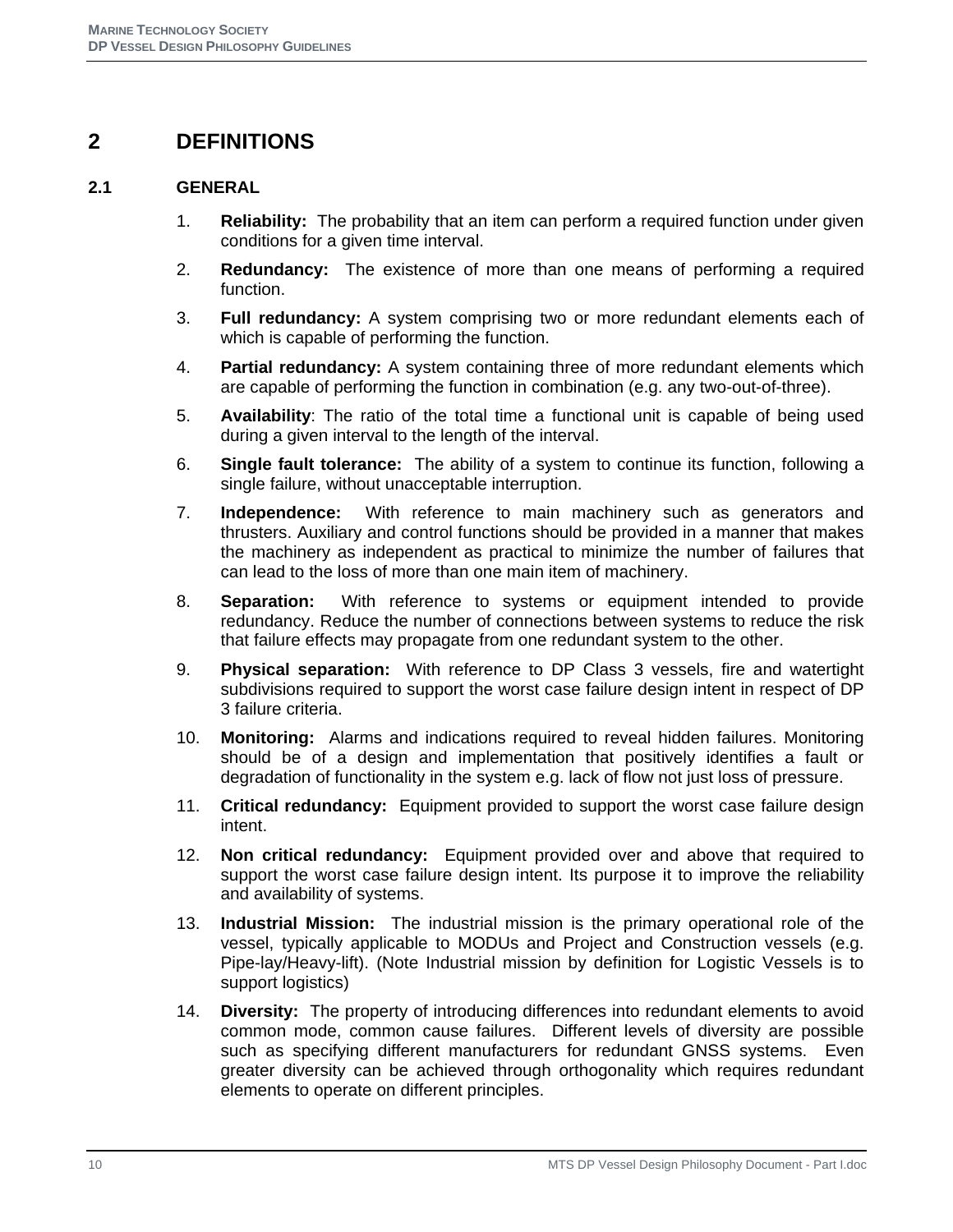- 15. **Orthogonality:** With reference to redundant systems the secondary means of providing a function should be based on completely different principles to reduce the risk of common mode failures (e.g. Gyros-spinning mass versus Fiber Optic Gyros (FOG), anemometers (ultrasonic versus mechanical).
- 16. **Differentiation:** A method to avoid common mode failures by introducing a change in personality of redundant systems based on the same principle (e.g. use of Inertial Aided Navigation (IAN) on one of the two redundant GNSS systems)
- 17. **Suitability:** In this document 'suitability' pertains to the vessel having the appropriate position reference sensors to undertake its industrial mission.
- 18. **Position/heading keeping:** The ability of the DP system to maintain a desired position or heading within the normal excursions of the control system and environmental conditions.
- 19. **Loss of Position:** The vessel's position is outside the limits set for carrying out the industrial activity in progress as defined in the WSOG/ASOG.
- 20. **Thruster Phaseback:** A method utilized to temporarily reduce power consumption following an event, to stabilize the power plant and avoid a black-out.
- 21. **The Critical Activity Mode of Operation (CAMO):** This is generally a tabulated presentation of how to configure the vessel's DP system, including power generation and distribution, propulsion and position reference systems, so that the DP system, as a whole is fault tolerant and fault resistant. The CAMO table also sets out the operator actions should the required configuration fail to be met. The term Safest Mode of operation (SMO) has been previously used to describe CAMO.
- 22. **Systematic failure:** Failures due to flaws in the system. Systems subjected to the same conditions fail consistently.
- 23. **Wear out:** Specific class of failure when an item of limited life has worn out.
- 24. **Random failure:** Failure due to physical causes such as corrosion, thermal stressing. Statistical information can be derived from historical data.
- 25. **'Task Appropriate Mode' (TAM) is a risk based mode:** Task Appropriate Mode is the configuration that the vessel's DP system may be set up and operated in, accepting that a failure could result in effects exceeding the worst case failure such as blackout or loss of position. This is a choice that is consciously made. This mode may be appropriate in situations where it is determined that the risks associated with a loss of position are low and where the time to terminate is low. (Not to be confused with Thruster Assisted Mooring)
- 26. **'Active redundancy':** Redundancy wherein all means for performing a required function are intended to operate simultaneously.
- 27. **WCFDI:** The worst case failure design intent (WCFDI) describes the minimum amount of propulsion and control equipment remaining operational following the worst case failure. The worst case failure design intent is used as the basis of design. Single fault tolerance is to be achieved by the provision of redundant systems.
- 28. **Time to Terminate:** This time is calculated as the amount of time required in an emergency to physically free the DP vessel from its operational activity following a DP abort status and allowing it to be maneuvered clear and to proceed to safety.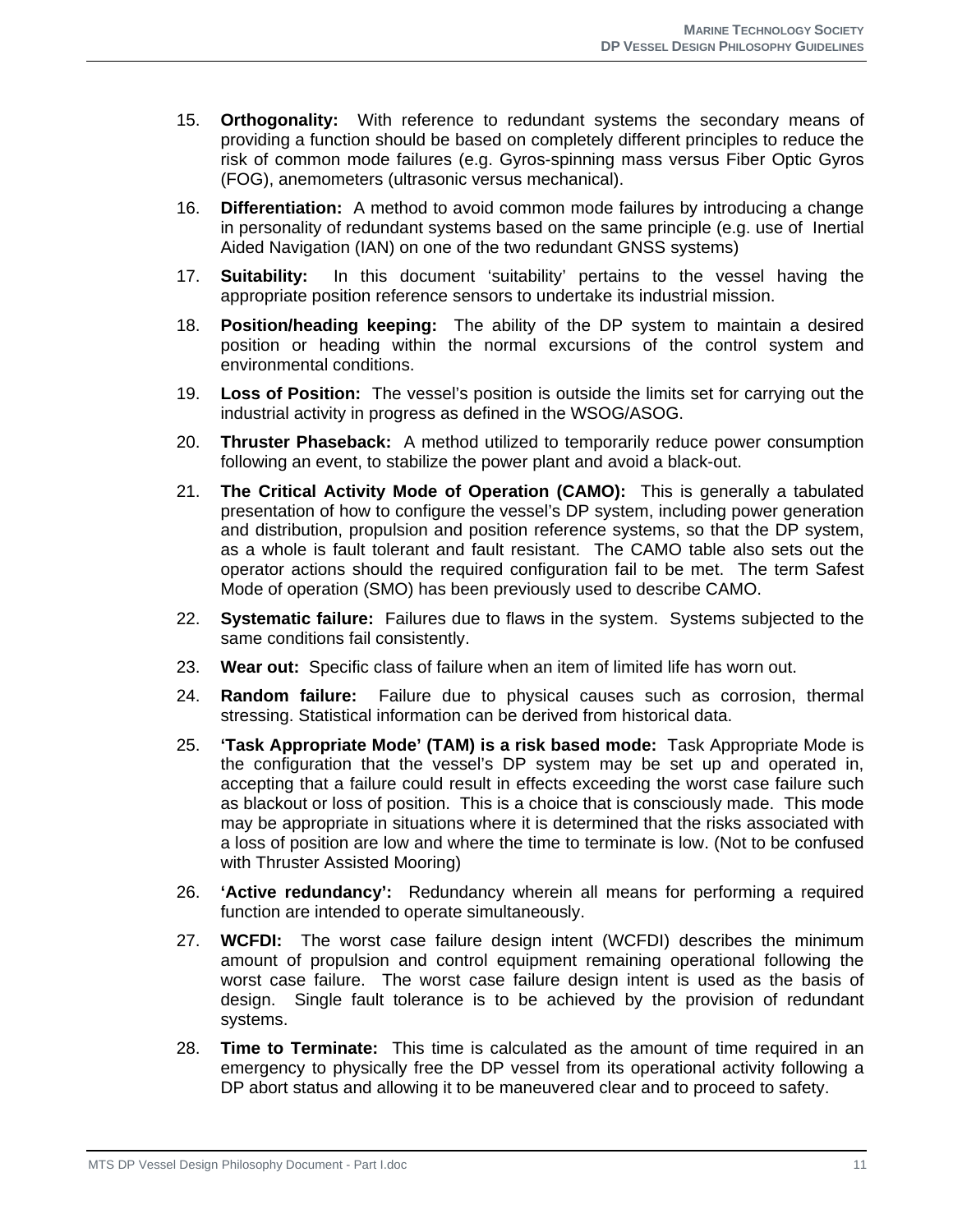## **3 DP VESSEL DESIGN PHILOSOPHY**

## **3.1 RESPONSIBILITIES**

- 3.1.1 This document is intended to be a design philosophy guide. However, it is important to note that carrying the process of the design concept to completion of a vessel involves many stakeholders. Consequently, it should be recognized that the contracting philosophy employed at each level of design and the various disciplines involved directly affect both the design and execution of the design.
- 3.1.2 Whether the contract is turnkey "design and build" or the owner presents a fully developed and reviewed design complete with owner furnished equipment to the shipyard, the fact remains that oversight of the process as a whole is a key factor in the success of the design.
- 3.1.3 Regardless of the contracting philosophy the key disciplines and stakeholders in the process remain the same. The responsibilities of each stakeholder for a given project should be clearly defined by contract, communicated to, and understood by all parties involved in the design and execution of the design. The following list attempts to provide a high level description of the scope of design responsibilities for the various stakeholders; it does not address financial responsibilities:
	- 1. **Senior Management:** The owner's senior management is responsible for the project charter, which should clearly define the mission parameters for the design. The charter should include the basis of design. Strict guidelines should be incorporated for management of change to mitigate scope creep.
	- 2. **Project Team:** The owners project team will vary depending on the type of contract, however there are common skill sets required on the team including project management, engineering and administration. While each contract will differ, it is important to state that it is the responsibility of the owner to adequately staff the project in order to diligently oversee the entire design process as well as the implementation of the design.
	- 3. **Naval Architects / Designers:** Naval architects and designer are responsible for the conceptual design. The naval architect does not provide detailed engineering or systems designs. In general the naval architect provides hull form drawings, scantlings, conceptual general arrangement drawings, and reports such as weight estimates, hull friction, stability, etc. The Naval architect's drawing must be translated by others into detailed production design drawings.
	- 4. **Flag State:** The flag state administers the rules adopted by legislation for the flag state. In general these rules are mainly Health, Safety and Environment and manning related. Flag state rules will normally enforce international conventions such as IMO, SOLAS and Marpol. While some flag states have extensive design codes in place, it is not uncommon for flag state rules to defer to one of the class society's codes for design criteria.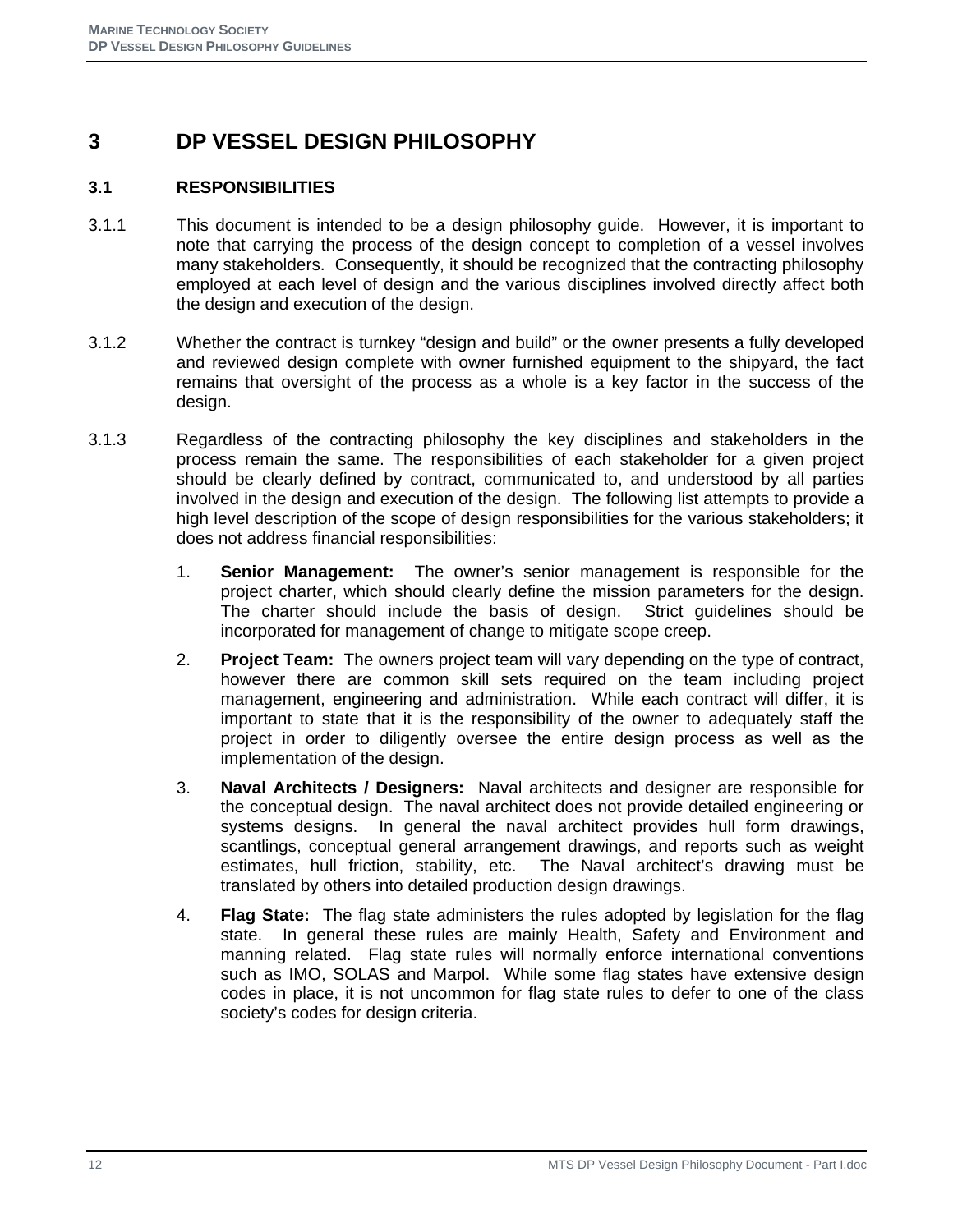- 5. **Class Society:** Class societies establish design codes, review and certify adherence to the codes during design, review the vessel while it is being built and tested, and ultimately certify that the completed vessel complies with their rules. Class societies do not have any governmental authority other than that which may be granted by a flag state. They developed first as a method of providing insurers with technical reviews of vessels to determine whether a vessel was safe and fit for the purpose it was designed for.
- 6. **Shipyard:** While there are many forms of shipyard contracts and many levels of ability within shipyards throughout the world, it must be noted that the shipyard generally either does or subcontracts the detailed design. With the exception of a complete design and build contract, the shipyard works from a conceptual design by others. The shipyard must interpret the design from the naval architects, various systems designers and vendors, produce detailed designs across disciplines, then fabricate and assemble the hull and systems per the design. Ultimately, the design must be tested as a completed system per the basis of design.
- 7. **Integrator:** Regardless of the contracting philosophy, the equipment specified by the design must be integrated into a system. It should be noted that when the term "Dynamic Positioning System" is used it refers to the fully integrated vessel systems. There are numerous disciplines, vendors, flag state requirements, class society requirements and design basis requirements that must be integrated into a fully functional, 'fit for purpose' system. The integration process must be closely monitored from the basis of design through to the delivery of the vessel. Design/system reviews at identified points with participation by relevant stake holders could facilitate the integration process.

## **3.2 RELIABILITY OF STATION KEEPING**

- 3.2.1 Reliability and redundancy should not be considered as synonymous. DP class rules have redundancy requirements stipulated to achieve fault tolerant systems and meet the objective of not having a single failure leading to a loss of position. They often do not address the ability of the vessel to continue its industrial mission.
- 3.2.2 For the purposes of this document the properties of redundancy and single fault tolerance are considered to be synonymous. It is acknowledged that this interpretation is not universal.
	- 1. Often, redundancy is interpreted as having two items of equipment required to perform a function with no consideration given to ensuring that the redundant unit can take over from the failed unit without unacceptable interruption of the function.
	- 2. Similarly, there may be no consideration of how to prevent a fault in one redundant element affecting the operation of others.
	- 3. The above factors should be taken into consideration during design and avoided by incorporation into specifications.
	- 4. The terms 'redundancy' and 'single fault tolerance' are used interchangeably throughout this document.
- 3.2.3 DP vessels should have a sufficient level of station keeping reliability. Reliability is a product of the quality of the equipment and suppliers selected, the competence of the engineers who design and build the DP vessel and the competence of the crew and management who maintain and operate it.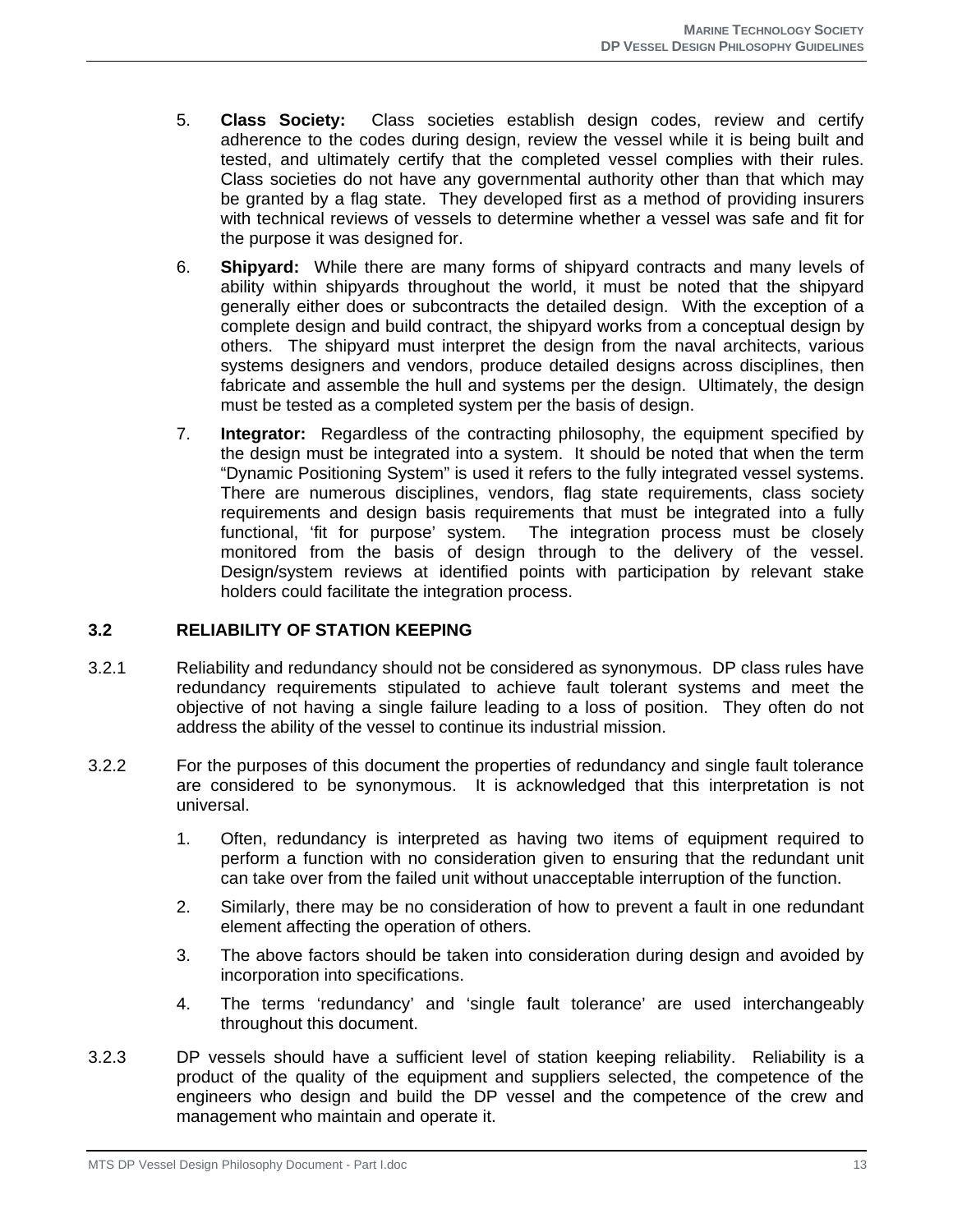- 3.2.4 Redundancy does not in itself guarantee a sufficient level of reliability leading to overall availability. It can contribute to availability if the redundant elements themselves are sufficiently reliable. DP rules and guidelines do not specify a level of reliability. When mentioned it is in the context of the consequences of loss of position.
- 3.2.5 The vessel's availability to work can be related to the probability of losing fault tolerance. The vessel's industrial mission should determine what overall level of reliability should be attained to achieve the required vessel availability. Higher vessel availability can be achieved by the application of non critical redundancy and attention to reliability. A robust design can provide high reliability and availability and this should be the primary objective of any design process. . Vessel build specifications that make reference to Class rules alone without explicitly addressing Industrial mission requirements and robust design may not achieve the above goal.
- 3.2.6 This goal may not be achieved if the only objective is compliance with class rules.
- 3.2.7 Requirements for single fault tolerance must be satisfied in any design to comply with the rules.
- 3.2.8 This guidance document only deals with design.

The guidance provided in this document is intended to assist with delivering a robust design capable of:

- 1. Preventing loss of position
- 2. Preventing loss of redundancy

This is expected to result in a vessel that meets class requirements and delivers the desired availability to carry out its industrial mission.

## **3.3 DP EQUIPMENT CLASS**

- 3.3.1 IMO Marine Safety Committee Circular 645 (MSC 645),'Guidelines for Vessel's with Dynamic Positioning Systems', 1994 is intended to provide an international standard for dynamic positioning systems. This document defines three DP equipment classes which are intended to provide different levels of station keeping reliability which can be matched to the consequences of loss of position. The three equipment classes are defined by the effect of failure and the nature of the failures which must be considered.
- 3.3.2 IMO MSC 645 does not address the industrial mission of the vessel.
- 3.3.3 The equipment class of the vessel required for a particular operation should be agreed between the owner(s) of the vessel and their respective customer based on a risk analysis of a loss of position. Some Coastal States imposes minimum DP Equipment Class requirements for activities carried out within their domain.

## **3.4 DP EQUIPMENT CLASS 1**

3.4.1 Loss of position may occur in the event of a single failure.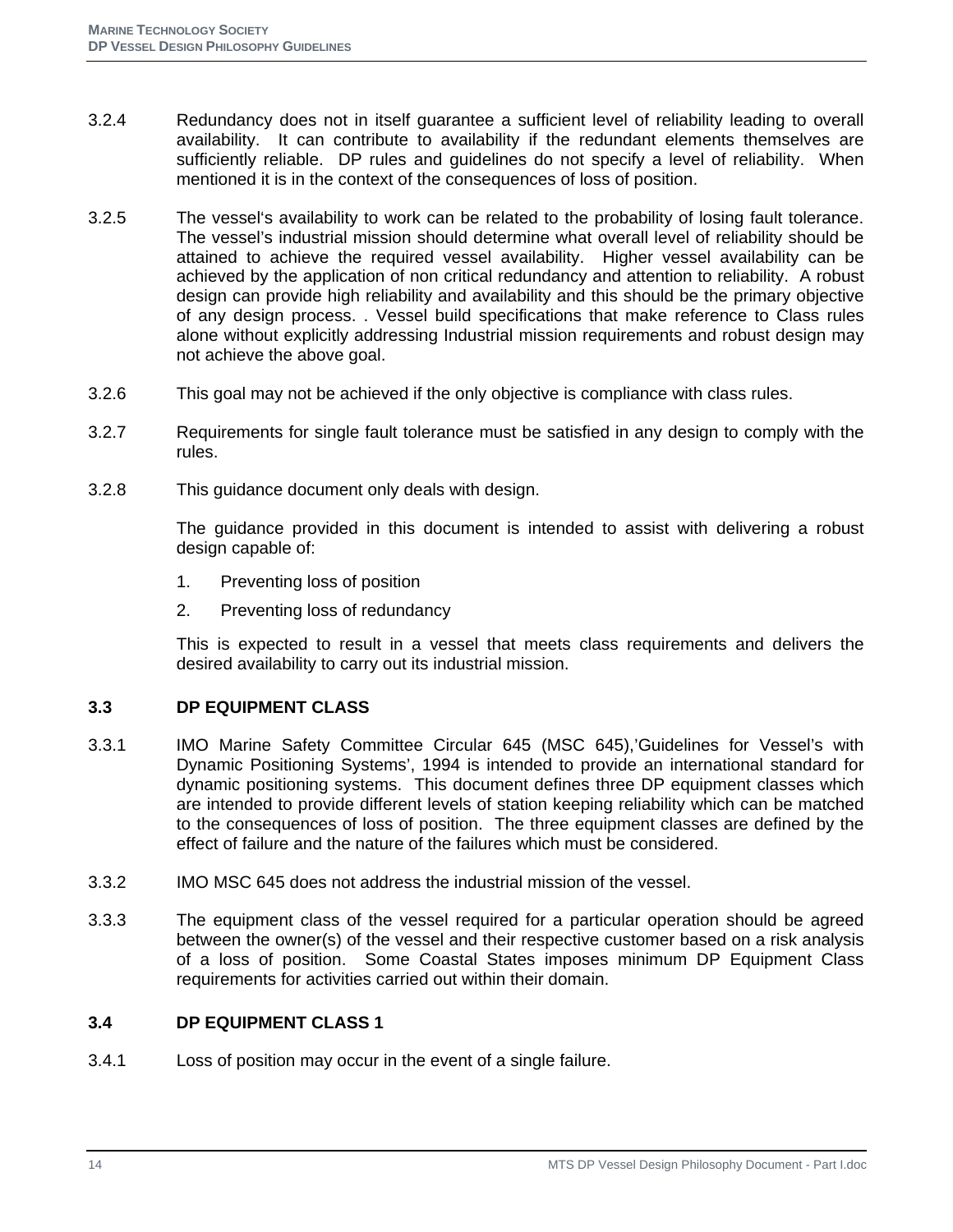## **3.5 DP EQUIPMENT CLASS 2**

- 3.5.1 Loss of position is not to occur in the event of a single fault in any active component or system. Normally static components will not be considered to fail where adequate protection from damage is demonstrated and reliability is to the satisfaction of the administration. Single failure criteria include:
	- 1. Any active component or system (generators, thrusters, switchboards remote controlled valves, etc).
	- 2. Any normally static component (cables, pipes, manual valves, etc) which is not properly documented with respect to protection.

#### **3.6 DP EQUIPMENT CLASS 3**

- 3.6.1 A single failure includes:
	- 1. Items listed for class 2, and any normally static component are assumed to fail.
	- 2. All components in any watertight compartment, from fire or flooding.
	- 3. All components in any one fire subdivision from fire or flooding.

## **3.7 CLASSIFICATION SOCIETY DP NOTATION**

- 3.7.1 Each of the main classification societies produces its own DP rules which align to different degrees with the requirements of IMO MSC 645.
- 3.7.2 Classification society rules are generally updated twice a year and are not applied retrospectively.

| <b>IMO</b> | Class 1          | Class 2          | Class 3          |
|------------|------------------|------------------|------------------|
| <b>DNV</b> | DYNPOS-AUT       | DYNPOS-AUTR      | DYNPOS-AUTRO     |
|            | DPS <sub>1</sub> | DPS <sub>2</sub> | DPS <sub>3</sub> |
| <b>ABS</b> | DPS-1            | DPS-2            | DPS-3            |
| <b>LRS</b> | A                | AA               | AAA              |
| GL         | DP <sub>1</sub>  | DP <sub>2</sub>  | DP <sub>3</sub>  |

**Table 3-1 Class Equivalent Notation**

- 3.7.3 This document only considers requirements for Equipment Class 2 and Equipment Class 3. Several classification societies offer other notations. Examples of these additional notations are DNV's DYNPOS ER (Enhanced Reliability) and Germanischer Lloyd's DP3 (DP2)
- 3.7.4 DYNPOS ER allows greater freedom in the use of features and functions intended to improve post failure station keeping capability. For DYNPOS AUTR and DPS 3, it is accepted that a vessel with DYNPOS-AUTRO or DPS 3 notation can have alternative configurations complying with the requirements of DYNPOS AUTR or DPS 2. No additional notation is given but compliance is visible through the approved FMEA.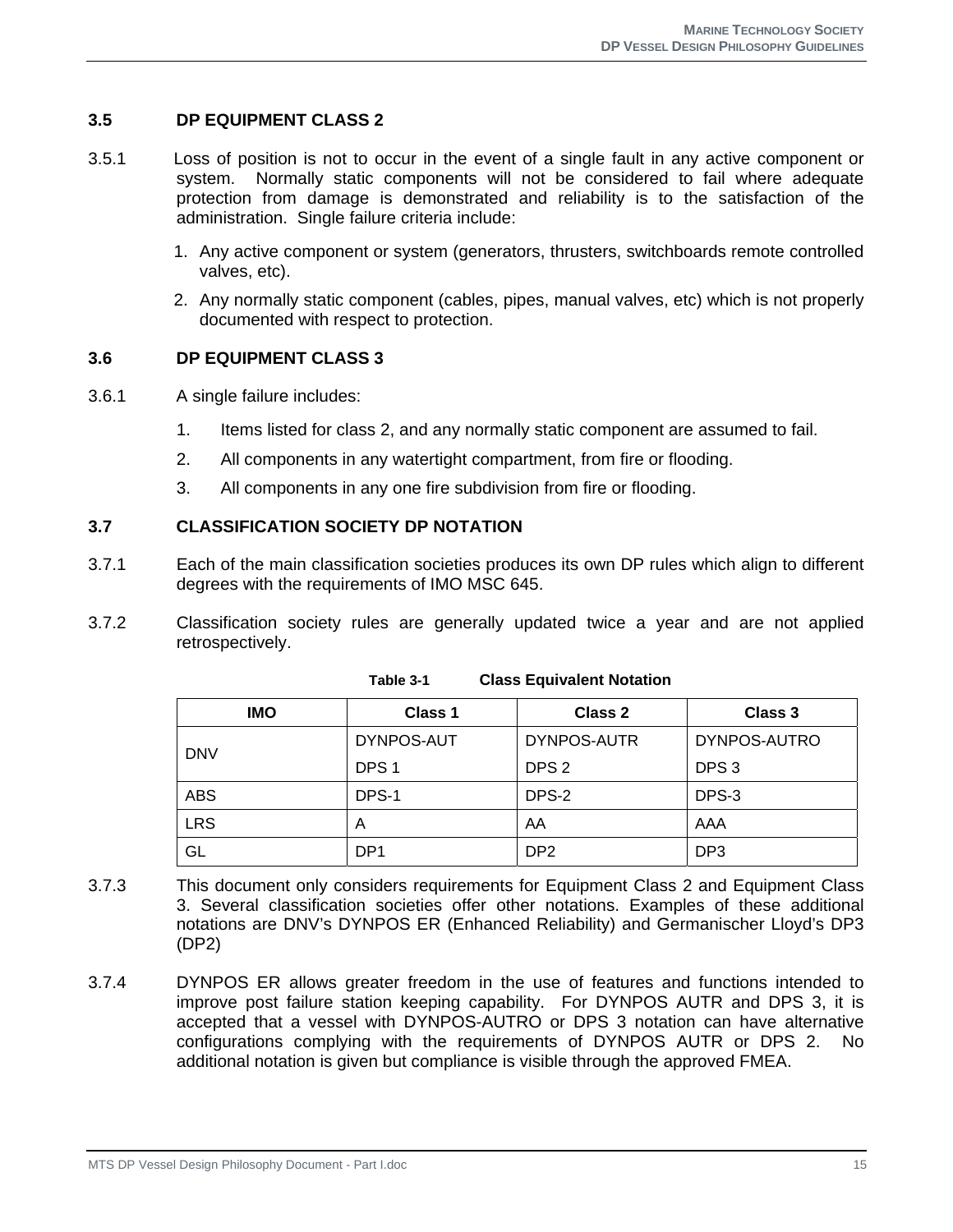3.7.5 Germanischer Lloyd's DP3 (DP2) allows a DP vessel to have a dual DP notation with different worst case failure design intents and post failure DP capabilities created by applying the failure criteria for both DP2 and DP3.

## **3.8 FUNCTIONAL REQUIREMENTS**

- 3.8.1 In order to meet the single failure criteria it will normally be necessary to provide:
	- 1. For equipment class 2 redundancy of all active components.
	- 2. For equipment class 3 redundancy of all components and physical separation of the components.

#### **3.9 TIME TO TERMINATE**

- 3.9.1 DP rules and guidelines require only that DP vessels be able to maintain station following a single failure for long enough to safely terminate the work in progress.
- 3.9.2 Different industrial activities have different termination times and this may influence the design of the DP system and choice of operating configuration. For example, in certain drilling activities the drilling rig can disconnect fairly rapidly and move off station in a controlled manner. In other activities a much longer time to terminate is required. Diving support, Pipelay, umbilical-lay and heavy lift activities may have longer time restrictions in some cases.
- 3.9.3 Industrial missions that inherently require longer duration time to terminate should consider designs that limit loss of thrust, post failure. Fuel service tank capacity thermal capacity of cooling systems or provision of HVAC are factors that could influence achieving the desired duration necessary for time to terminate.

## **3.10 MITIGATION OF FAILURES**

- 3.10.1 DP rules and guidelines generally require that equipment intended to provide redundancy is available immediately and with a minimum of operator intervention. Classification societies interpret this differently and some DP notations require that the vessel must be able to hold position with the main machinery that remains operational following the worst case failure. Others accept that standby machinery may be brought online automatically. The requirement for all redundant machinery to be 'active redundancy' was sometimes relaxed in the case of seawater cooling systems. This was reasonable if the time taken for temperatures to reach critical levels was long. As interpretation of rule requirements changes over time it is important to clarify such issues at the redundancy concept development stage to avoid delay and rework at a later date.
- 3.10.2 Operator intervention can be considered as part of the failure mitigation process. In a limited number of cases, operator intervention may be accepted provided there is sufficient time for the operator to act before the failure effects escalate to unacceptable levels and there are clear alarms and indication to identify the fault. 'Drive off' is an example of a failure effect where operator intervention is likely to be required. Unambiguous instruction and procedures should be developed for all cases where operator intervention is part of the failure mitigation. Training and drills should also form part of the confidence building measures designed to ensure the failure can be safely mitigated by operator intervention.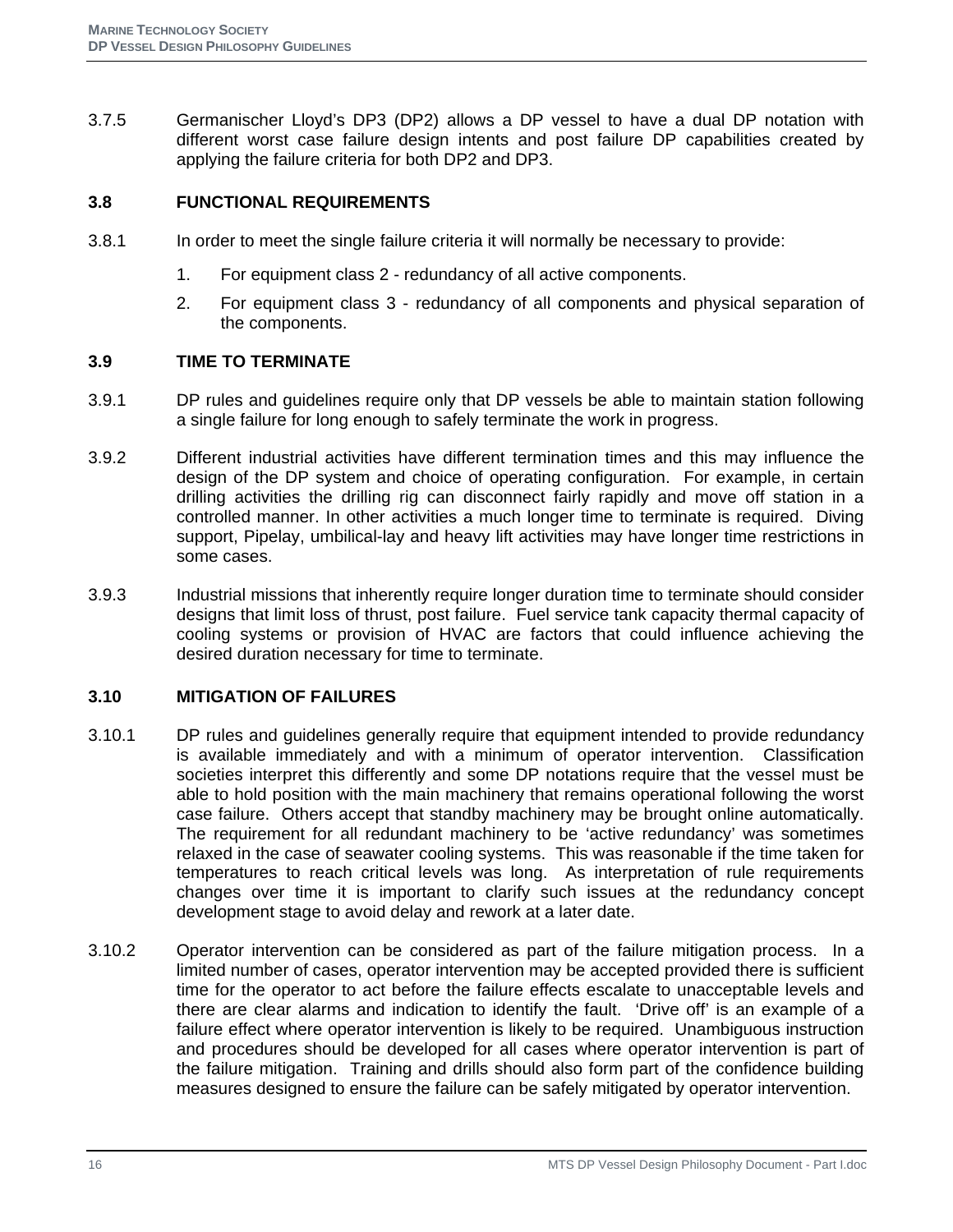#### **3.11 REDUNDANCY CONCEPT AND WORST CASE FAILURE DESIGN INTENT**

- 3.11.1 The worst case failure design intent describes the minimum amount of propulsion and control equipment remaining operational following the worst case failure. The worst case failure design intent is used as the basis of design. Single fault tolerance is to be achieved by the provision of redundant systems. Adequate holding capability is to be achieved by provision of adequate remaining power and thrust.
- 3.11.2 The redundancy concept is the means by which the worst case failure design intent is achieved and should be documented as part of the preliminary design process. This is highlighted and emphasized as it determines the ability of the vessel to undertake critical activities associated with its Industrial Mission in the desired range of environmental parameters.
- 3.11.3 The redundancy concept and post failure DP capability should take into account the long term loss of a major item of machinery such as a generator or thruster. This is not a requirement but will aid in system availability and operational uptime for a wider range of environmental conditions. It adds flexibility in maintenance and improved efficiency. It should also be possible to account for long term unavailability in the consequence analysis.
- 3.11.4 Design should precede ordering of capital equipment. Long lead times for equipments such as engines or thrusters may preclude this. Features and design attributes of such pre-purchased items may influence design development and needs to be accounted for in the development of the redundancy concept.

#### **3.12 AVAILABILITY AND POST FAILURE DP CAPABILITY**

- 3.12.1 System availability and post failure capability strongly influences the ability of the vessel to undertake its industrial mission in a range of environmental conditions. This influences operational uptime.
- 3.12.2 The Worst Case Failure Design Intent (WCFDI) is the basis of DP vessel design. The Worst Case Failure is the failure that has the greatest effect on station keeping capability. A successful DP vessel design is one where the WCF achieved is less than or equal to the WCFDI. The WCF is used in the DP control system online consequence analyzer.
- 3.12.3 The philosophy espoused within this document strives to limit loss of thrust capacity post worst case failure. In the discussion that follows, redundancy depends on systems being available in both number and capacity to produce the required post worst case failure DP capability.
- 3.12.4 The redundancy concept can have a very significant impact on DP vessel design and there are several variations on how to provide a fault tolerant system. In general terms the redundancy concept is based on power and propulsion systems that are independent in respect of single point failures. That is to say no defined single point failure in one independent system will disrupt the operation of the other. Independent systems can be designed to provide full or partial redundancy.
- 3.12.5 An independent system is said to provide full redundancy if it can develop the necessary surge, sway and yaw forces required to maintain position and heading in the defined post worst case failure environmental conditions.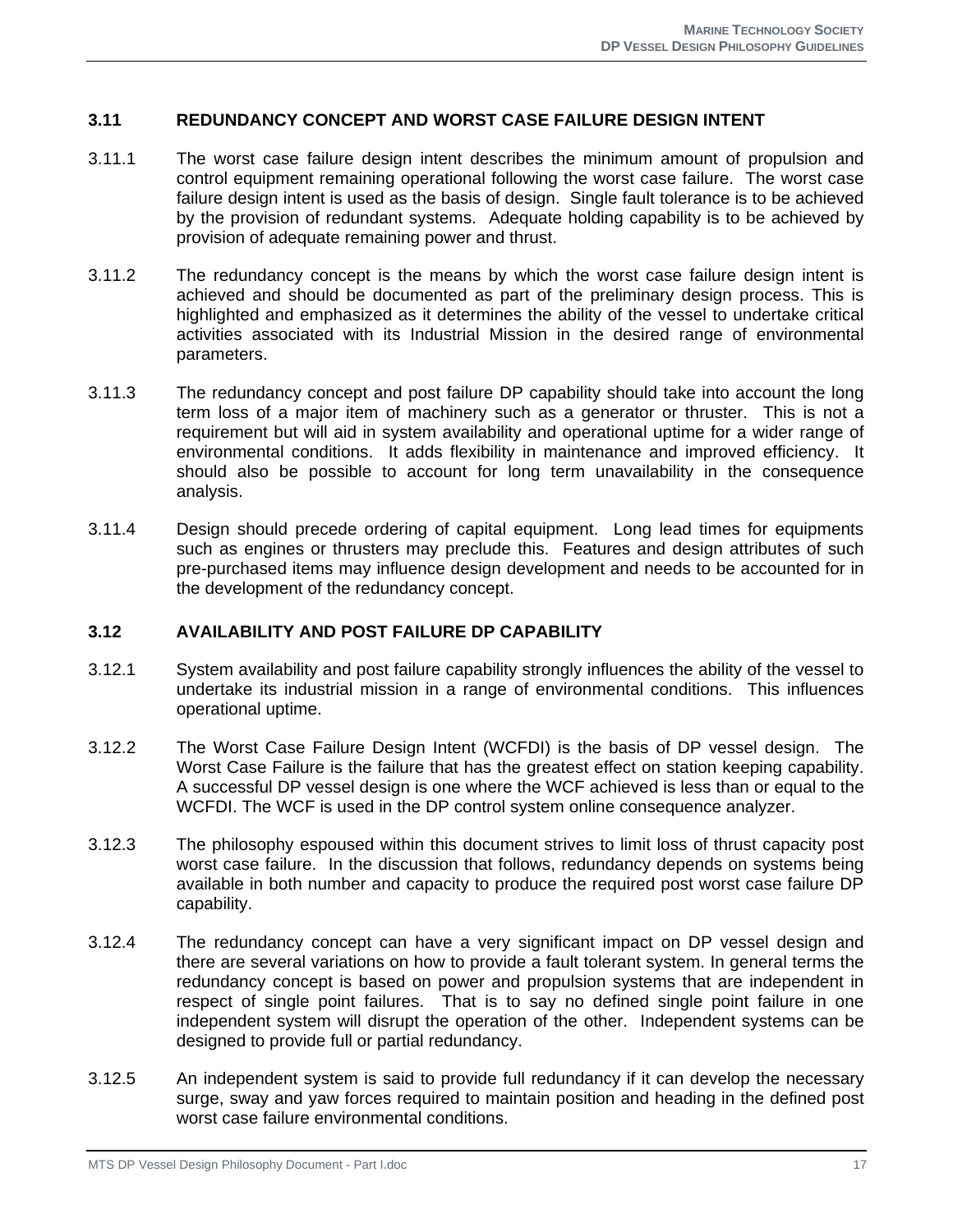- 3.12.6 An independent system is said to provide partial redundancy if it can only provide the necessary surge, sway and yaw forces in combination with another independent system. For example, all independent systems may be able to provide equal surge, sway and yaw forces but more than one independent system is required to produce the level of thrust required by the defined post worst case failure DP capability. The redundancy concept must ensure that suitable combinations of systems are available following any defined failure. Alternatively one independent system may develop alongships thrust and the other athwartships thrust, thus redundancy is required in each axis.
- 3.12.7 The simplest diesel electric redundancy concepts have two fully redundant power and propulsion systems each capable of maintaining position and heading if the other fails. More complex designs make use of multiple systems each providing partial redundancy such that the vessel can maintain position with all combinations of independent systems that survive any defined failure. For example, a vessel with three systems can hold position with any two of the three systems available.
- 3.12.8 An advantage of redundancy concepts based on multiple independent systems, each providing partial redundancy, is that provided each system can develop surge, sway and yaw forces and has all necessary services required to support DP it is possible to consider these systems as providing full redundancy in reduced environmental conditions. Thus a DP system with three independent power and propulsion systems can still be considered fault tolerant if only two of the three systems are available and may be able to continue DP operations in this degraded condition if environmental conditions allow. However, it is important to establish this as a design objective as it is possible to create redundancy concepts based on partially redundant system which do not remain fully redundant with reduced capacity when one system has failed.
- 3.12.9 The use of multiple independent systems offers other advantages. A vessel with four independent systems can in theory remain fault tolerant up to 75% power compared to one with only two systems which can only operate up to 50% power. Thus the design based on multiple independent systems can have smaller machinery for the same post failure DP capability or use the same machinery and have a greater DP capability.
- 3.12.10 The redundancy concept has a strong influence on machinery sizing. Design should ensure adequate margins to accommodate increased demand for power and thrust associated with development of the detailed design.
- 3.12.11 A basic redundancy concept and WCFDI should be developed as a precursor to design and before orders are placed for long lead items (e.g. engines and thrusters to ensure the correct ratings are ordered). Designers and naval architects will have established the amount of thrust required. The equipment required to provide the stipulated uptime in the expected range of operating conditions will determine the required post worst case failure DP capability. The redundancy concept will determine how that post failure DP capability is provided by establishing the number of generators and thrusters available after worst case failure. This is likely to be an iterative process influenced to some extent by the equipment that can be purchased in the expected development and construction timescale. See also Section 3.11.4.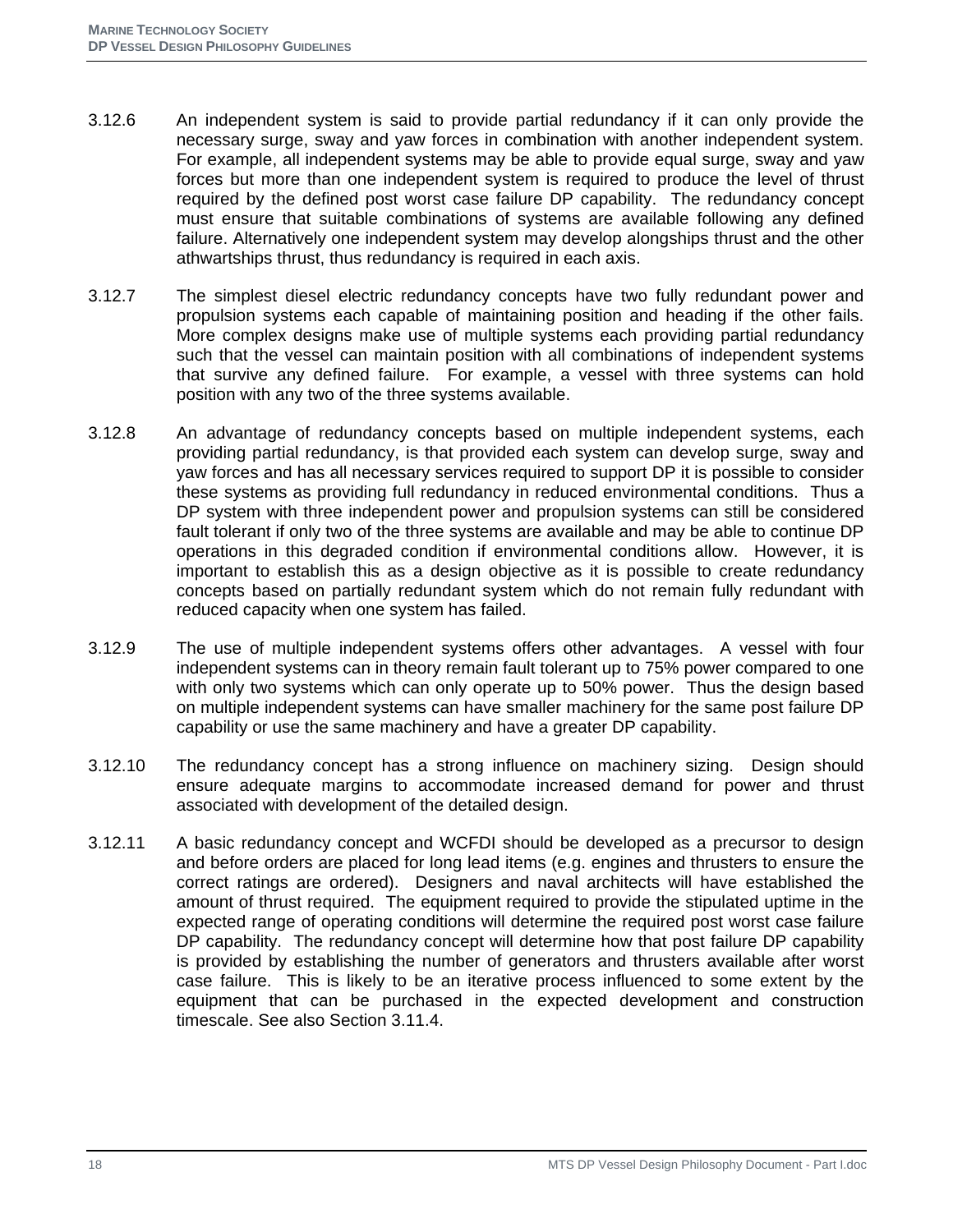## **3.13 EXTERNAL FACTORS**

- 3.13.1 When considering the type of failures that can occur it is normal to consider the vessel and its DP related equipment. Influences external to the vessel can also initiate failures in the vessel's power plant and control systems. Typical external influences that must be considered include:
	- 1. Uncommon environmental effects:
		- a. Sudden squalls.
		- b. Winter storms.
		- c. Hurricanes
		- d. Typhoons.
		- e. Micro-bursts.
		- f. Waterspouts.
		- g. Solitons.
	- 2. Seawater fouling aeration contamination.
	- 3. Combustion air contamination.
	- 4. Ventilation contamination.
	- 5. Fuel contamination microbial water.
	- 6. Position reference signal path (Sea and Sky).
	- 7. Lightning.

## **3.14 KEY ELEMENTS OF DP SYSTEM PERFORMANCE**

- 3.14.1 There are two key elements in DP performance:
	- 1. Holding capability.
	- 2. Reliability.
- 3.14.2 **Station keeping capability:** Is the ability of the vessel to maintain position and heading in defined environmental conditions.
- 3.14.3 **Component reliability:** As used in this document is the choice of individual elements of equipment or software for prolonging Mean Time Between Failure (MTBF).
- 3.14.4 Redundancy is provided to give the required level of reliability and comply with classification society requirements for fault tolerance. Holding capability gives the expected uptime in the intended area of operation. Redundancy applied to ensure there is no loss of position following a single fault is defined as critical redundancy. Additional equipment intended to ensure the vessel remains fault tolerant following a single failure is defined as non critical redundancy.

## **3.15 KEY ELEMENTS OF REDUNDANT SYSTEMS**

- 3.15.1 There are three key elements in any redundancy concept:
	- 1. Performance.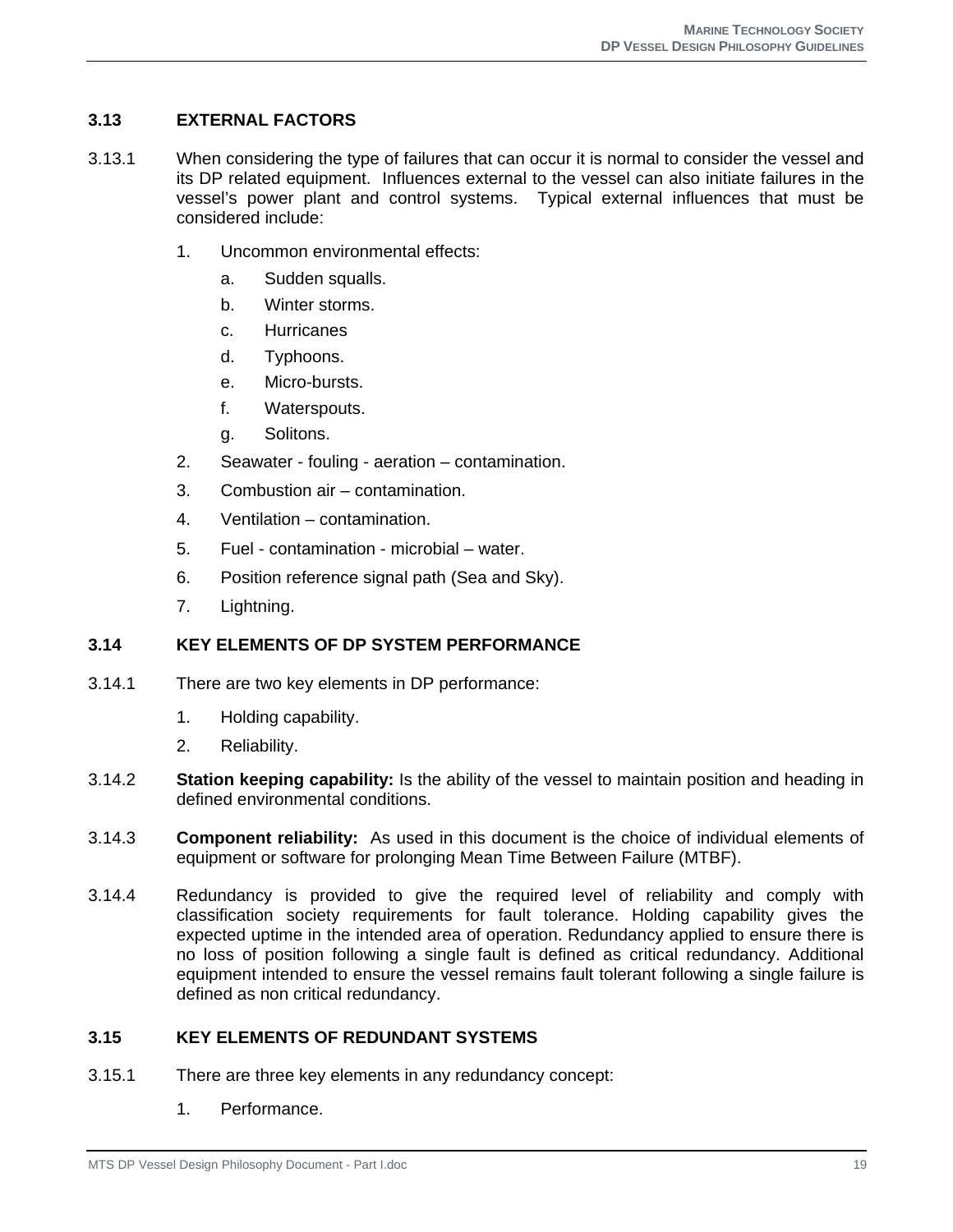- 2. Protection.
- 3. Detection.
- 3.15.2 **Performance:** Holding capacity is fundamental to the design process. Appropriate engineering studies establish the amount of installed thrust and power generation for the environmental ranges the vessel is designed to operate in.
- 3.15.3 When establishing thrust requirements for ship shaped hulls, designs should not be overly reliant on keeping the bow into the weather as the design basis. This has proven inadequate in many cases, as heading often cannot be changed fast enough to follow changes in wind direction. The design should account for operations that might require a non-optimal heading including a beam environment. Experience has shown that DP MODUs, designed to cope with 70 knots of wind on the beam (zero waves or current) in an intact condition, have proved to have adequate capability to undertake operations in most environments. This is a good rough check.
- 3.15.4 At system and component level all equipment must be capable of its rated performance to ensure fault tolerance.
- 3.15.5 **Protection:** Fault tolerant systems based on redundancy require protective functions to prevent faults in one redundant system being coupled to others by way of common connections or equipment. The design should ensure all necessary protective functions are provided. Operator intervention should not be considered a protective function.
- 3.15.6 Protective functions exist in many different systems including DP control, automation and power generation. The drivers for applying protection may be compliance with Class Rules, safety, equipment protection or in support of the redundancy concept. Addition of a protective function should not conflict with DP redundancy. Where conflicts exist, a solution should be developed to satisfy all requirements.
- 3.15.7 **Detection:** Equipment intended to provide redundancy must be available in both number and capacity. The design must include means to detect reduction in capability or unavailability. Redundant components should be immediately available and with such capacity that DP operations can be continued for long enough to safely terminate the work in progress.

## **3.16 COMMUNICATING AND SUPPORTING THE REDUNDANCY CONCEPT**

- 3.16.1 Once the preliminary redundancy concept has been developed it is important that it be communicated to all stakeholders and understood. As a minimum the stakeholders should include:
	- 1. Shipyard.
	- 2. Classification societies.
	- 3. DP control system provider.
	- 4. Automation system provider.
	- 5. Power system provider.
	- 6. Propulsion system provider.
	- 7. Integrators if applicable.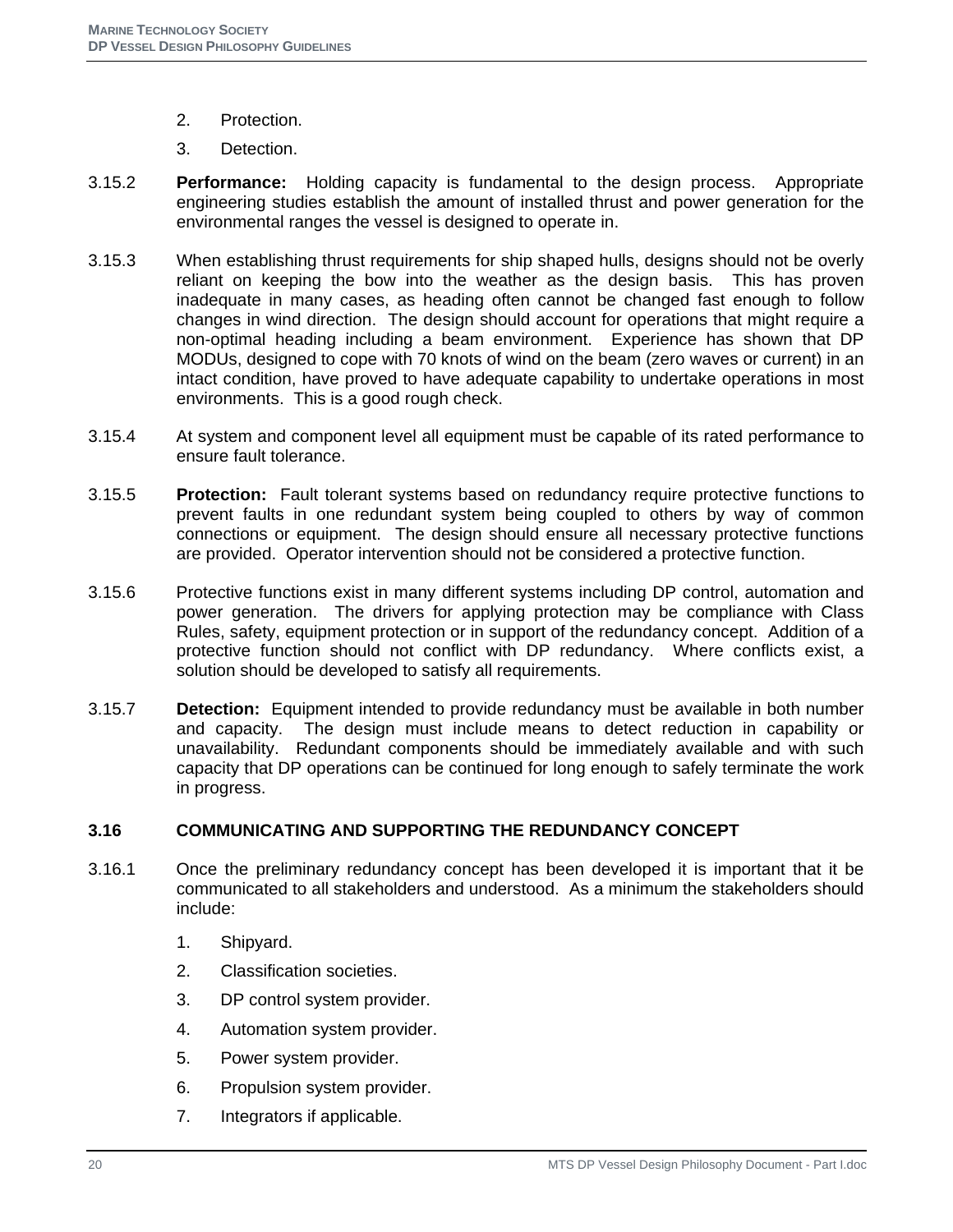- 8. FMEA contractor.
- 9. Vessel owner's site team.
- 10. Crew.
- 11. Charterer if applicable.
- 3.16.2 Interface issues between various vendors should be carefully managed. Responsibility for this may lie with the shipyard or owner's team depending on the nature of the contract. Responsibility should be clearly defined, identified and made visible.
- 3.16.3 It is important to concurrently develop vessel specific Inspection, Repair and Maintenance (IRM) procedures, operating procedures, guidelines and reference materials such as DP Operations Manuals to develop and support the redundancy concept. Supporting documentation may include Activity / Well Specific Operating Guidelines (A/WSOG) and Thruster and Generator Operating Strategy (TAGOS).

#### **3.17 CONNECTIONS BETWEEN REDUNDANT SYSTEMS**

3.17.1 Experience suggests that common connections between systems intended to provide redundancy create the paths by which a fault in one redundant system may affect another independent system. Some connection points are unavoidable such as remote control systems, and may be beneficial to the design. Where common points exist between redundant systems, risk assessments on impacts of failure propagation should be carried out, documented in the FMEA and adequately mitigated.

#### **3.18 MULTIPLE POWER PLANT CONFIGURATIONS**

- 3.18.1 Diesel electric plant design should incorporate configuration flexibility to cope with equipment unavailability (e.g. failures or equipment taken down for maintenance). However, it is important that the effect of such reconfigurations are understood as some may not be redundant. Major configurations should be identified and analyzed in the vessel's DP system FMEA to prove the DP system remains redundant. Fault tolerance of configurations should be made visible and understood by the crew. Where there is configuration flexibility in the design, the Critical Activity Mode of Operation (CAMO) should be clearly defined in addition to other Task Appropriate Modes (TAM) for use on DP with any additional risks made visible. For example, some task appropriate modes may rely more heavily on protective functions than others.
- 3.18.2 It may not be practical to consider every possible variation particularly in vessels that have complex power distributions systems and some classification societies state that the vessel is only considered to comply with their requirements for the DP notation when operated in one of the configurations analyzed in the approved FMEA. Vessels with complex power distribution systems should consider the most likely configurations that the vessel will be operated in and have them analyzed in the FMEA. If there is a need to operate in a configuration that is not addressed in the FMEA, it may be necessary to supplement the FMEA with additional analysis and tests to confirm the level of redundancy provided by the intended configuration. This will be required if verification of class compliance is required.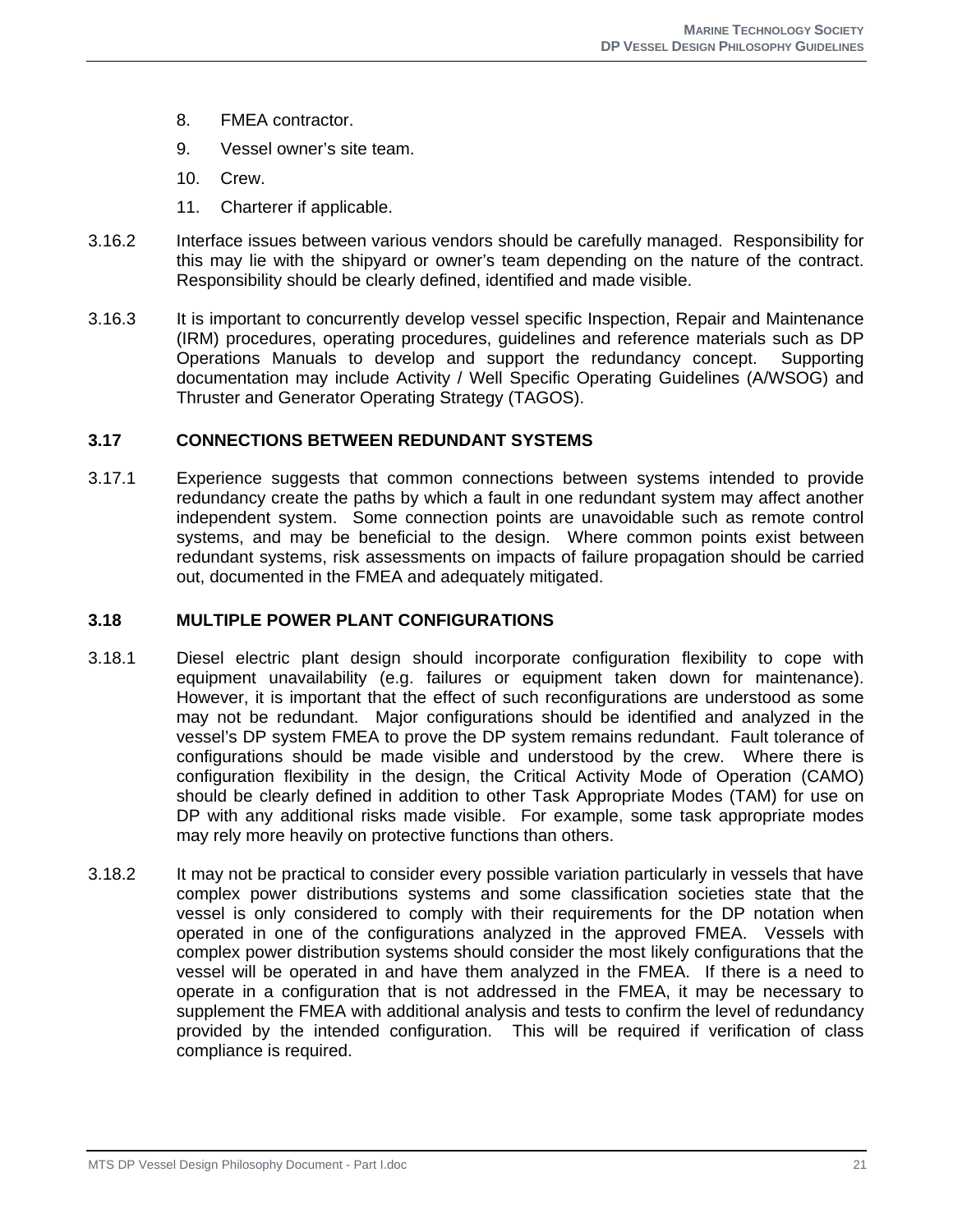## **3.19 CRITICAL AND NON CRITICAL REDUNDANCY**

- 3.19.1 Class rules require DP systems to be redundant with the primary objective of achieving no loss of position. However, redundancy in itself does not guarantee a particular level of reliability. Loss of fault tolerance could cause operational issues impacting the industrial mission of the vessel. Where aspects of the design are identified as being of lower reliability or there is a need to ensure higher availability it may be beneficial to provide redundancy over and above that required to meet class requirements.
	- 1. Critical redundancy is defined as equipment required to ensure the vessel is single fault tolerant. To remove such equipment would either remove the DP system's fault tolerance entirely or reduce its post failure DP capability.
	- 2. Non critical redundancy is equipment intended to provide greater availability.
- 3.19.2 If redundant elements are highly reliable, there is no need for non critical redundancy but it can be usefully applied to allow maintenance or in cases where it is uneconomical or impractical to increase the reliability further.

## **3.20 AUTONOMY AND DECENTRALIZATION**

3.20.1 Modern DP vessels are complex machines with several layers of automation. Experience suggests that there are benefits to be derived from making generators and thrusters independent in the provision of auxiliary support services and control functions. Designs should be resistant to internal and external common cause and common mode failures. Designs in which the control function has been decentralized are considered to be more fault tolerant. In such designs, each major item of machinery is responsible for making itself ready for operation and ensuring that all necessary services are online. In general, control system failure effects are less likely to exceed loss of the associated engine or thruster. It can be more difficult to prove that the effects of failures in centralized systems do not exceed the worst case failure design intent. This is an important consideration when choosing a control system topology for fault tolerant systems. There is still a requirement for a remote control system in decentralized designs but the functions of this control layer are limited to scheduling and remote manual control.

## **3.21 ORTHOGONALITY, DIVERSITY AND DIFFERENTIATION**

- 3.21.1 Diversity is a desirable property in the design of fault tolerant systems based on redundancy. Different degrees of diversity are possible such as choosing equipment from different suppliers or using different principles of operation (orthogonal design).
- 3.21.2 In the field of reliability engineering the term orthogonal design indicates that a completely different method has been used to provide redundancy from that used as the primary method. Orthogonality by design reduces the risk of common mode failures in redundant systems compared to systems using identical redundant elements.
- 3.21.3 DP class rules require orthogonality in measurement methods used for position references. A minimum of three position references are required for DP class 2 and DP class 3. Two of these three should be based on different measurement principles.
- 3.21.4 It is good practice to have orthogonality in sensors such as gyros, anemometers and MRUs. Different measurement principles (orthogonality) offers the greatest advantages but where this is not practical a diversity of manufacturers is desirable.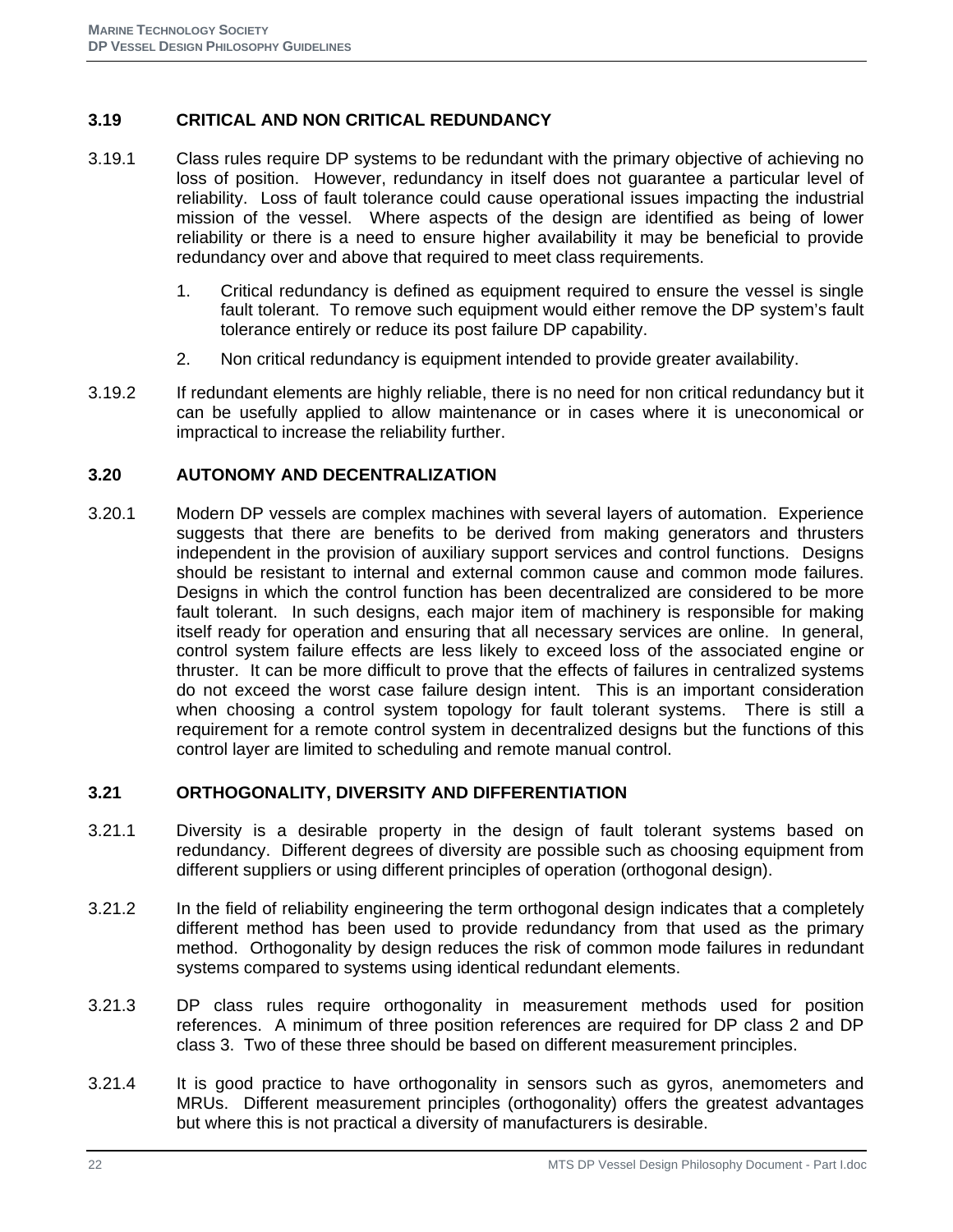3.21.5 Differentiation can reduce the risk of common mode failures. Differentiation can be achieved on redundant position reference systems operating on the same principle by combining one of the position references with position information from an inertial navigation systems to create Inertial Aided Navigation (IAN) (e.g. dual DGNSS or dual acoustics). IAN changes the characteristics of how the reference behaves and minimizes the probability of both (IAN and non IAN) systems being rejected.

#### **3.22 COST EFFECTIVE RISK REDUCTION**

3.22.1 When the redundancy concept is developed there will be a number of failures that have a severity equal to the worst case failure design intent (WCFDI). Design should focus on minimizing the number of failures equal to the WCFDI. These failures should be reviewed to determine whether a cost effective improvement can be made. When considering cost benefit analysis it is the lifecycle cost that should be considered including the penalties for non availability. For example, the worst case failure design intent for a particular vessel accepts that three out of six generators may be lost as the result of a single failure. The design is such that this failure effect may occur because of a main switchboard bus bar failure or because a 24Vdc power supply fails. Given the relative probabilities of failure it may be cost effective to provide a second 24Vdc power supply or possibly one for each generator. This would reduce the severity of the failure effect associated with the 24Vdc supply system.

#### **3.23 ENHANCING CLASS MINIMUM STANDARD**

- 3.23.1 Classification society rules are generally intended to provide a minimum technical standard. The Industrial mission and desire to achieve greater availability may influence vessel owners to exceed the minimum requirements and improve reliability, operability and maintainability. Vessel owners should be aware that any such improvements to the DP system need to be expressly agreed in the shipyard contract for the vessel. The default position for shipyards is to meet class requirements. Where the owner wishes to apply a different worst case failure design intent to some aspect of the redundancy concept over and above that required by class this needs to be agreed to and reflected in the contract. If the shipyard contract only requires the design to meet class requirements the additional features may not be provided. For example, the redundancy concept for a DP class 3 vessel may accept that that three of six generators are be lost because of an engine room fire but the owner wishes to limit the effects of technical failures to loss of a single engine or thruster. Class 2 DP rules allow all generators to be located in a single space. Many vessel owners prefer to have two or more engine rooms. Such arrangements limit the risk from crank case explosions and engine room fires and other risks such as flying debris.
- 3.23.2 A fully automatic blackout recovery system is not a class requirement. Main class rules and SOLAS have requirements for some degree of automatic restart of electric power systems but for a DP vessel it may be unwise to rely on this to ensure a full blackout recovery system is provided. A fully automatic black out recovery system can be supplied by all the major marine automation providers and should be specified by vessel owners. Modern blackout recovery systems can typically restore thrust in less than one minute from blackout. DYNPOS ER has higher requirements for automatic blackout recovery compared to traditional DP notations.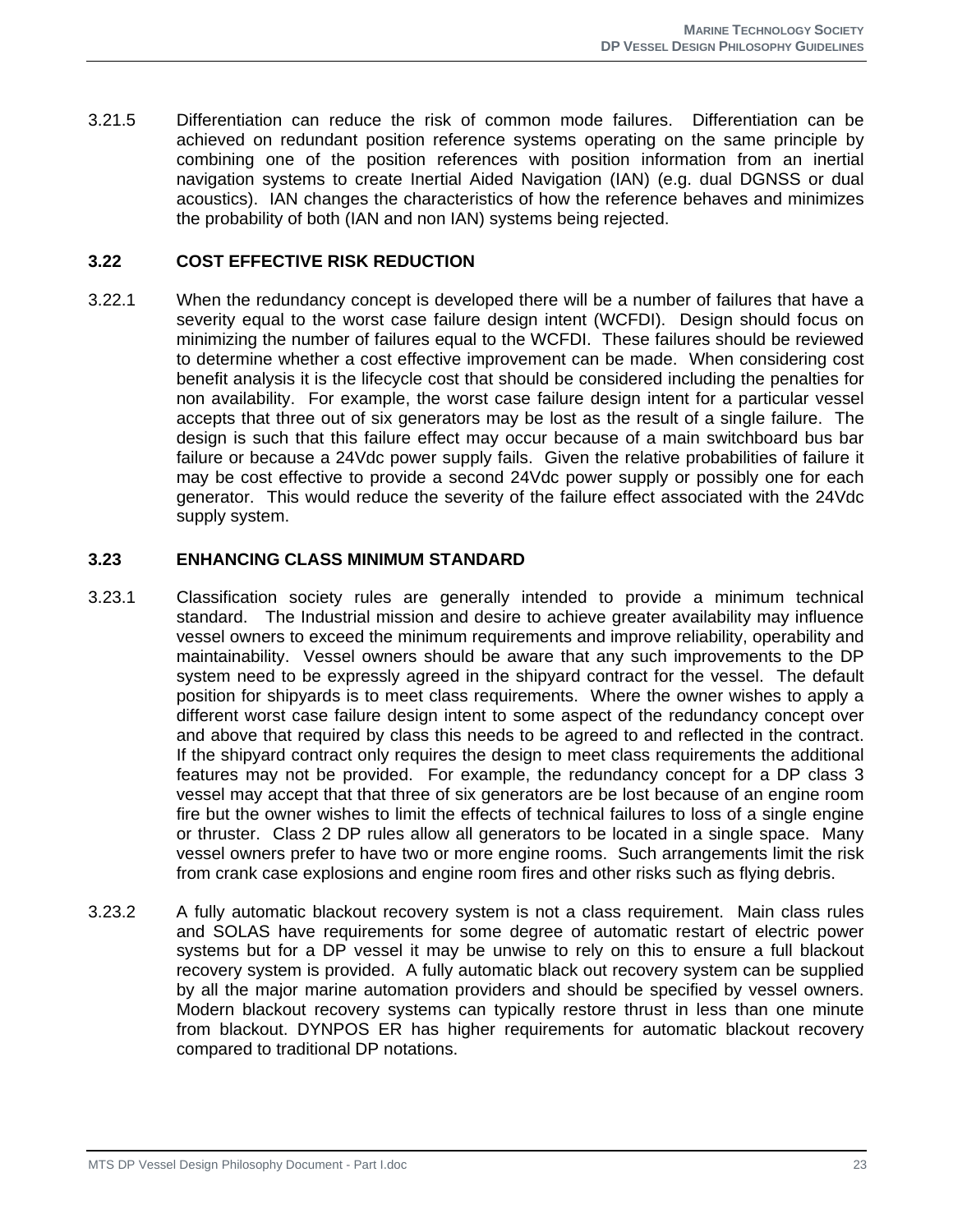3.23.3 The classification society may limit its plan approval process to proving compliance with the worst case failure arising from application of the failure criteria defined in the rules appropriate to the DP notation being sought (e.g. fire or flooding). The FMEA and proving trials should cover the redundancy concept and worst case failure design intent at all levels in addition to addressing class requirements. The contract with the shipyard should expressly stipulate this. Consideration could also be given to stipulating the choice of FMEA vendor if the owner or charterer has a preference. Class will accept an FMEA commissioned or carried out by the shipyard.

## **3.24 INFLUENCE OF THE VESSEL'S INDUSTRIAL MISSION**

- 3.24.1 Dynamic positioning is provided to allow the vessel to carry out its industrial function such as drilling, pipe laying, or heavy lifting. In diesel electric designs based on the power station concept, the electric power systems supply all power for propulsion, hotel, auxiliary systems and the consumers associated with the vessel's industrial mission. There may be competing requirements for power between station keeping and the industrial function. This needs to be defined and carefully managed to ensure the propulsion system has access to the power it needs to prevent loss of position in the range of environmental conditions the vessel is operating in. The requirements of the industrial consumers may dictate or favor a particular power plant configuration. Such configurations should not conflict with the redundancy concept or compromise the industrial mission.
- 3.24.2 Rules for DP notations are intended to ensure a satisfactory level of station keeping integrity. They do not specifically address the vessel's industrial mission so it is important when specifying the DP system to ensure that it has all the appropriate features and functions required to carry out its mission effectively. For example, number and type of position reference systems should be appropriate to the type of work to be carried out. In the case of multi purpose DP vessels, design should consider systems appropriate to all types of work that may be required of a vessel.

## **3.25 REGULATORY REQUIREMENTS**

- 3.25.1 Although IMO MSC 645 is intended to provide an international standard, compliance with this standard or rules for DP notations do not guarantee compliance with other regulatory requirements imposed by flag and coastal states. For example, requirements related to environmental legislation such as emission control may be difficult to reconcile with requirements for active redundancy contained in DP rules (DYNPOS ER differs from traditional DP notations in this respect). Operating large diesel engines at low load levels is inefficient and may not achieve the gas temperature required for exhaust gas scrubbers to work efficiently. Asymmetric thruster loading of independent power systems may assist to some extent. Thruster bias can similarly be used to increase load levels which consumes more fuel. It is a challenge to reconcile a scheme that requires burning more fuel with an environmentally conscious policy.
- 3.25.2 A low loss worst case failure design intent allows the power plant to be much more heavily loaded than the class minimum of a two way split. This is of benefit in the efficient operation of pollution control equipment. A larger number of smaller generators can assist in addressing this issue. If the power consumers related to the vessel's industrial mission are large these can be used in such a way that the power plant is operated efficiently provided there are effective means to shed load when power is required for station keeping either as a result of deteriorating weather or partial power plant failure.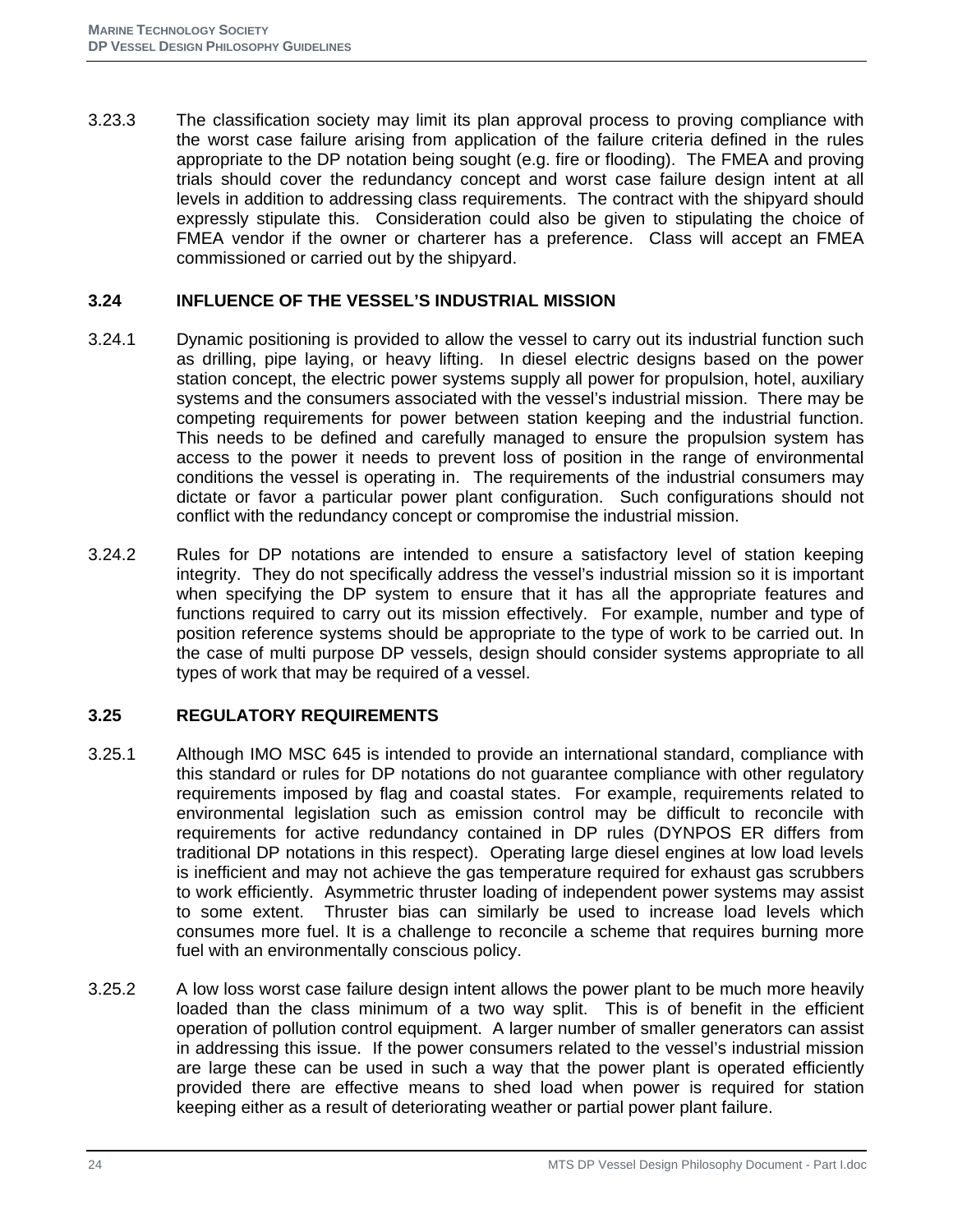## **4 CAPABILITY**

## **4.1 INITIAL DESIGN PROCESS**

- 4.1.1 It should be recognized that Classification Rules or Regulations do not specify the station keeping capability of DP vessels.
- 4.1.2 The first step in the design process is to establish the desired capability and is typically stipulated by the owner. Achieving the required capability is an iterative process during design and should be carried out to establish amount of thrust and power to be installed. The following should be taken into consideration:
	- 1. Industrial Mission of the vessel.
	- 2. Objectives to be achieved (Operational uptime, limiting loss of post failure thrust capability).
	- 3. Environmental parameters under which the Industrial mission is to be undertaken.
	- 4. Transit capability desired.
	- 5. Limitations imposed by:
		- Hull form (impacts on wind and current drag coefficients, thruster to thruster and thruster to hull interaction).
		- Environment (current inflow and impact on thrust).
- 4.1.3 A robust iterative process as described above should result in well designed vessel with matched power plant (station keeping and industrial mission requirements being met) capable of accomplishing its industrial mission.
- 4.1.4 The Holding Capability of a vessel is depicted in capability plots. IMCA M 140 addresses specification for capability plots.
- 4.1.5 Online capability plots are capable of being provided by DP equipment manufacturers. This is a desirable feature and should be specified.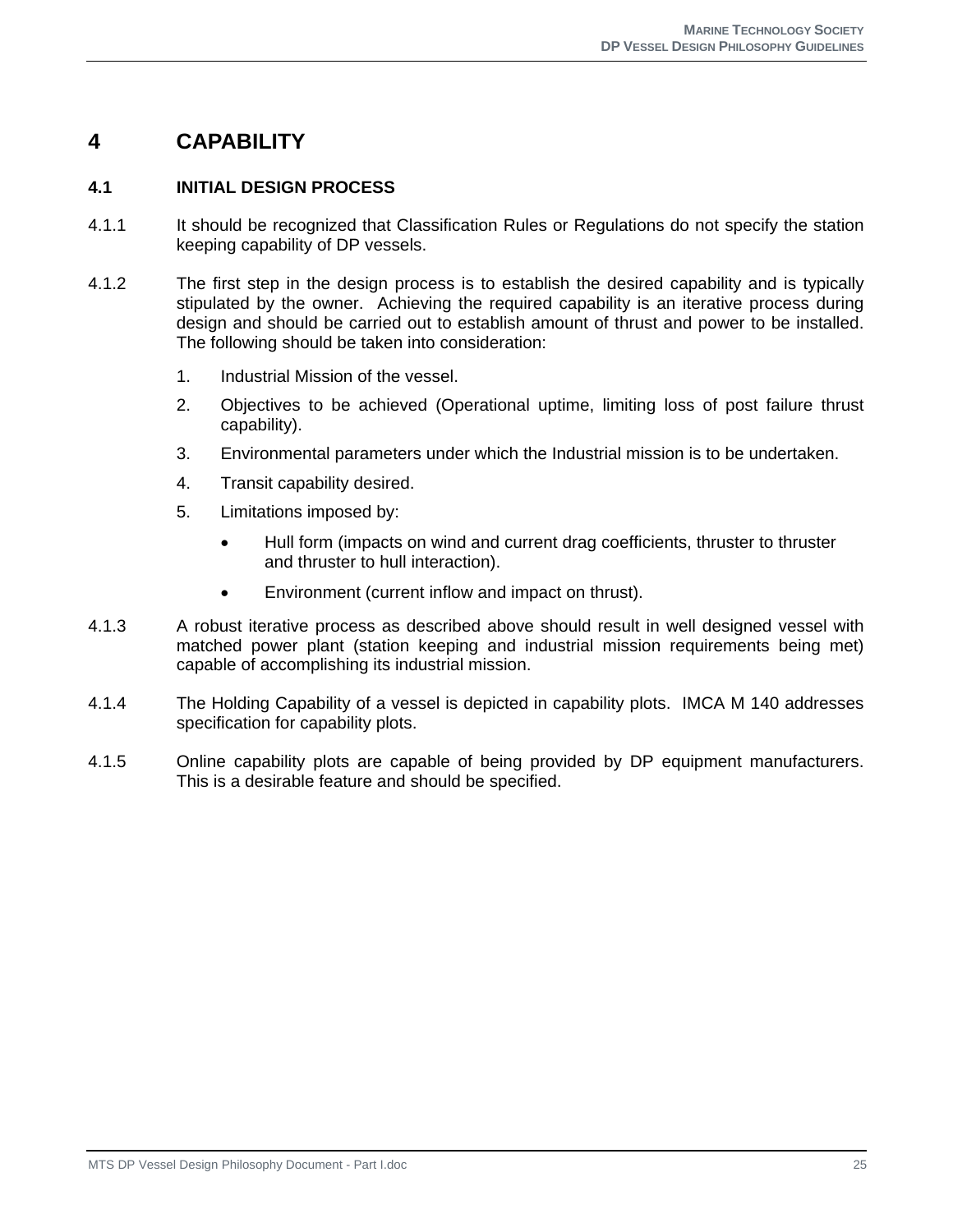## **5 MODELING**

## **5.1 SCOPE OF MODELING**

- 5.1.1 Modeling as referenced in this section addresses pertinent topics related to design in the following areas:
	- 1. Naval Architecture.
	- 2. Power and Safety Systems.
	- 3. Operability Parameters.

## **5.2 NAVAL ARCHITECTURE**

- 5.2.1 Modeling in Naval Architecture can be accomplished in the following three ways:
	- 1. Modeling by example (prior example build like before).
	- 2. Analytical modeling.
	- 3. Hull form modeling.

#### **5.3 MODELING BY EXAMPLE**

- 5.3.1 Prior example is the simplest modeling technique. In this method an existing design with validated performance characteristics is used. Prior example could be effective when replication allows cost and schedule benefits without compromising the performance of the industrial mission.
- 5.3.2 Designing by prior example may preclude opportunities for improvement. When opportunities for improvement are pursued as an objective, it should be accompanied by a robust MOC process. It is important to consider the impact in differences between applications and avoid replicating any inherent weaknesses in the design.

#### **5.4 ANALYTICAL MODELING**

- 5.4.1 Use of analytical modeling, early in design, facilitates delivery of a robust vessel. Advances in computing technology have resulted in effective tools capable of aiding design decisions (e.g. Computational Fluid Dynamics (CFD), optimization of tilt of azimuthing thrusters).
- 5.4.2 Analytical modeling could be used as a technique to aid in establishing preliminary thrust requirements for further iterations in the design cycle (Station keeping capability).

#### **5.5 HULL FORM MODELING**

- 5.5.1 Hull form modeling for DP vessel design is suggested when:
	- 1. Validation of Analytical Modeling data is warranted.
	- 2. Novel hull forms or prototypes are being considered.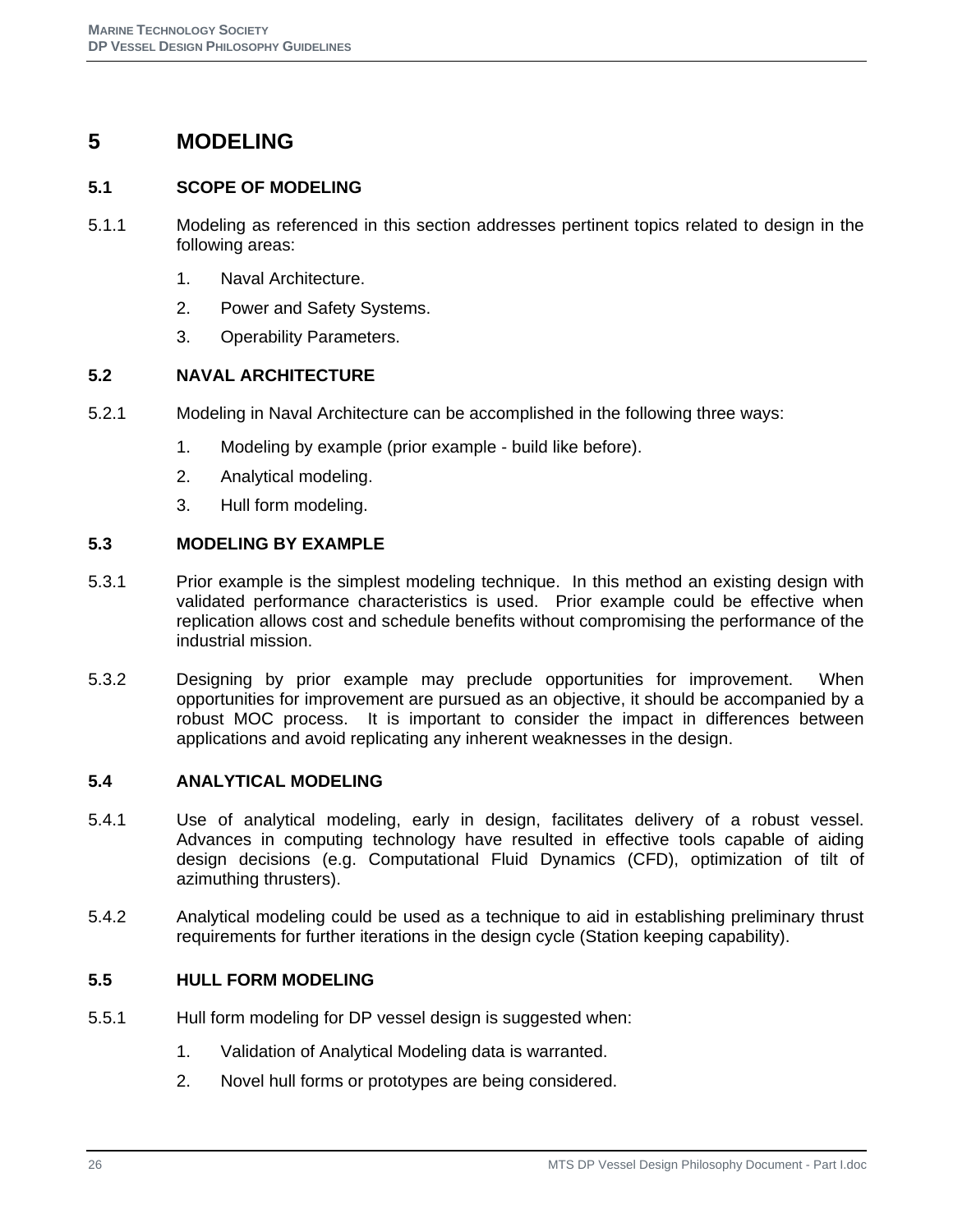- 5.5.2 Hull form modeling is accomplished at:
	- 1. Test Basins.
	- 2. Wind tunnels (to establish wind and current drag coefficients).
- 5.5.3 Hull form modeling for non prototype/ non novel vessels, as the primary means of establishing station keeping performance, delivers limited value due to cost, scaling factors, and availability of alternate means of establishing equivalent data.
- 5.5.4 Information availability on station keeping performance is usually the driver to initiate hull form modeling. This information can be established by analytical modeling.

#### **5.6 POWER AND SAFETY SYSTEMS**

- 5.6.1 **Power systems:** Advances in computing technology have facilitated the ability to accurately model power plants:
	- 1. Stability.
	- 2. Harmonics.
	- 3. Resonance.
	- 4. Protection coordination.
	- 5. Short circuit withstand capability.
	- 6. Load analysis.
- 5.6.2 Adopting these techniques in the design phase enables delivery of a fault tolerant/fault resistant system capable of meeting station keeping requirements and the industrial mission of the vessel.
- 5.6.3 **Safety systems:** Advances in computing technology have facilitated the ability to use modeling as an effective technique to:
	- 1. Analyze Major Events (e.g. gas dispersion studies).
	- 2. Safety Integrity Levels (SIL) (Establishing and analyzing Cause and Effects Matrix for ESD systems, ability to carry out "what if analysis").

Modeling techniques mentioned above provide design support and can be carried into operations by facilitating decision support.

#### **5.7 OPERABILITY PARAMETERS**

5.7.1 The ability of the vessel to carry out its industrial mission is dependent on the respective vessel motions in addition to its station keeping capability. The optimum heading for reducing thrust for station keeping may not be the optimum heading to be within the limits for motions to carry out the Industrial mission. Modeling to establish RAOs (Response Amplitude Operators), during the iterative design process for determining thrust requirements, aids in decisions such as evaluating the benefits of additional thrust versus potential mission uptime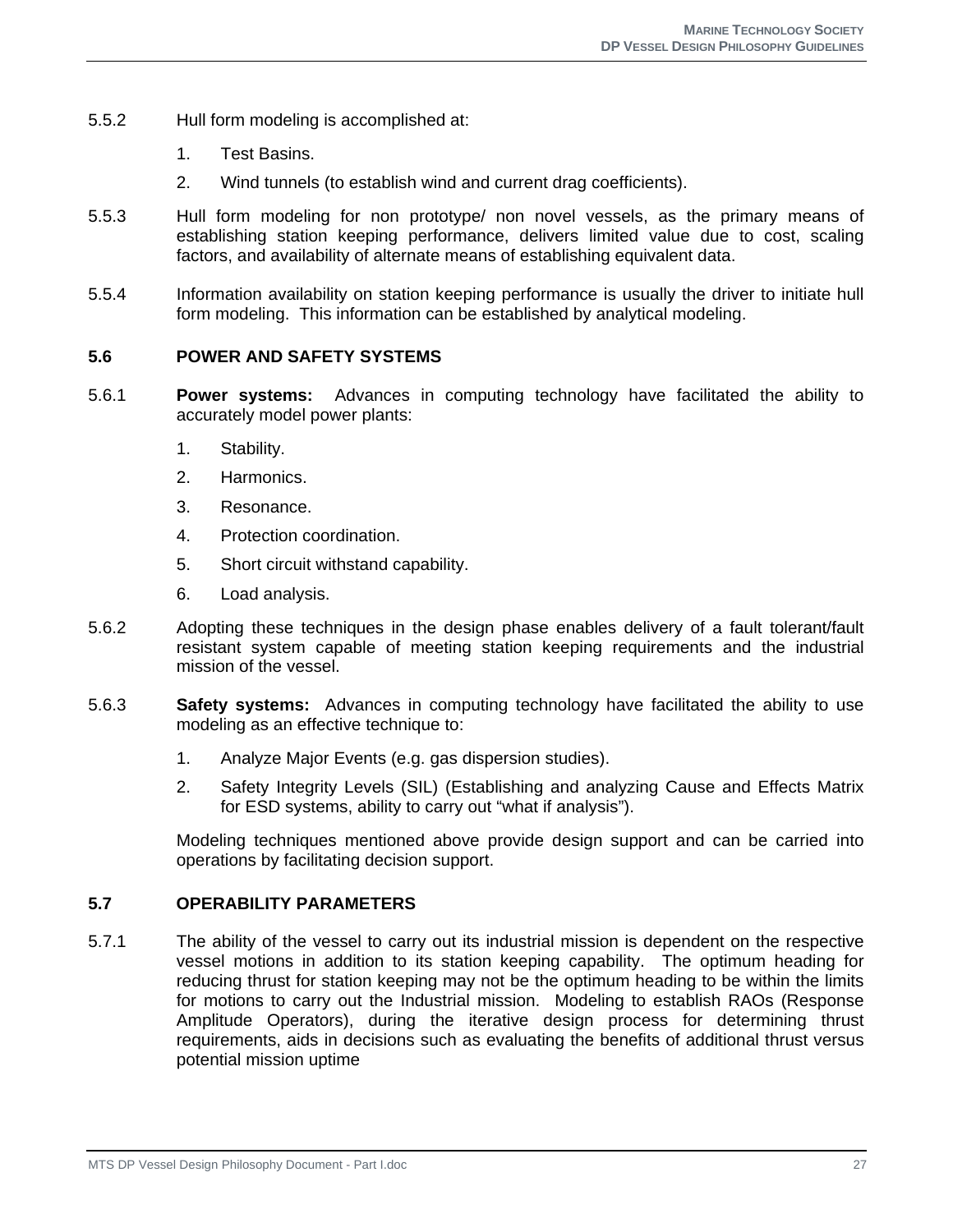## **6 MANAGEMENT OF CHANGE IN DESIGN (MOC)**

## **6.1 REQUIREMENTS FOR MOC**

6.1.1 A robust Management of Change Process should be established at the concept phase, implemented systematically and followed diligently throughout the Project life cycle. The MOC process should be in place prior to finalizing the redundancy concept for the vessel. Any changes to the redundancy concept should be subjected to the MOC process.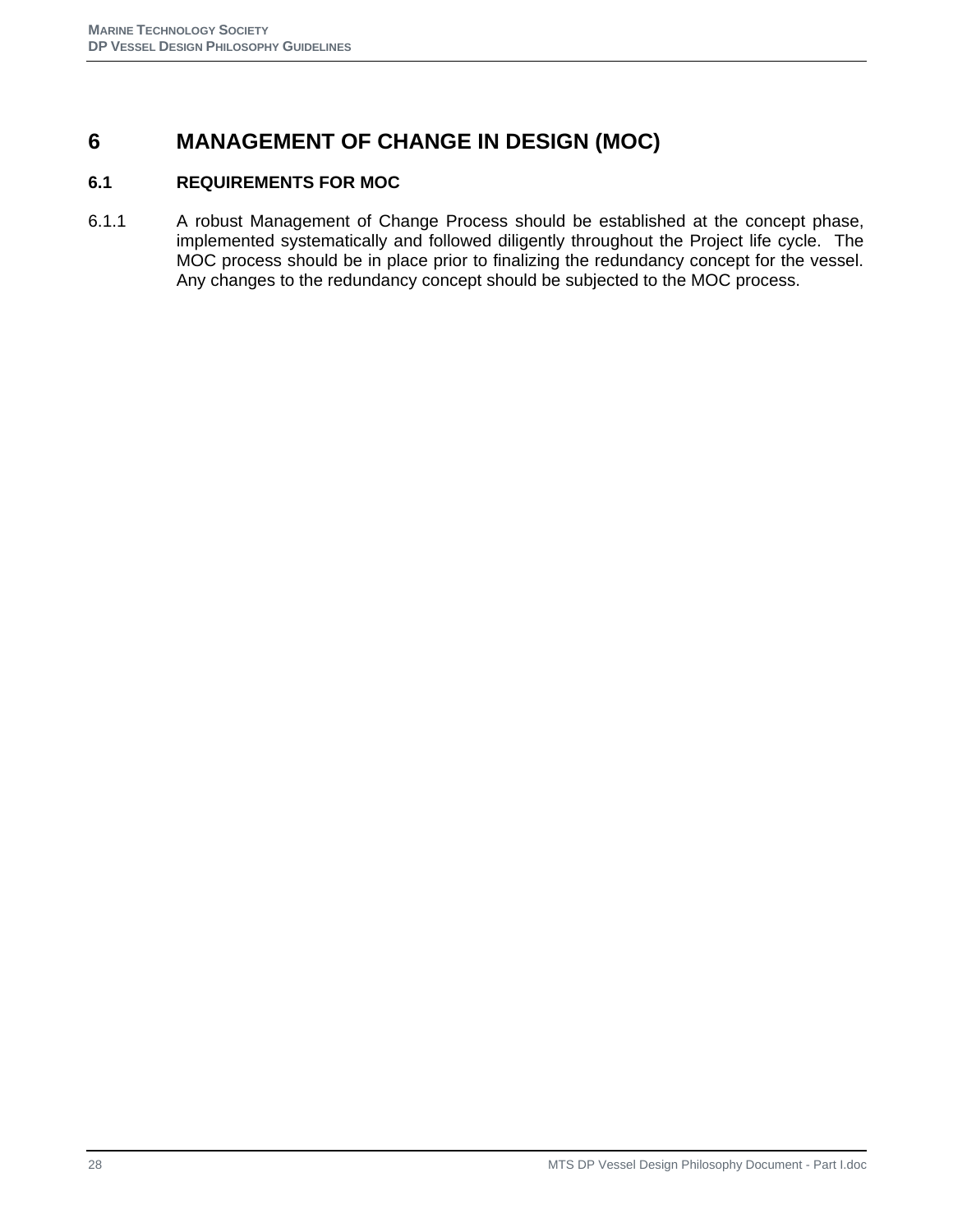## **7 THRUSTERS**

## **7.1 PRINCIPLES**

- 7.1.1 Thrusters as referenced in this section means propulsion to achieve:
	- 1. Transit.
	- 2. Station keeping using dynamic positioning.
- 7.1.2 Designers of DP vessel propulsion systems should incorporate the following principles in design:
	- 1. Robustness.
	- 2. Reliability.
	- 3. Simplicity.
	- 4. Redundancy.
	- 5. Efficiency.
	- 6. Maintainability (routine and intrusive IRM).
	- 7. World Wide Operations (temperature ranges, ice).

## **7.2 PROPULSION CHOICES**

- 7.2.1 Propulsion system choices are mainly threefold:
	- 1. Azimuthing propulsors & cycloidal.
	- 2. Fixed direction propulsors.
	- 3. Vessels using a combination of fixed and azimuthing propulsors.
- 7.2.2 When choosing propulsors during the design phase, the following should be taken into account:
	- 1. Reliability.
	- 2. Service intervals.
	- 3. The industrial mission (station keeping versus transit requirements).
	- 4. Desired hydrodynamic aspects.
	- 5. Number of thrusters with respect to post failure thrust capability and ability to exercise control in surge, sway and yaw axis.
	- 6. Location and geometric arrangement.
	- 7. Installation and maintainability methodology over life cycle of vessel Service access (keel haul, dry dock, retractable).
	- 8. Influence of the hull form.
	- 9. Drive system.
	- 10. Control of thrust.
	- 11. Regulatory requirements for dry docking of vessels with tail shafts.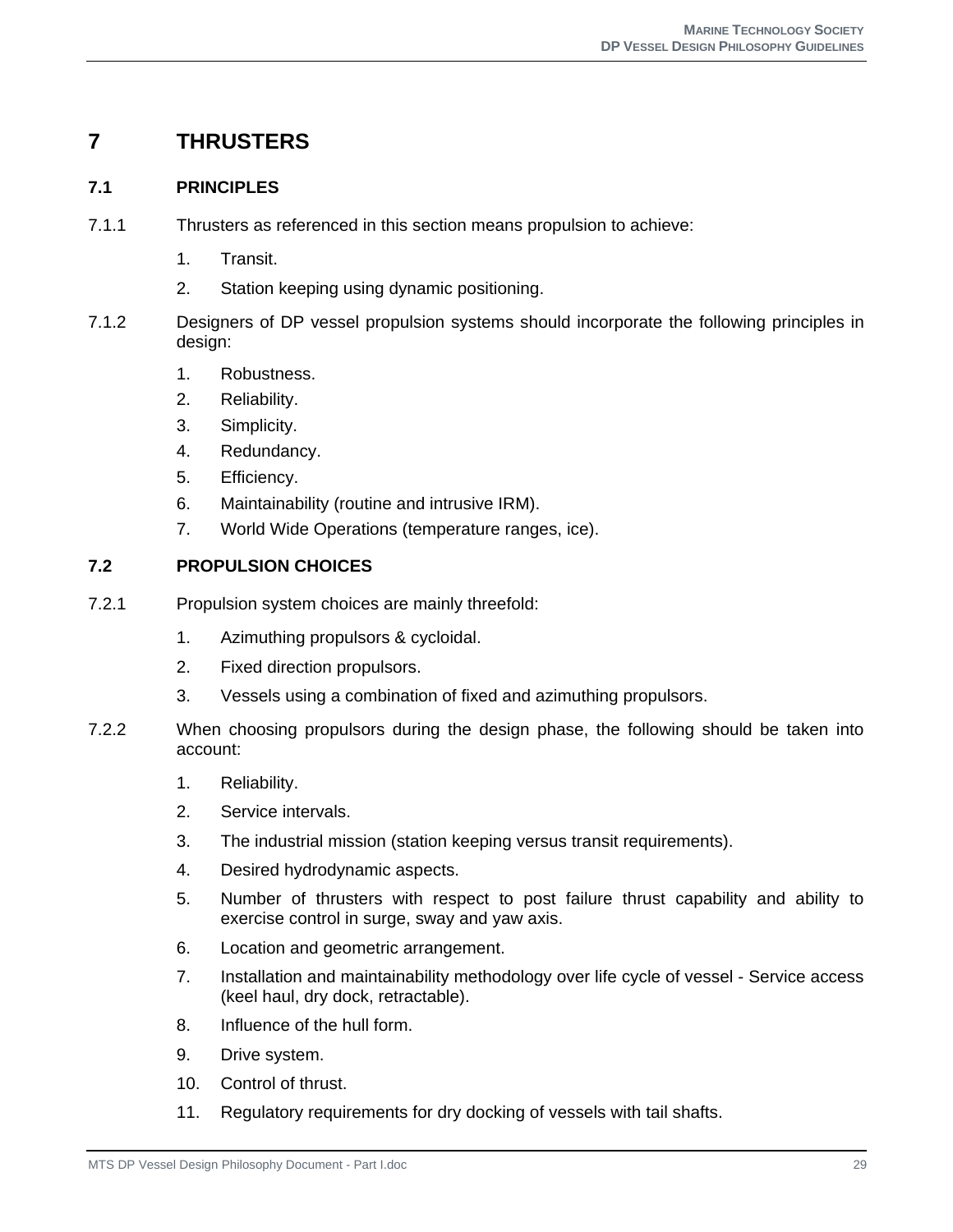- 12. Draught restrictions.
- 7.2.3 The impact on the Industrial mission and the stated objectives due to a loss/reduction of thrust following a failure event should be recognized and carried through all phases of the design cycle. Particular attention is to be bestowed on:
	- 1. Seals.
	- 2. Auxiliary systems (principles of independence to be followed).
	- 3. Ease of maintenance.
	- 4. Specification and testing of key components (e.g. gears).
	- 5. Impacts of vibration.
	- 6. Introduction of vulnerabilities to thrusters not in use during transit.
	- 7. Life extension of components and thruster.
- 7.2.4 Incorporating non critical redundancy into identified elements of the propulsion systems could aid in mission uptime. Robust FMEA/FMECA techniques can aid in identifying such key elements.
- 7.2.5 There has been a noticeable reduction in failure rates of thrusters since the introduction of variable frequency drives (VFDs) with fixed pitch propellers. VFDs facilitate fast phase back capability, a key feature to prevent power plant instability.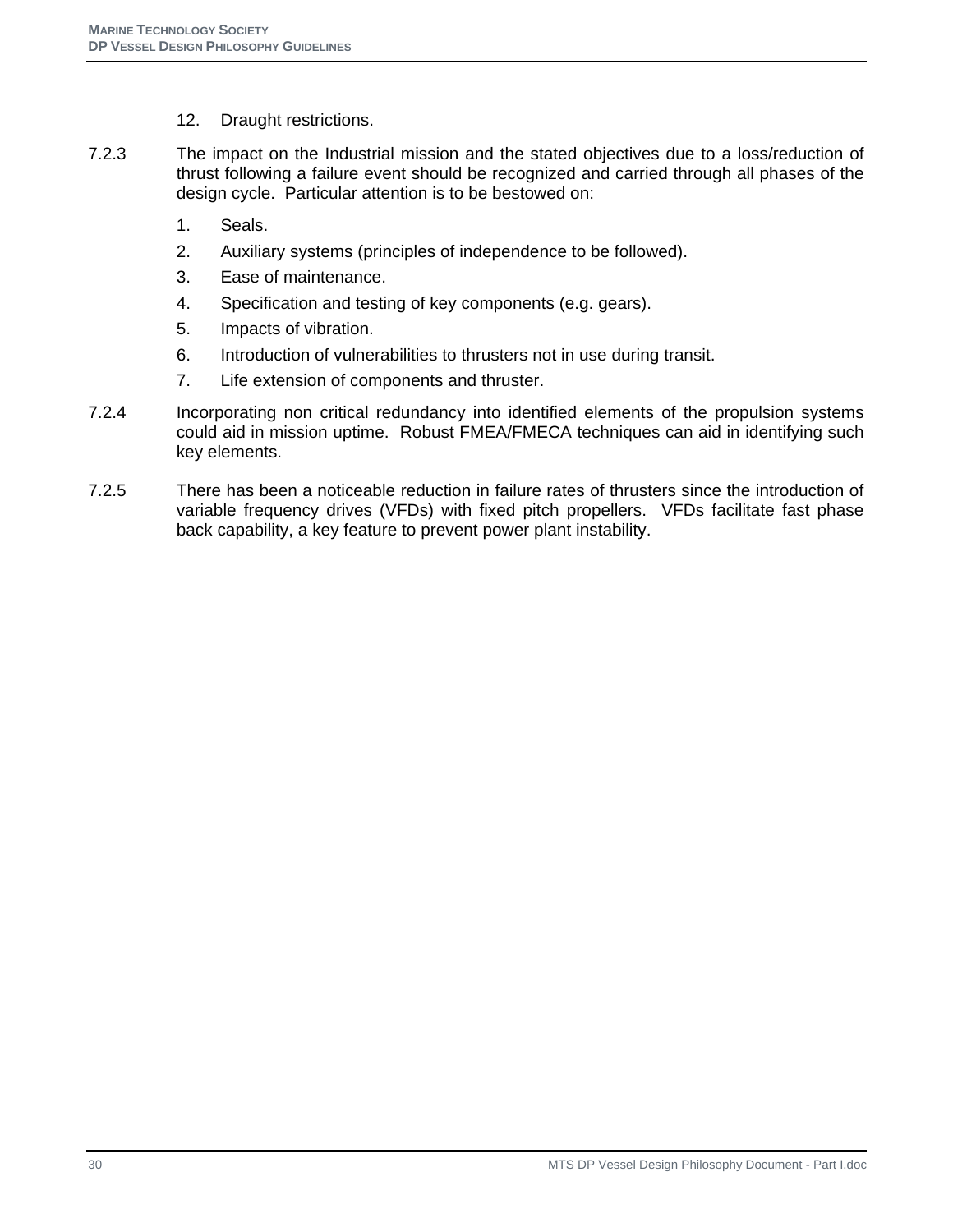## **8 MARINE SYSTEMS**

## **8.1 DESIGN OF MARINE SYSTEMS**

- 8.1.1 The design of Marine systems supporting DP should follow the redundancy concept and WCFDI. Design of such systems should reflect the Industrial Mission and the objectives to be achieved. The benefits of incorporating design features of independence, segregation, critical redundancy, non critical redundancy and monitoring beyond Class Requirements should be assessed. These enhanced features should result in vessel that meets the objectives of its industrial mission and achieve the desired Class Notation.
- 8.1.2 Marine Systems as addressed in this section include:
	- 1. Fuel oil system.
	- 2. Seawater cooling systems.
	- 3. Fresh water cooling systems.
	- 4. Compressed air.
	- 5. Lubricating oil systems.
	- 6. HVAC and ventilation.
	- 7. Remote controlled valves.
	- 8. Water tight integrity /Subdivision Integrity.
	- 9. Pipe work.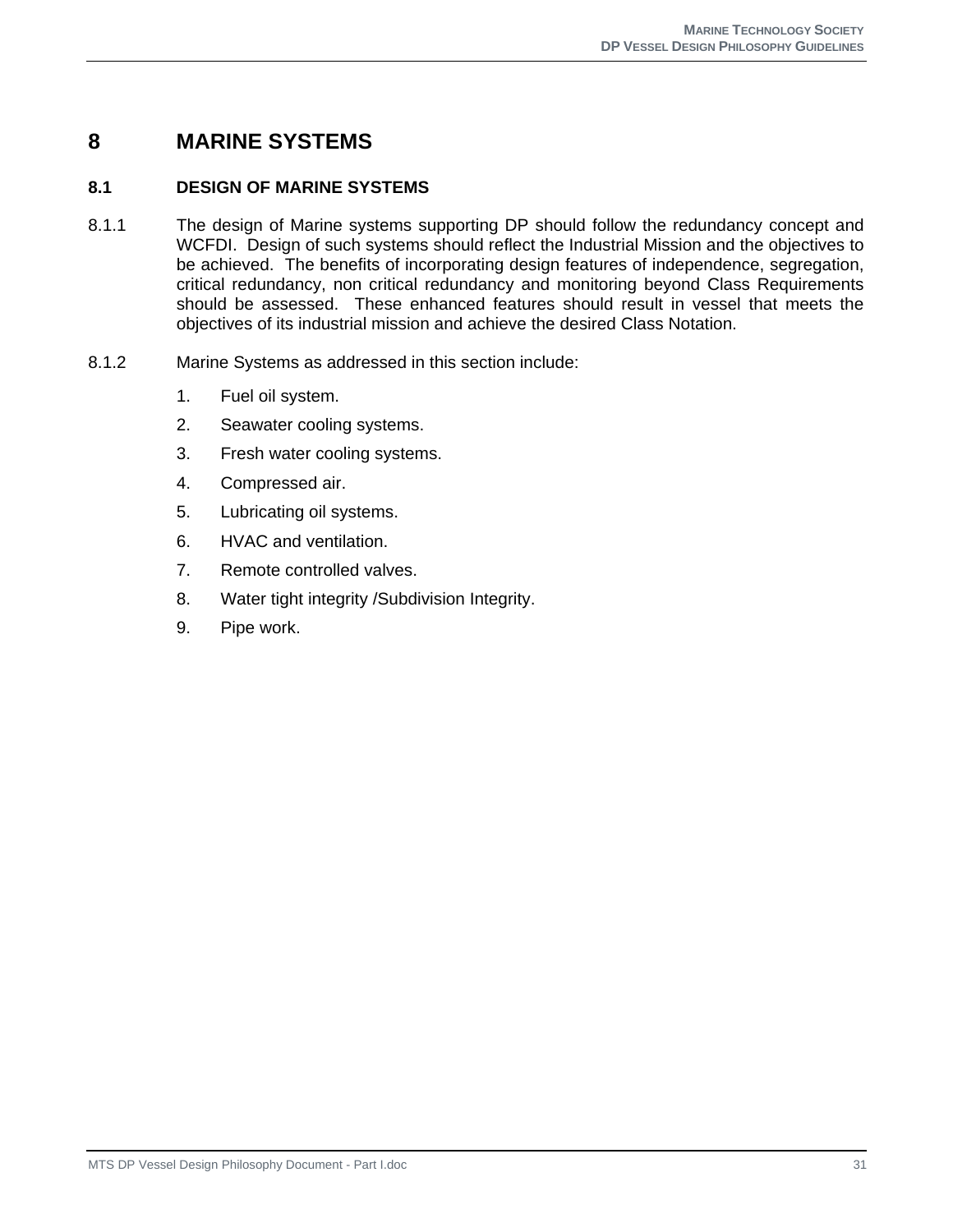## **9 POWER GENERATION**

## **9.1 ATTRIBUTES OF A ROBUST REDUNDANCY CONCEPT**

- 9.1.1 DP class notation dictates the redundancy requirements. A robust redundancy concept has the following attributes:
	- 1. Fully fault tolerant in relation to the defined failure criteria.
	- 2. Main machinery is independent to the maximum extent feasible.
	- 3. Redundant systems are clearly defined and well separated.
	- 4. The division of systems into redundant groups is maintained throughout the design.
	- 5. Low loss worst case failure effect.
	- 6. Minimum number of failures leading to the worst case failure effect.
- 9.1.2 A robust redundancy concept should be rigorously applied to the design of the power generation system.
- 9.1.3 The design of the power generation system should take into account:
	- 1. The Industrial mission of the vessel.
	- 2. Power required to maintain station and perform the industrial mission in the desired range of environment.
	- 3. The need to work efficiently in all required power plant configurations.
	- 4. Power required to maintain station in the defined environmental limits in
		- a. Intact condition.
		- b. And post worst case failure.
	- 5. The need for a robust blackout recovery system as a risk reduction measure
	- 6. Any restrictions imposed by particular choice of main machinery
- 9.1.4 The key power system attributes that need to be considered during the design phase are:
	- 1. Power, voltage, current, frequency and operating power factor.
	- 2. Short circuit withstand capability.
	- 3. Protection philosophy.
	- 4. Power management.
	- 5. Phase back of large consumers.
	- 6. Regeneration from large consumers.
	- 7. Starting of large consumers.
	- 8. Load acceptance and rejection.
	- 9. Load balance.
	- 10. Voltage transient ride through.
	- 11. Stability.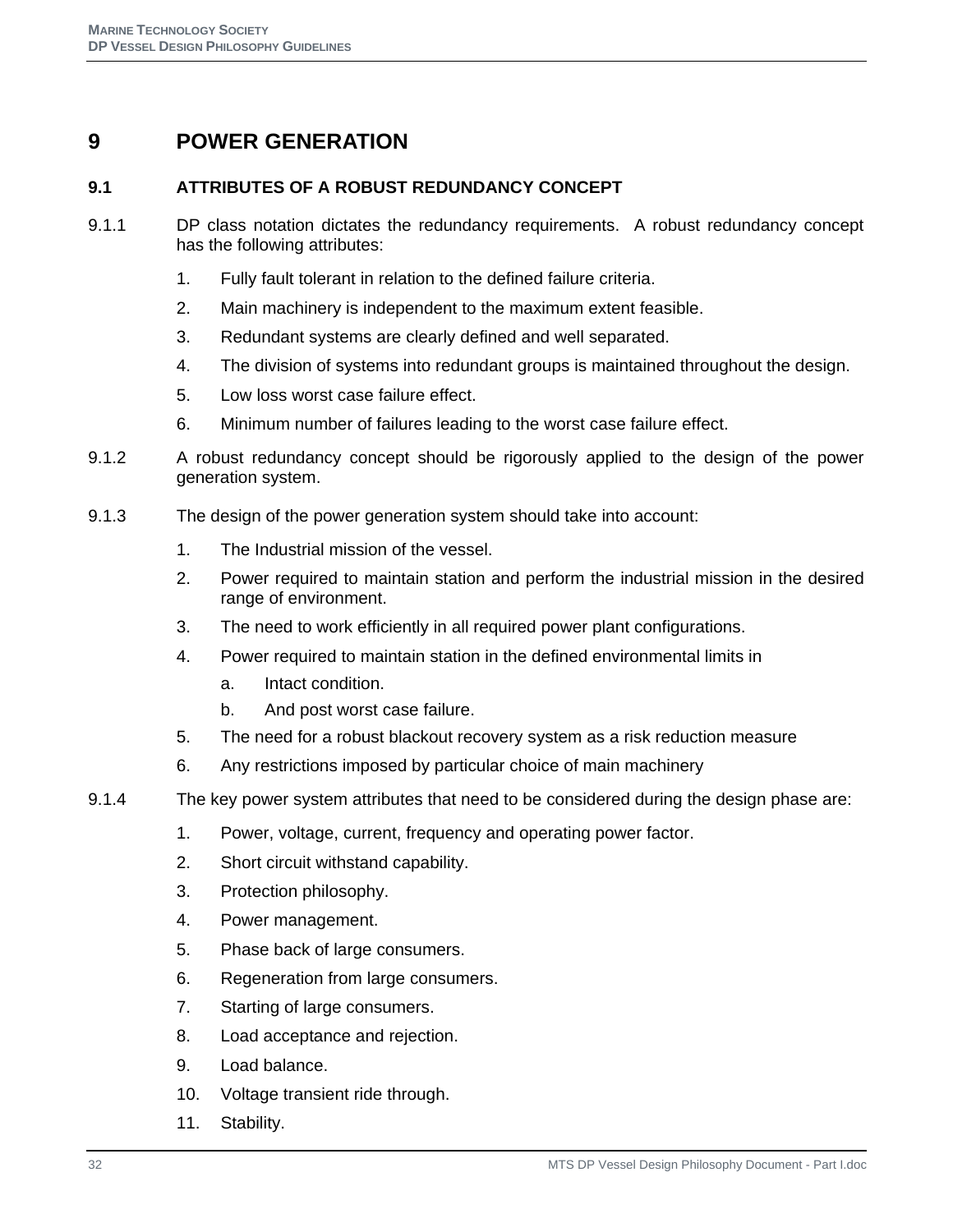- 12. Efficiency.
- 13. Harmonic distortion.
- 14. Electromagnetic compatibility.
- 15. Maintenance requirements.
- 16. Environmental and pollution requirements.
- 9.1.5 The design effort should incorporate the necessary analysis and studies required to deliver a robust power plant, delivering effective capacity to undertake its industrial mission in the stipulated environmental conditions.
- 9.1.6 It should be recognized that Class Rules addressing the above attributes are minimum requirements for vessels and do not consider the industrial mission the vessel will be undertaking. The design philosophy should integrate the requirements of the Class Rules and the Industrial mission. This will translate into a more comprehensive and sophisticated design effort resulting in a more effective vessel.
- 9.1.7 Power generation design should deliver:
	- 1. Flexibility (Optimize the number of generators in favor of flexibility for example six smaller generators rather than four larger ones).
	- 2. Maximum independence and separation.
	- 3. High availability.
	- 4. Fault tolerance and fault resistance.
	- 5. Continuity of supply of power.
	- 6. Maximize post failure capacity.
	- 7. Optimized Black Start requirements (minimize recovery time).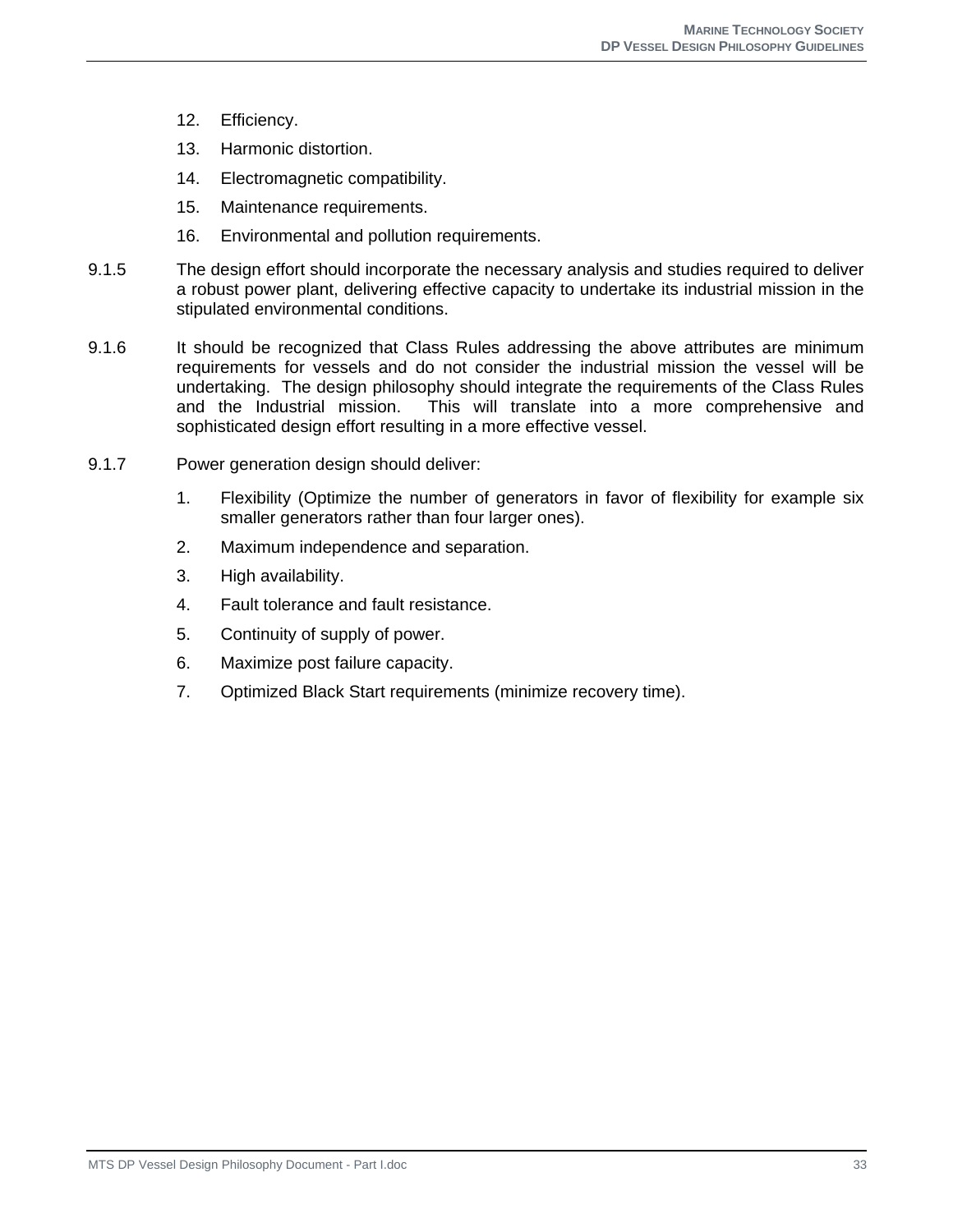## **10 POWER DISTRIBUTION**

## **10.1 DISTRIBUTION PHILOSOPHY**

- 10.1.1 The design philosophy for the power distribution should:
	- 1. Support the worst case failure design intent.
	- 2. Be fully fault tolerant in respect of the defined failure criteria.
	- 3. Follow the divisions in the redundancy concept which define redundant systems.
	- 4. Maintain independence and separation.
	- 5. Closely associate the power source of auxiliary systems for engines and thrusters with their respective main feeders.
	- 6. Ensure the electrical protection scheme supports the redundancy concept.
	- 7. Provide sufficient flexibility without compromising redundancy.
- 10.1.2 Failure modes in the power distribution should be minimized. Some of the common areas for vulnerabilities to be avoided are:
	- 1. Single busties circuit breakers in DP Class 2 systems. Most classification societies accept a single switchboard being divided in two using a single bustie breaker. Consideration should be given to installing two bustie breakers.

Note GL may require two circuit breakers between any two bus sections intended to provide redundancy.

- 2. Dependence on emergency switchboard / generator.
- 3. Voltage dips associated with short circuit faults.
- 4. Vulnerability to earth faults in deck equipment on DP distributions.
- 5. Poor regulation in service transformers.
- 6. Poor separation of DP and non DP related power consumers.
- 7. Control lines for interlocks, intertrips and protective functions which cross the divisions in the redundancy concept without adequate protection or selectivity.
- 8. Poor design of auto changeovers, backup supplies and common connections which can transfer faults.
- 9. Common backup supplies which span the divisions in the redundancy concept.
- 10. Co-location of services (DP and/or non DP related) fed from power systems intended to be redundant creates a common point under DP Class 3 failure criteria.
- 11. In DP Class 3 a common point is created by cable routes supplying non DP essential services where the route includes cables from power systems intended to be redundant.
- 12. Providing duty standby supplies for auxiliary systems confined to one redundant machinery group from power systems intended to provide redundancy.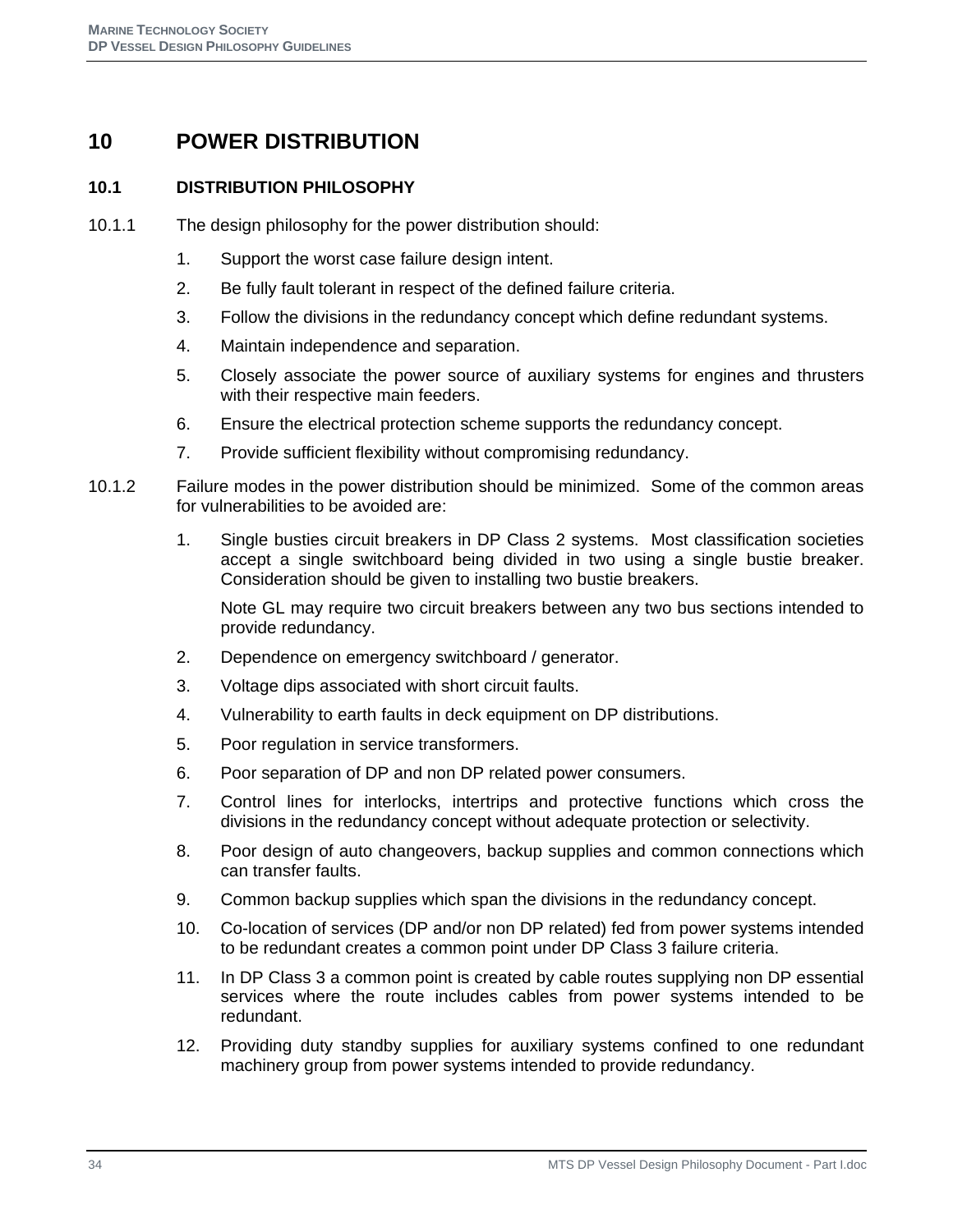## **11 POWER & VESSEL MANAGEMENT**

#### **11.1 KEY PRINCIPLES OF POWER AND VESSEL MANAGEMENT**

- 11.1.1 The key principles to be taken into account when designing management systems for power and vessel systems are:
	- 1. Topology.
	- 2. Autonomy.
	- 3. Detection.
	- 4. Simplification.

#### **11.2 FAILURE EFFECTS OF POWER MANAGEMENT SYSTEMS**

- 11.2.1 It is accepted that power management systems can fail and that single failures can lead to loss of functionality and remote control.
- 11.2.2 Design should ensure that the effects of failures are benign. Benign effects have been achieved by adopting a 'fail safe' philosophy. The 'fail safe' condition may be context sensitive but is typically 'fail as set' for PMS functions. Machinery should continue to operate without interruption.
- 11.2.3 Total failure of the power management system should not produce failure effects exceeding the worst case failure design intent.
- 11.2.4 Failure of the PMS should not inhibit local manual control.
- 11.2.5 Protective functions provided by the PMS should be tested periodically to prevent those becoming hidden failures which could compound another failure.
- 11.2.6 Some class Societies require two independent power management systems in order to ensure that the remaining system can maintain sufficient power to hold position after failure of the other power management system.

## **11.3 TOPOLOGY**

- 11.3.1 The choice of topology between distributed and centralized systems should take into consideration.
	- 1. Industrial mission of the vessel.
	- 2. Size of the vessel (Number of I/Os).
	- 3. Separation of control, monitoring and protection functions.
	- 4. Separation of redundant machinery groups.
	- 5. Independence of main machinery.
	- 6. Failure effects.
	- 7. Class notation being sought.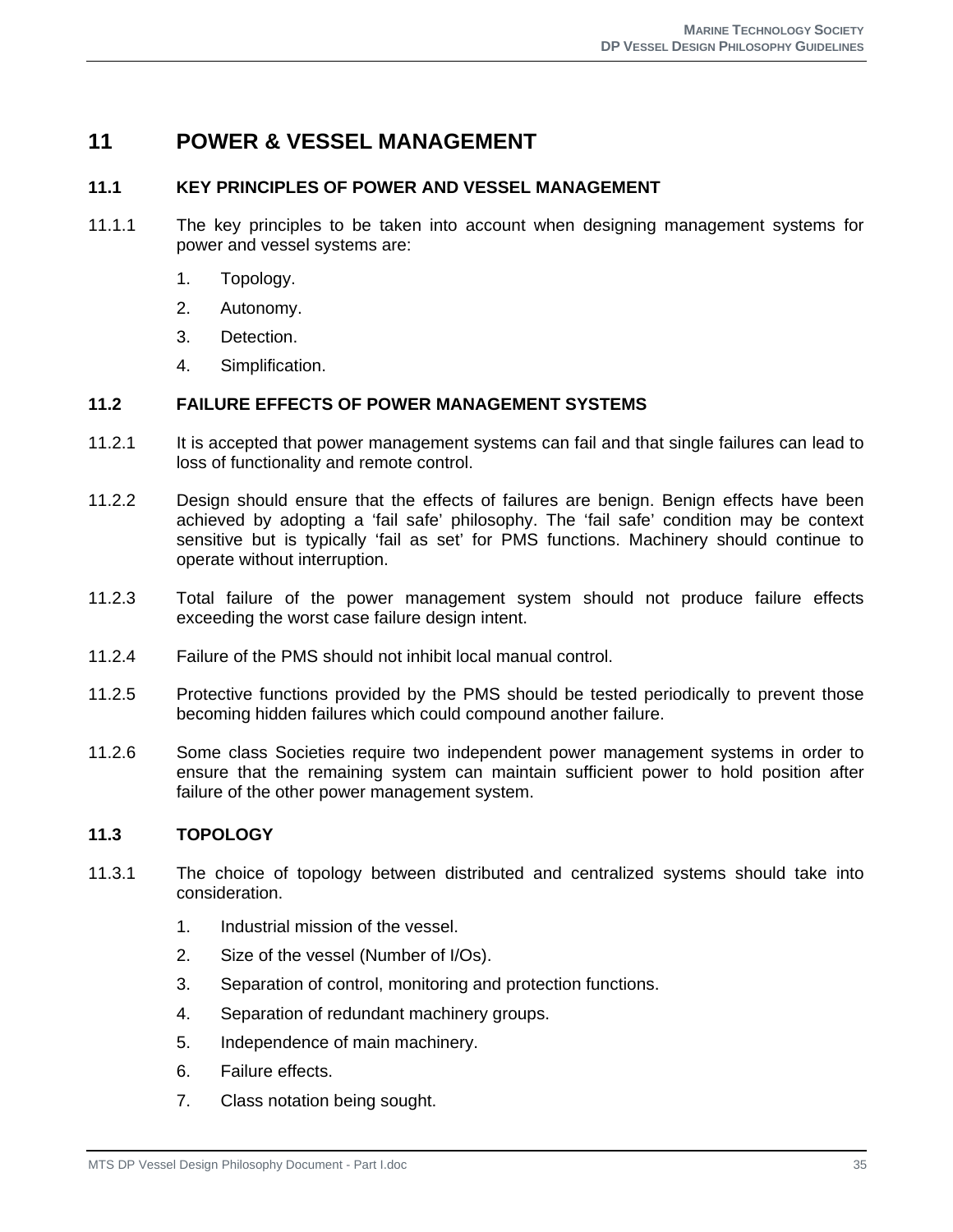- 11.3.2 Failure effects of distributed control systems tend to be less severe than centralized control systems.
- 11.3.3 Control systems can fail in either a benign way (absence of performance) or an active way (potential cascading effect). The assumption that control systems fail in a benign way can be misleading and should be avoided. The fail safe condition for each application may be context sensitive (operation in progress) and should be clearly defined with the reasons thereof. Vulnerabilities in control systems can be minimized by addressing this in a design that facilitates simplification, detection and autonomy.
- 11.3.4 The temptation to use the vessel / power management system to solve unforeseen problems in the redundancy concept late in the commissioning phase should be avoided. If unavoidable, such resolutions should be treated with caution and accompanied with the appropriate MOC, and additional verification to ensure that further vulnerabilities are not added.
- 11.3.5 Field I/O should be assigned to field stations in line with the overall division of the DP system into redundant machinery groups. Field stations should be provided in such a way as to make main machinery such as generators and thrusters as independent as possible. Links between field station in different redundant groups should be kept to a minimum and any such links should have well defined error handling arrangements and fail to the safest state possible. The 'safe state' must be considered with respect to the industrial mission of the vessel.
- 11.3.6 In modern power management systems there is a tendency to utilize the same hardware and software for control, monitoring and for protection functions for reasons of convenience. This is contrary to established engineering practice and should be avoided. When unavoidable, there should be separate power supplies, processors, software and I/O interfaces for protective functions.
- 11.3.7 The key factors that need to be considered in Power Management systems:
	- 1. Redundancy.
	- 2. Remote / local control.
	- 3. Auto / manual.
	- 4. Load sharing (if applicable).
	- 5. Blackout prevention heavy consumer control, load limitation and reduction.
	- 6. Blackout recovery.
	- 7. Industrial mission and industrial power consumers.
	- 8. Power available calculation.
	- 9. Power priority.
	- 10. Starting standby gen sets maintenance of spinning reserve, load dependent and alarm start functions.
- 11.3.8 While designing Power and Vessel Management Systems particular care is to be exercised in:
	- 1. Automation.
	- 2. Analysis Capability.
	- 3. Data loggers.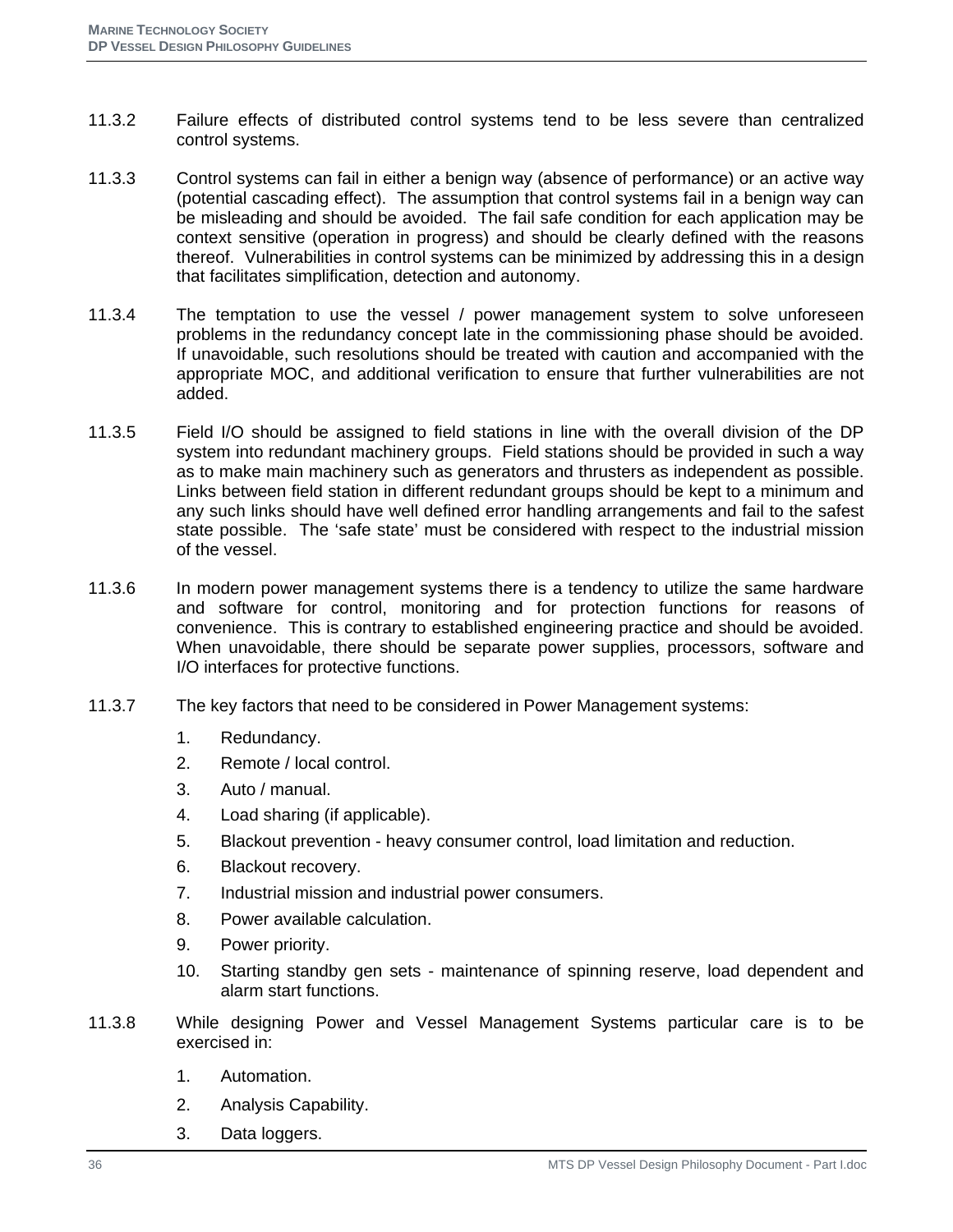- 4. Redundancy and criticality analyzers.
- 11.3.9 OWNER must approve, and specifies, that all control systems be supplied with Instrument Loop Diagrams as per Instrument Society of America Standard ISA-5.4-1991, or equivalent international standard (i.e. IEC, DIN, etc.)

#### **11.4 AUTOMATION**

- 11.4.1 Automation of key equipment systems can allow a predictable response to disturbances and provide rapid restoration of operation of those systems.
- 11.4.2 Automation associated with the power and vessel management systems must follow the redundancy concept and the WCFDI for the vessel. A distributed system minimizes the risk of failures exceeding the WCFDI.
- 11.4.3 Load Sharing: It should be recognized that any method of load sharing has the potential to cause power plant instability. Design should consider a method that minimizes risk of a blackout and ensure that independent protection is provided to address all possible failure modes of the load sharing system.

#### **11.5 BLACKOUT PREVENTION**

- 11.5.1 A distinction is to be made between a blackout and brownout and the consequences thereof.
- 11.5.2 An efficient design should result in minimizing the potential for a black out accepting that a brown out may be a consequence.
- 11.5.3 Brownouts have the potential to impact the industrial mission and may impact station keeping depending on the environment. A blackout not only compromises the industrial mission but also the station keeping ability.
- 11.5.4 Effective blackout prevention depends upon:
	- 1. Recognition of immediate potential for a blackout.
	- 2. Immediate Increase of online generating capacity.
	- 3. Stabilize consumption while increasing capacity.
	- 4. Security of blackout detection.

#### **11.6 INDUSTRIAL MISSION**

11.6.1 The Industrial mission may dictate assigning the same power priority to some industrial consumers as those required for station keeping. The identification of such industrial mission consumers should be analyzed, rationalized and appropriately addressed in the Power Management System.

## **11.7 BLACKOUT RECOVERY**

11.7.1 Fully automatic blackout recovery of the power plant to pre blackout conditions is not a requirement for the traditional DP class notation but should be considered in the design as an essential risk reduction measure (it is a requirement of DYNPOS ER).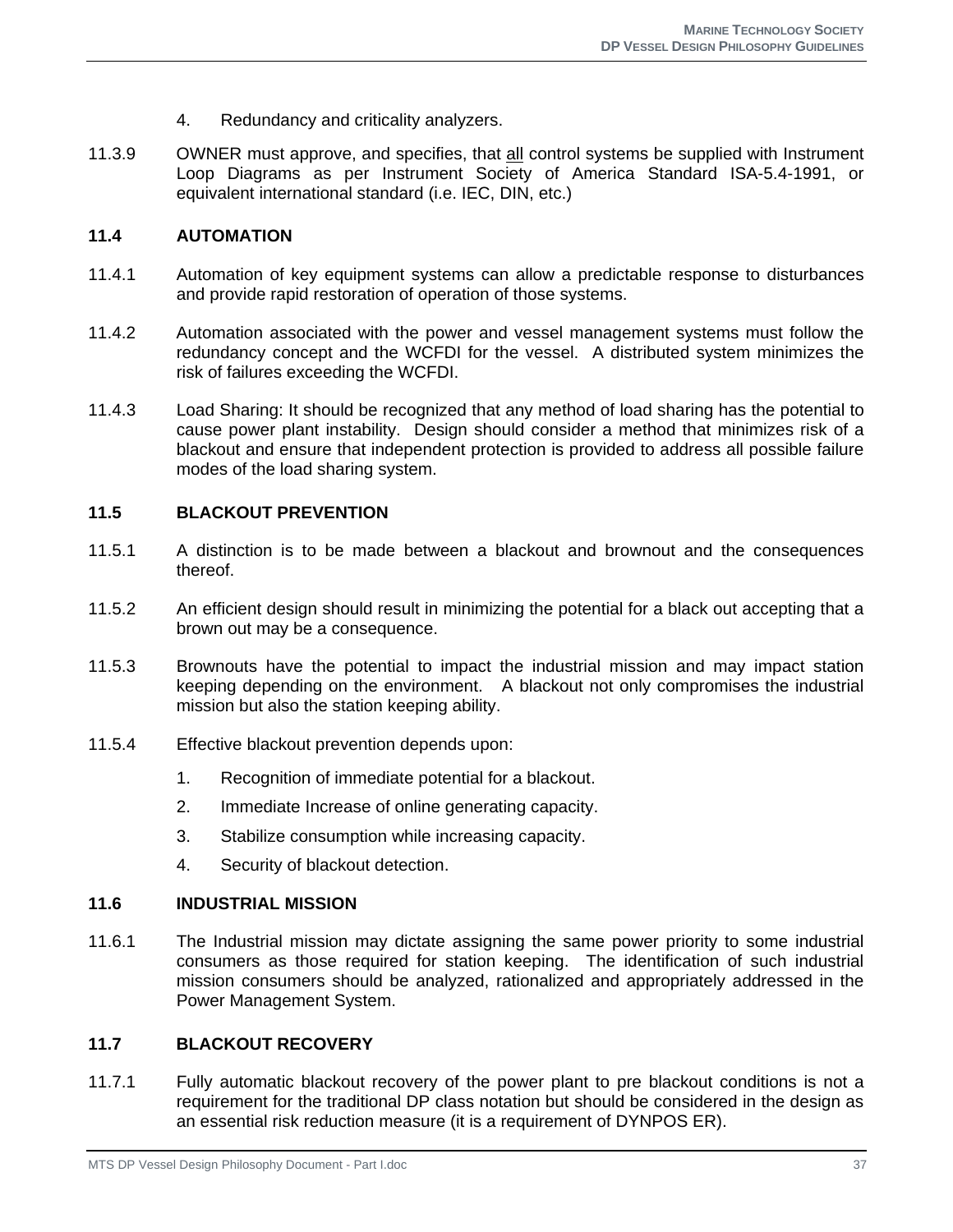- 11.7.2 Key factors to be taken into consideration while designing blackout recovery systems are:
	- 1. Speed of recovery.
	- 2. Minimize potential for false initiation of blackout recovery.
	- 3. Reduce risk of recurrence of blackout on or during recovery.
	- 4. Automatic return (e.g. enabling) of thrusters to DP.
	- 5. Independence from the Emergency Switchboard.

## **11.8 POWER AVAILABLE CALCULATION**

11.8.1 Station keeping is vulnerable to errors in the power available calculation. The philosophy and integrity of this crucial function is to be recognized and appropriately addressed in the design. There has been a history of incidents in this area and therefore attention is drawn. Effective error handling is essential.

#### **11.9 ANALYSIS**

- 11.9.1 Power and Vessel Management systems should have capabilities to facilitate analysis. (predictive as well as post event). Post event analysis is typically facilitated by the use of data loggers. Predictive analysis may be accomplished by Redundancy Criticality Analysis (RCA).
- 11.9.2 Data loggers:
	- 1. A data logger can be invaluable for post incident investigations, because of its ability to demonstrate the sequence of events, identify the initiating event and root cause. However, to be able to accomplish this, the data logger must have certain characteristics, relating to the number of data channels, selection of data that is to be recorded, time resolution and time stamping of data, and data resolution.
	- 2. A data logger should facilitate trend monitoring.
	- 3. Data logger files should be in a format that supports efficient plotting of data.
	- 4. Guidance on desirable features for data loggers is given in Section **Error! Reference source not found.**.
- 11.9.3 Redundancy and Criticality Analyzers (RCA):
	- 1. A properly configured RCA can help with configuration of complex systems by drawing attention to non redundant configurations where WCF can be exceeded.
	- 2. RCA should align with the WCFDI, redundancy concept, and results of FMEA and proving trials.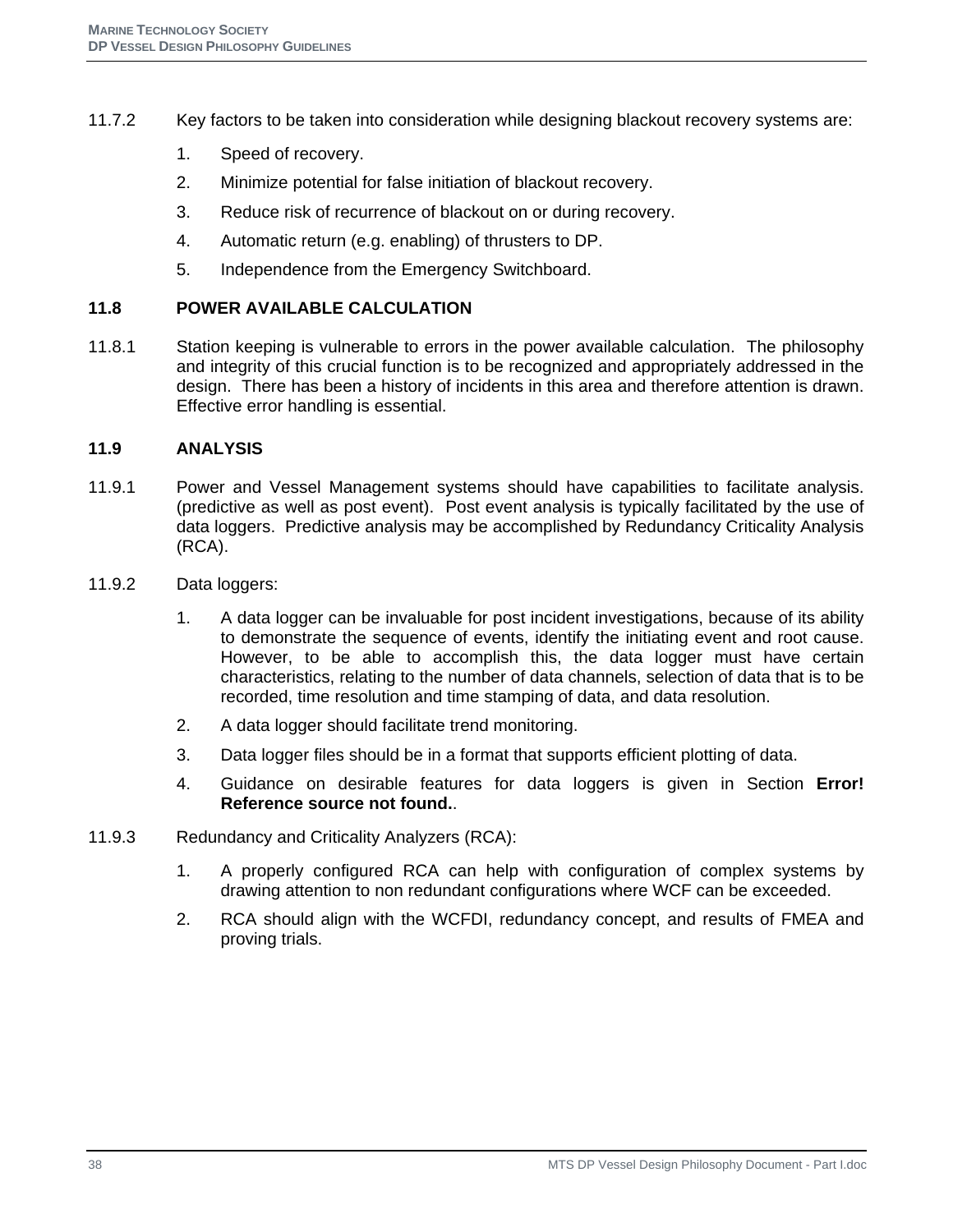## **12 NETWORKS AND SERIAL LINES**

#### **12.1 DESIGN**

- 12.1.1 Network design has evolved to Ethernet based solutions and use of communication switches rather than hubs. Configuration of network equipment is a key element of providing the necessary level of fault tolerance.
- 12.1.2 Networks, as discussed in this section are comprised of:
	- 1. Human machine Interface.
	- 2. Two independent full duplex data highways.
	- 3. Remote Control Unit (RCU) / processor / Programmable Logic Controller (PLC).
	- 4. Network switches.
	- 5. Source of power.
- 12.1.3 A network topology with a proven track record and demonstrable history of reliability is recommended. The physical star, logical bus network is one such example.
- 12.1.4 Design of networks for DP should provide
	- 1. Required speed and capacity.
	- 2. Adequate bandwidth to accommodate and support the system design data load.
	- 3. Predictable response across the full range of traffic conditions.
	- 4. Reliability in a harsh environment.
	- 5. Minimum downtime.
	- 6. Ease of maintenance and repair.
- 12.1.5 Design should facilitate monitoring of the status of the network by the DPO. The alarm terminology used for network alarms should be designed to be readily interpreted and avoid misinterpretation.
- 12.1.6 Network design has evolved to Ethernet based designs and use of switches and is typically within the scope of supply of the DP control system vendor. In some projects, the VMS network may be provided by an automation system vendor who is not the DP control system provider.
- 12.1.7 Design should facilitate monitoring of the status of the network by the DPO. The alarm terminology used for network alarms should be designed to be readily interpreted and avoid misinterpretation.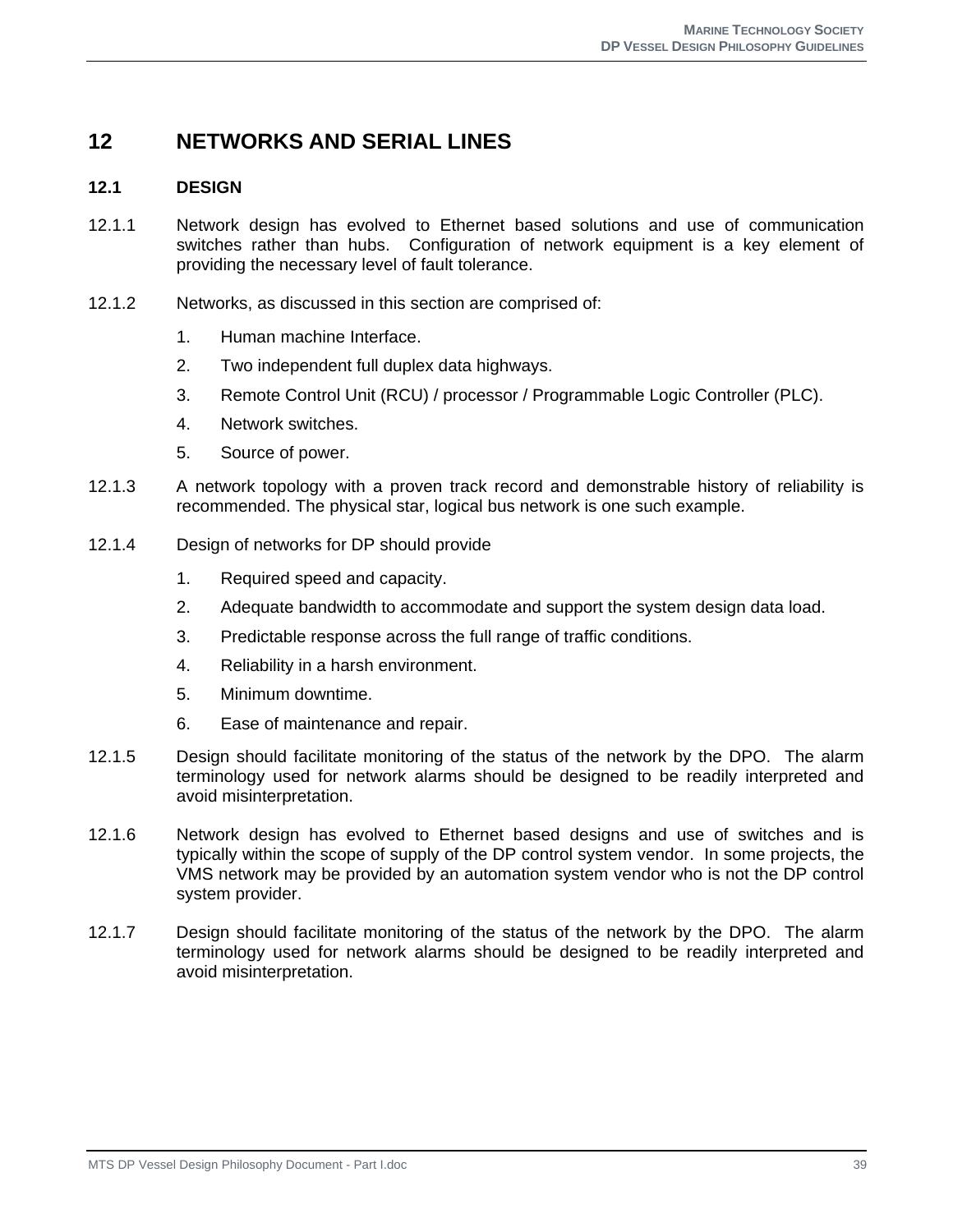## **13 UNINTERRUPTIBLE POWER SUPPLIES**

## **13.1 PURPOSE**

- 13.1.1 The purpose of a UPS in a DP system is to provide:
	- 1. Stable, clean power.
	- 2. Continuity of power during main power system outage.
	- 3. Power system transient ride through capabilities.
- 13.1.2 Design of UPS systems follow either a centralized topology or distributed topology. Centralized topology lends itself to a robust system but introduces commonality while a distributed system potentially could be less robust but minimizes commonality. Commonality potentially increases the amount of equipment lost as a consequence of failure.
- 13.1.3 The design of UPS systems, their power sources and distribution should:
	- 1. Accomplish robustness.
	- 2. Follow the WCFDI.
	- 3. Not introduce additional vulnerabilities.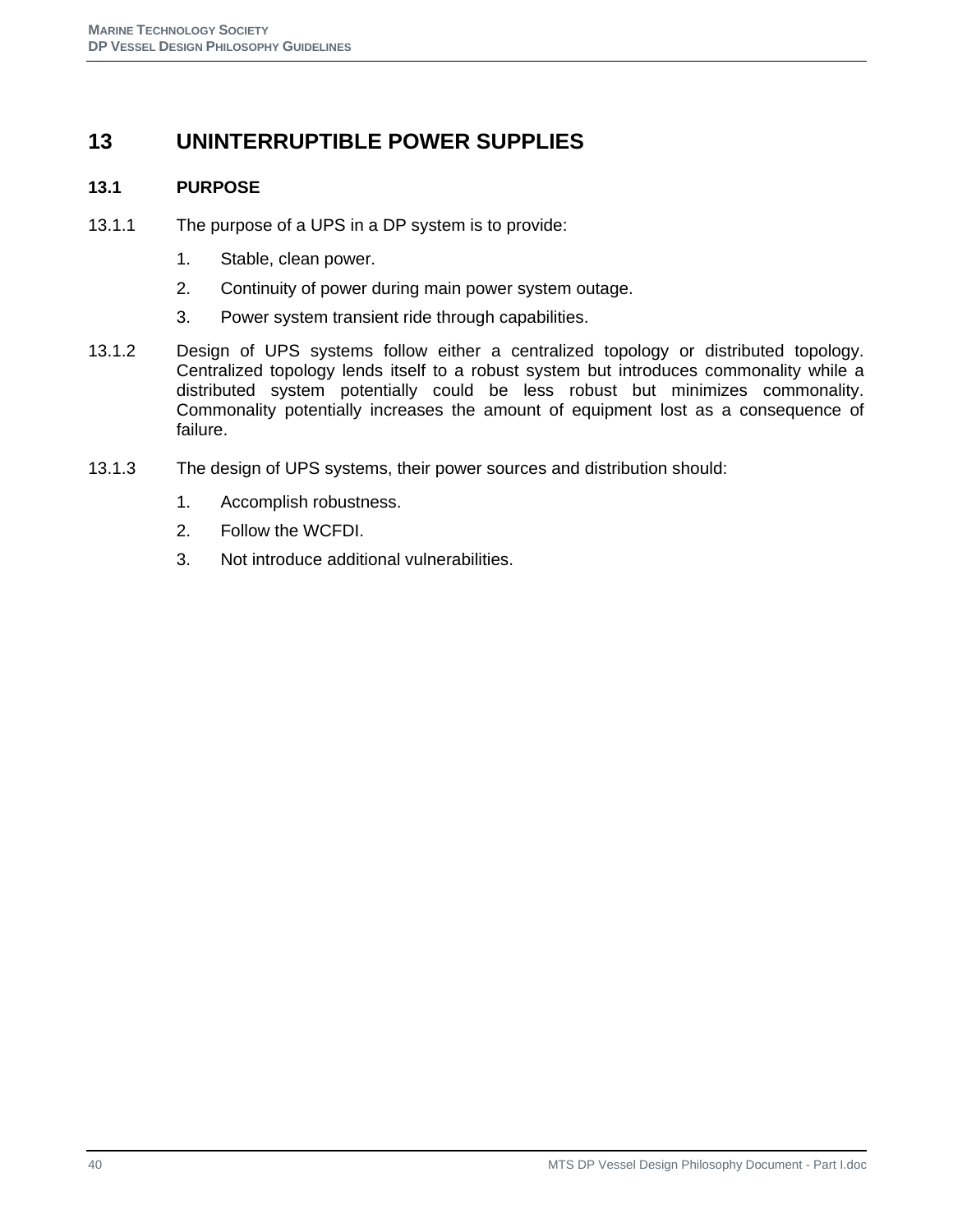## **14 DP CONTROL SYSTEMS**

## **14.1 DESIGN FACTORS TO BE CONSIDERED**

- 14.1.1 DP Control systems, due to their maturity, tend to receive less attention and scrutiny during the design phase. It should be recognized that lack of attention in the design phase can introduce vulnerabilities that can impact the Industrial mission of the vessel. Certification of DP Control Systems by Classification Society is a requirement of obtaining a Class Notation.
- 14.1.2 Enhanced redundancy over the minimum requirements for Class Notation in Control Systems may be desired to increase operational uptime while executing the vessel's industrial mission.
- 14.1.3 Ergonomics in the DP control system and HMI play a key role and should be focused upon in the design phase.
- 14.1.4 Factors that need to be considered in selection of DP control systems are:
	- 1. Reliability and potential service life of components, subsystems and systems.
	- 2. Availability.
	- 3. Stability.
	- 4. Topology.
	- 5. HMI.
	- 6. Mathematical modeling (Optimal control theory).
	- 7. Sensor handling.
	- 8. Appropriate modes for its industrial mission.
	- 9. Power limiting.
	- 10. Independent simulation capability for use as a trainer.
	- 11. Consequence analysis aligned with WCFDI.
	- 12. Independent joystick system.
	- 13. Alarms and alarm management.
	- 14. Alarms and display printers.
	- 15. Data logging.
	- 16. Source of power.
	- 17. Remote diagnostic capability.
	- 18. Potential service life and obsolescense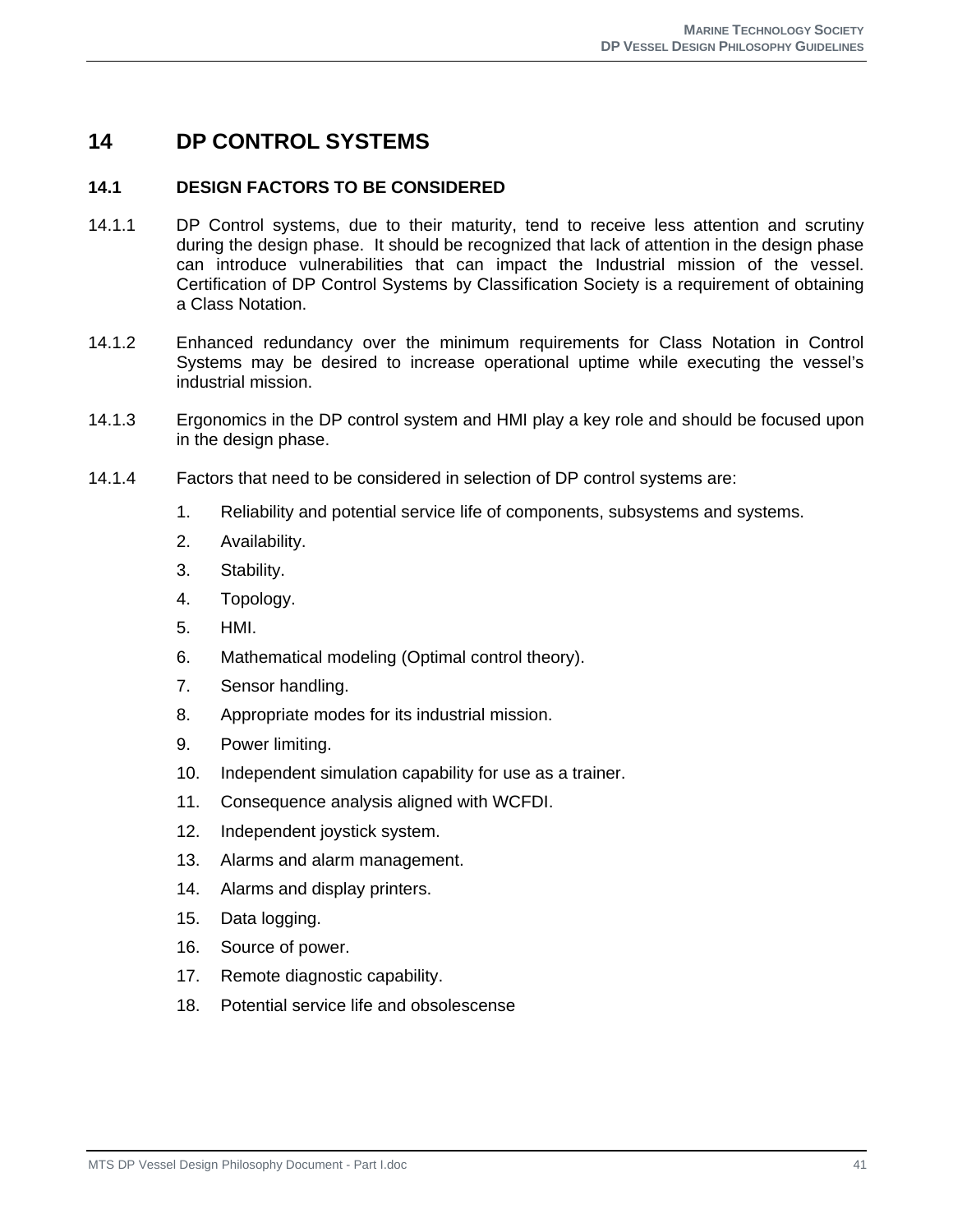## **15 SENSORS**

## **15.1 DESIGN PRINCIPLES**

- 15.1.1 Sensors as referenced in this section include:
	- 1. Position reference sensors.
	- 2. Sensors used for environmental monitoring including weather radar and Doppler current profilers.
	- 3. Vessel Motion Sensors.
	- 4. Draught sensors.
- 15.1.2 During Design the following should be taken into account:
	- 1. Suitability.
	- 2. Differentiation.
	- 3. Diversity.
	- 4. Independence.
	- 5. Location / installation.
	- 6. Maintainability
- 15.1.3 The industrial mission of the vessel will dictate the setting of the objectives to be achieved and the degree of focus on each of the above elements as it pertains to position reference sensors.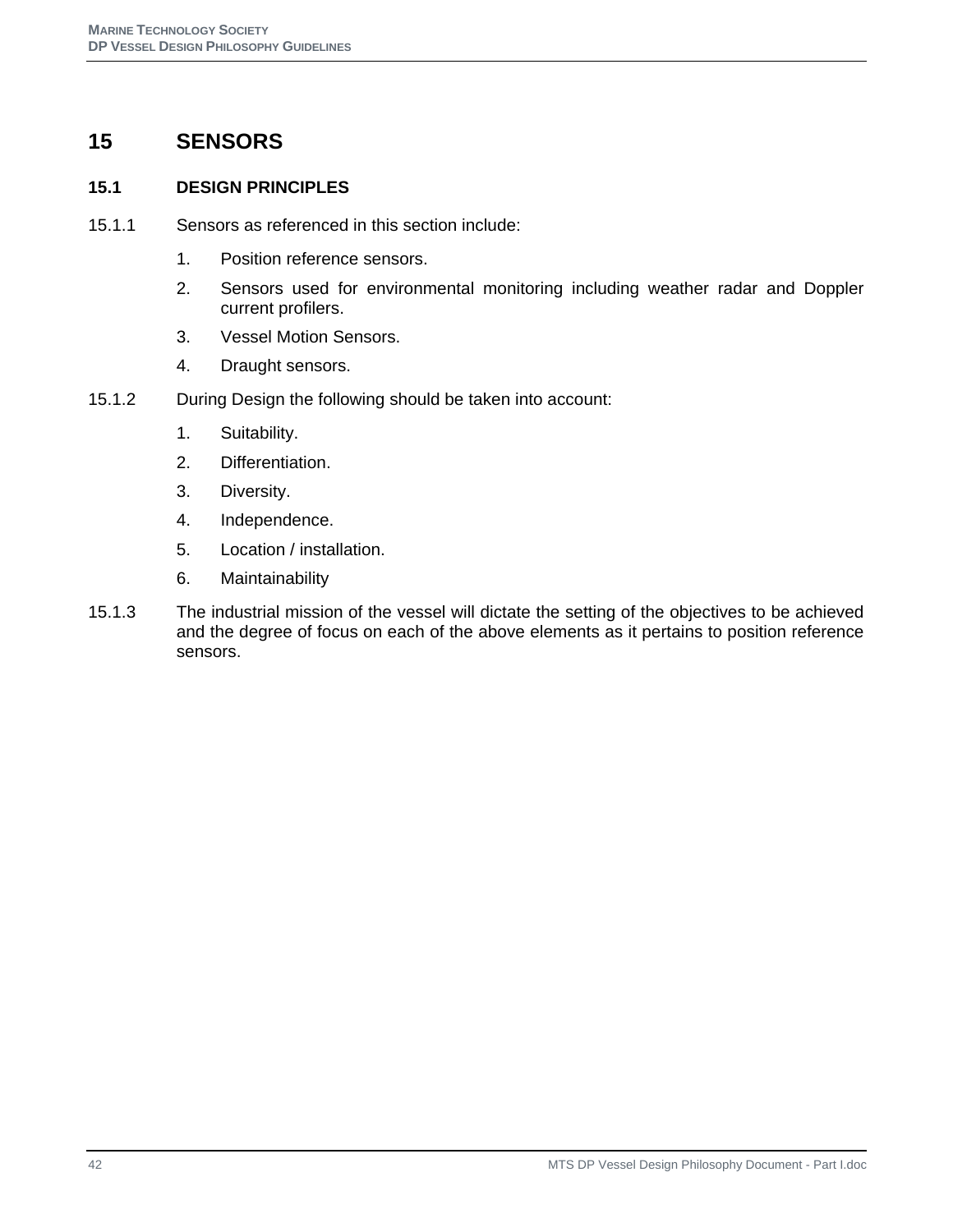## **16 EXTERNAL INTERFACES**

## **16.1 SYSTEMS ENGINEERING APPROACH**

- 16.1.1 The vessels industrial mission may require the DPCS to be interfaced with non station keeping related equipment (for example, pipe tensioners, riser tensioner stroke, draught sensors or fire monitors). Design of such interfaces should follow a system engineering approach and may result in a degree of complexity that was not initially envisaged. Examples of systems engineering approaches are FMEA and consequence analysis.
- 16.1.2 Interfaces into the DPCS providing input (automatic and manual) data should be 'bound' or 'limited' (e.g. range of permissible data) to minimize the consequences of erroneous data or input.
- 16.1.3 The vessels sensors may require to be interfaced with non station keeping related equipment (for example, RADAR, GMDSS, Survey systems). Design of such interfaces should follow a system engineering approach and may result in a degree of complexity that was not initially envisaged.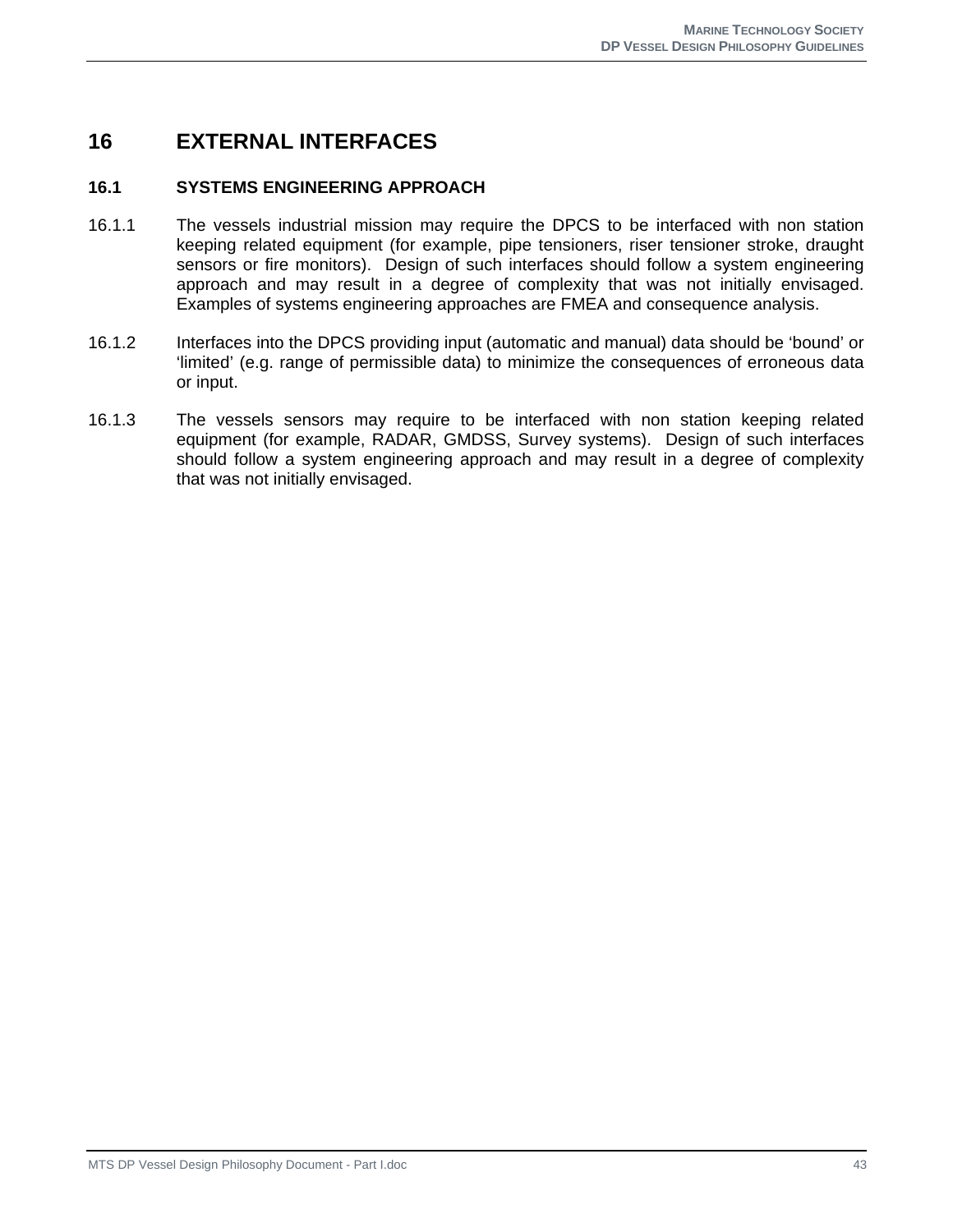## **17 SAFETY SYSTEMS**

## **17.1 SAFETY SYSTEM DESIGN WHICH MAY AFFECT DP**

- 17.1.1 Vessels safety systems as referenced in this document comprise of:
	- 1. F & G systems.
	- 2. Fixed firefighting systems.
	- 3. ESD systems.
	- 4. QCVs (Quick Closing Valves).
- 17.1.2 The redundancy concept for station keeping is to be followed through to these systems to ensure that actions or failures initiated by these systems do not cause consequences that exceed the WCFDI. The actions initiated by these systems should be scaled to the detected threat level.

## **17.2 ARRANGEMENT OF MACHINERY SPACES**

17.2.1 DP equipment class 2 allows for redundant machinery to be located in a common space. This can make it difficult to fight fires or deal with other emergency situations without compromising station keeping. Whilst not a class requirement for DP 2 notation, fire protection over and above that required by main class rules may be considered in high risk areas such as engine rooms when warranted by the industrial mission (e.g. engine rooms divided). Owners may, at their discretion, opt for a DP Class 3 redundancy concept with full separation and protection against the effects of fire and flooding. Any additional fire and flood protection applied to DP Class 2 designs should be along the lines of the overall split in the DP redundancy concept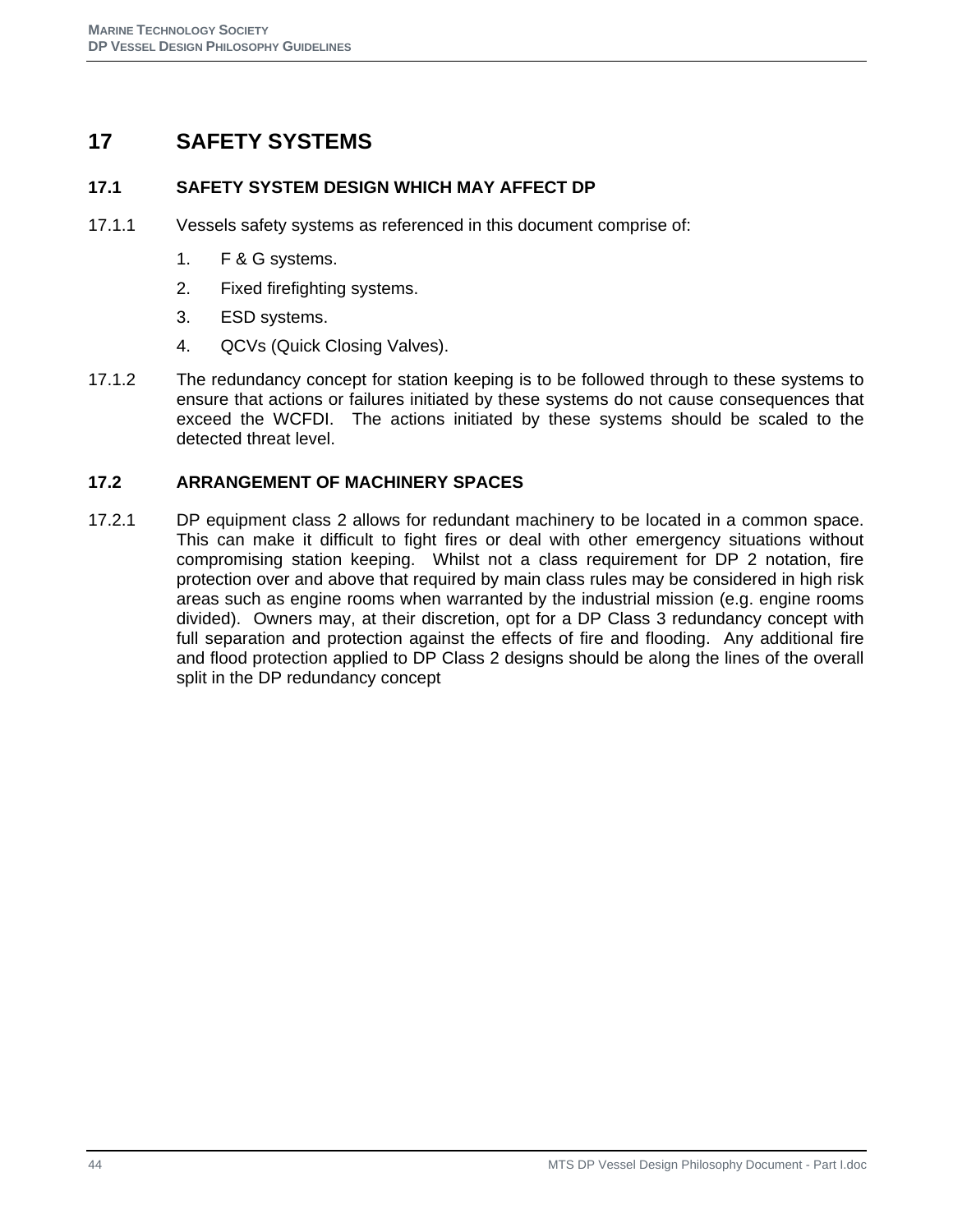## **18 ERGONOMICS**

#### **18.1 OPERATOR INTERVENTION**

18.1.1 It is acknowledged that technical faults are triggers that sometimes require operator intervention to prevent escalation. Addressing ergonomics and decision support in the design enables effective operator intervention.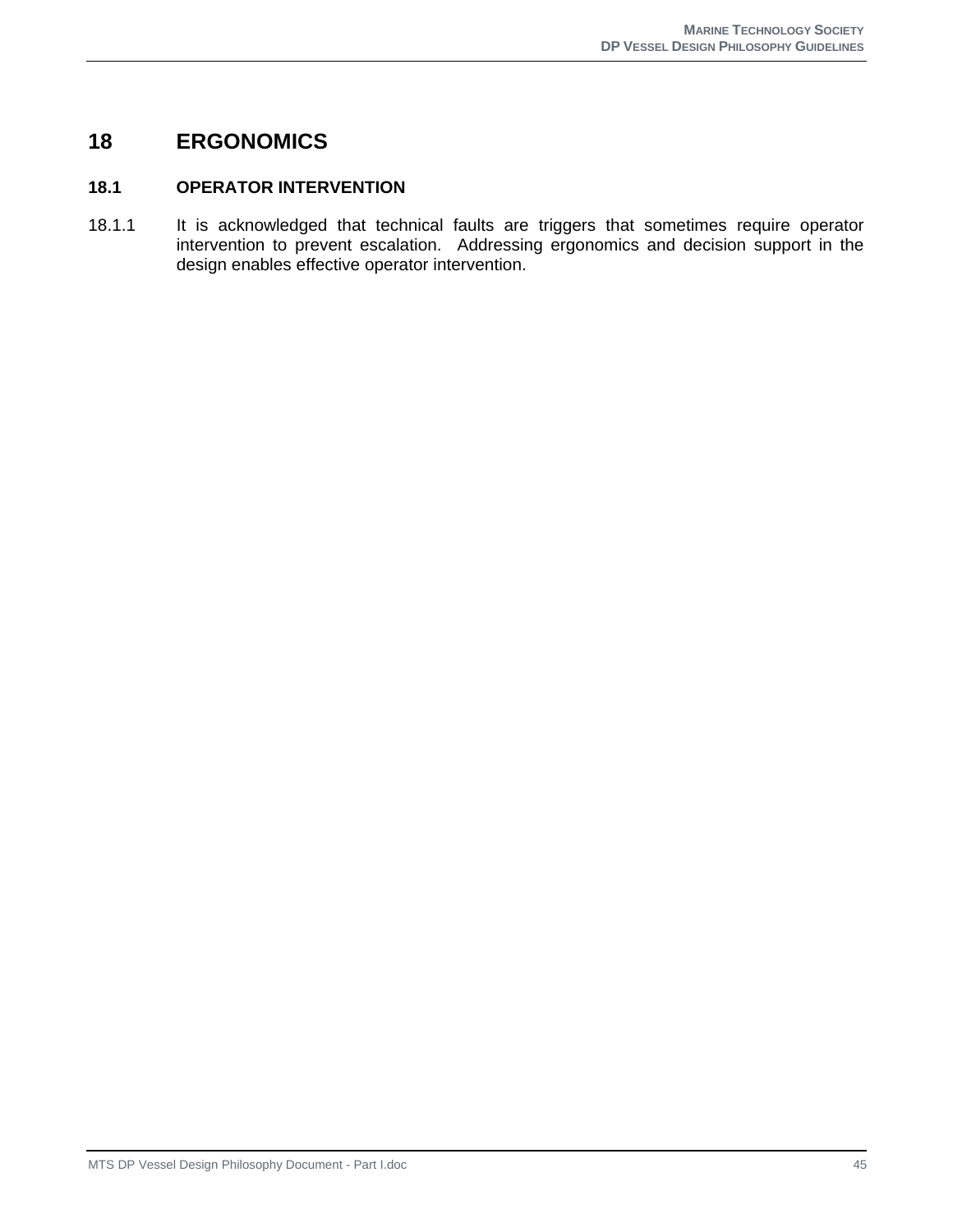## **19 ALARM MANAGEMENT**

## **19.1 THE NEED FOR ALARM MANAGEMENT**

- 19.1.1 An effective Alarm Management System should be incorporated into the design. Alarm management enables two fundamental functions:
	- 1. Intervention.
	- 2. Post incident analysis.
- 19.1.2 Poorly designed alarm management systems do not facilitate effective operator intervention. An effective design should facilitate:
	- 1. Instant awareness of criticality and consequence.
	- 2. Interpretation leading to effective response.
	- 3. Focus and avoidance of alarm 'fatigue'.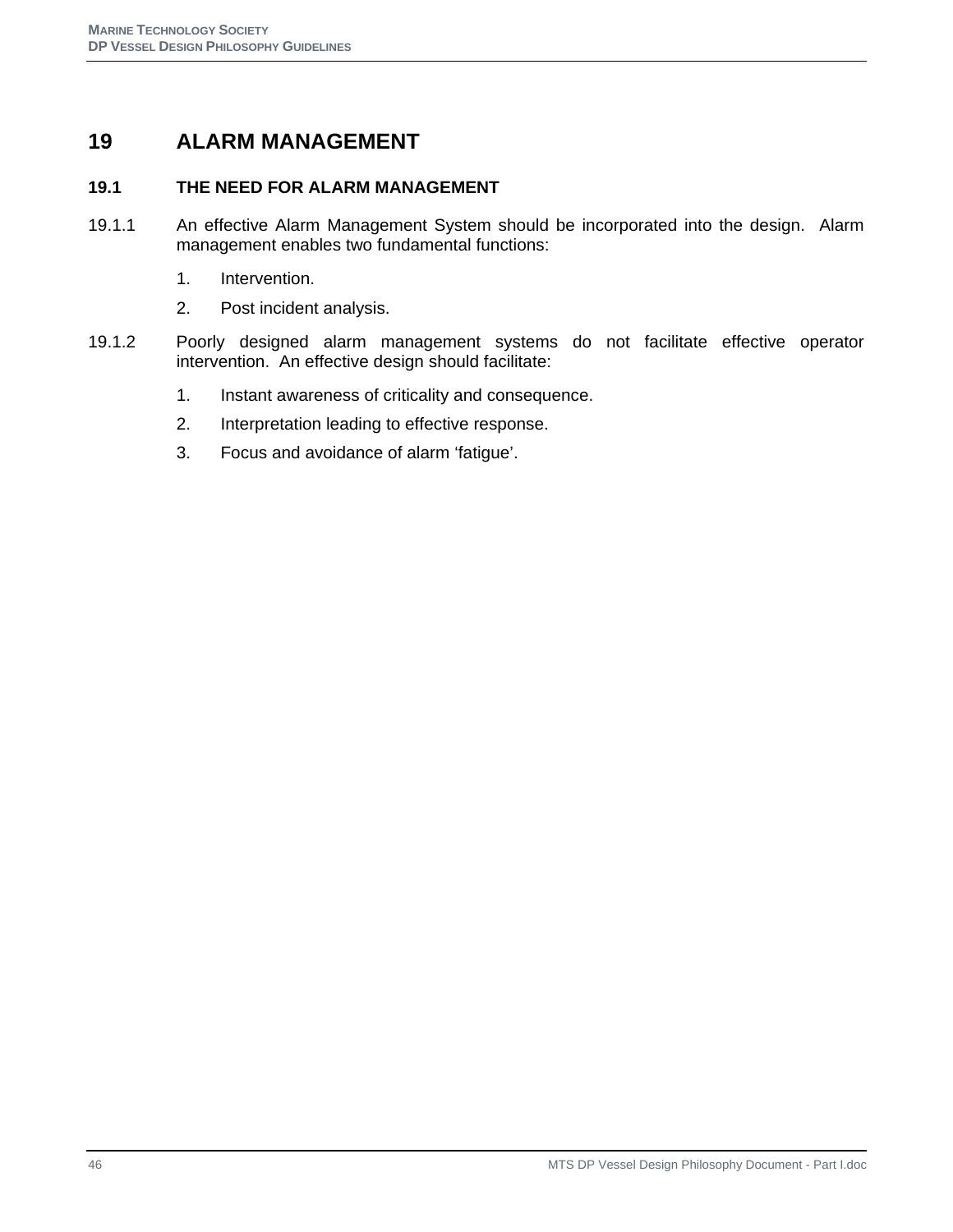## **20 COMMUNICATIONS**

## **20.1 DESIGN CONSIDERATIONS**

- 20.1.1 Communications as referenced in this document incorporates visual and audible means of communication.
- 20.1.2 Communication is a key management tool during execution. This should be incorporated in the design phase. The following should be taken into account:
	- 1. Identification of locations where DP related communication is essential.
	- 2. Means of communication (audible and visual).
	- 3. Layered topology for audible and verbal communications.
	- 4. Methods of transmission.
	- 5. Independence of power supply.
	- 6. Visual Communication to follow systematic processes that tie in with the DP Procedures and responses.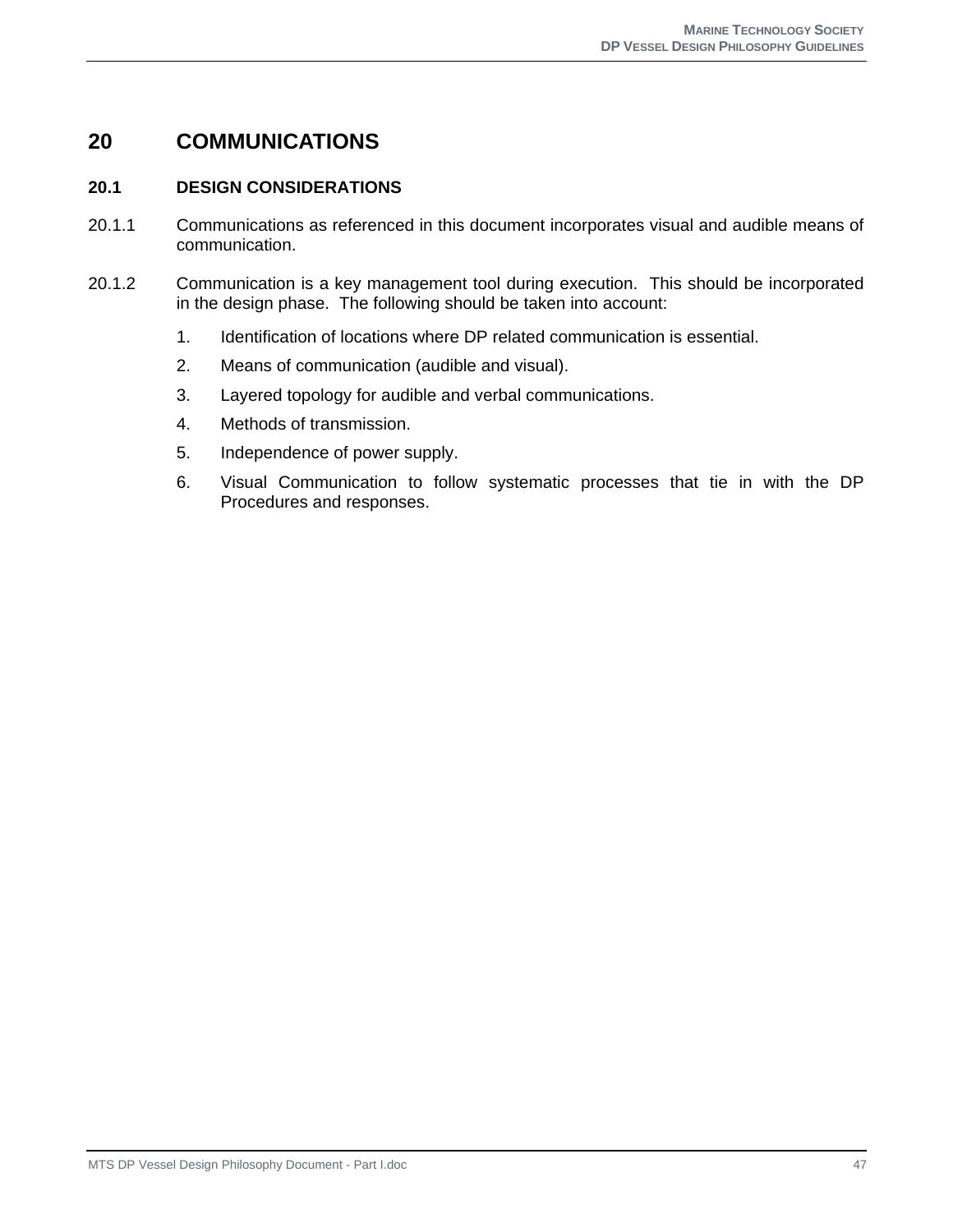## **21 INSPECTION REPAIR AND MAINTAINABILITY**

## **21.1 INFLUENCE OF MAINTENANCE ISSUES ON REDUNDANCY CONCEPTS**

- 21.1.1 Design philosophy and redundancy concept should take into account Inspection Repair and Maintenance over the life cycle of the vessel. Equipment related to station keeping should be identified as Safety Critical Elements (SCE) and addressed in the Planned Maintenance System accordingly.
- 21.1.2 The following IRM factors need to be considered during the design phase:
	- 1. Impact on post failure capability due to non availability of equipment as a result of planned or unplanned maintenance.
	- 2. Optimum sizing of equipment to enhance post failure capability.
	- 3. Copackaging / colocation of redundant equipment limiting accessibility to IRM.
	- 4. Non intrusive means to facilitate testing.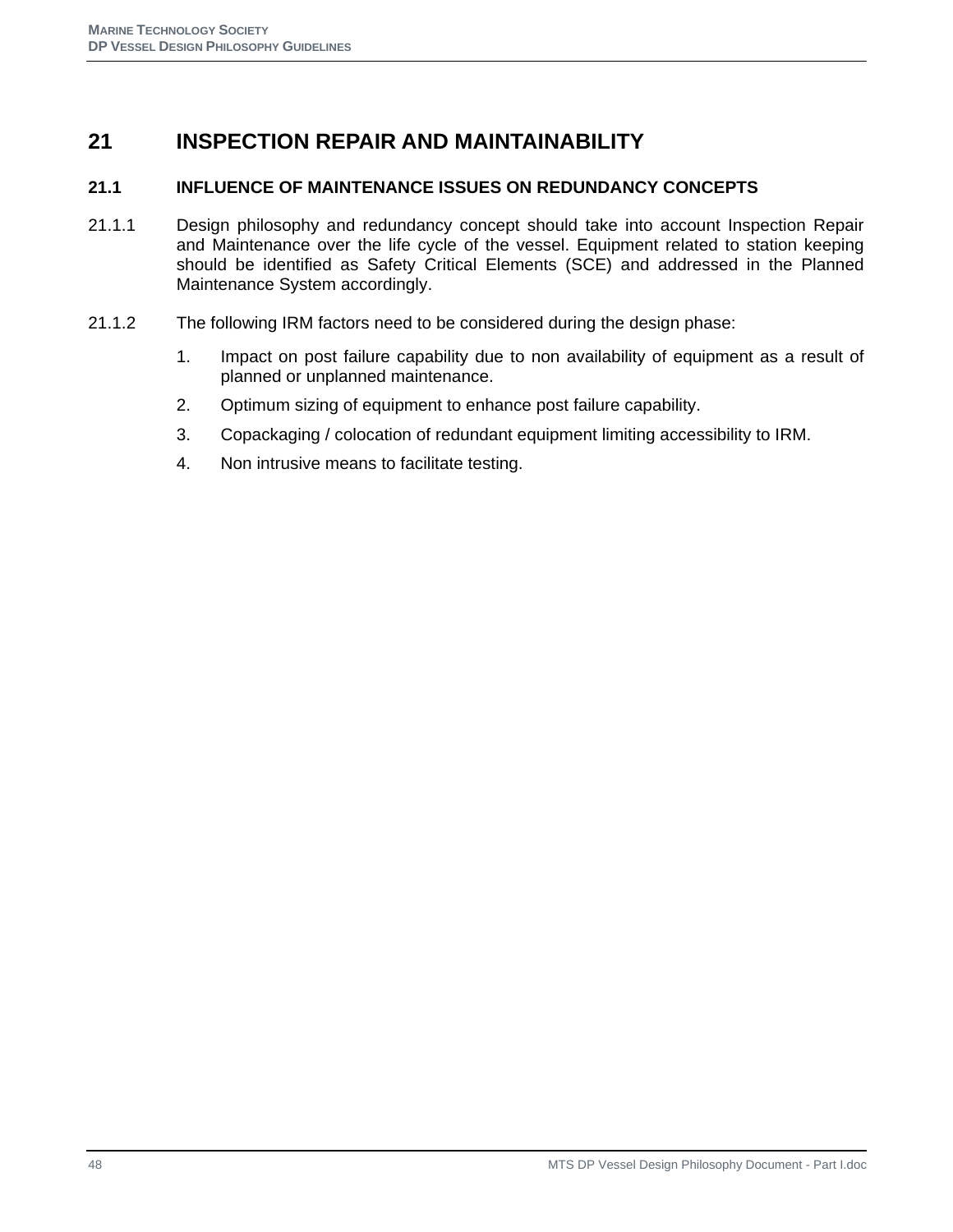## **22 COMMISSIONING AND TESTING**

#### **22.1 THE INFLUENCE OF COMMISSIONING AND TESTING**

- 22.1.1 The design of the DP system has a significant impact on the commissioning and pre commissioning. A philosophy that incorporates facilities to carry out efficient testing by design is likely to deliver a vessel with fewer hidden failures (e.g. testing of protective functions). Addressing testing and commissioning at the preliminary stages of design, (i.e. development of the redundancy concept), enables optimization of the time required for commissioning and proving trials.
- 22.1.2 Equipment that is largely self contained lends itself to fewer integration interfaces and is less likely to introduce issues at the pre commissioning and commissioning phases.
- 22.1.3 A uniform labeling/numbering system should be incorporated in the design phase and systematically followed through in all aspects of the project. This should be clearly communicated to all stakeholders (e.g. design house, yard, vendors, FMEA providers and operational manual generators).
- 22.1.4 There are five distinct phases in the project cycle as it pertains to this section:
	- 1. Factory Acceptance Test (FAT).
	- 2. Mechanical "completion" (when equipment is installed, cabled and cables rung out).
	- 3. Pre commissioning (Pre-commissioning should be done with the equipment set up in the defined operational configurations and must include loop testing).
	- 4. Commissioning (Commissioning of equipment should be validated following tuning, and tested under load and stability established. It should be recognized that accurate tuning is a precursor to effective commissioning. Time required to accomplish tuning is not to be underestimated).
	- 5. Testing (The activity encompassing testing of the fully integrated system with the objective of proving that the performance meets specifications and that tuning is consistently effective across a representative range of conditions). Testing also includes proving the FMEA to demonstrate the following:
		- a. The redundancy concept.
		- b. Effectiveness of protective functions.
		- c. Stability of the system under the full range of load/operational conditions.
		- d. Monitoring functions.
		- e. Degraded and failure conditions.

The above should be sequential activities.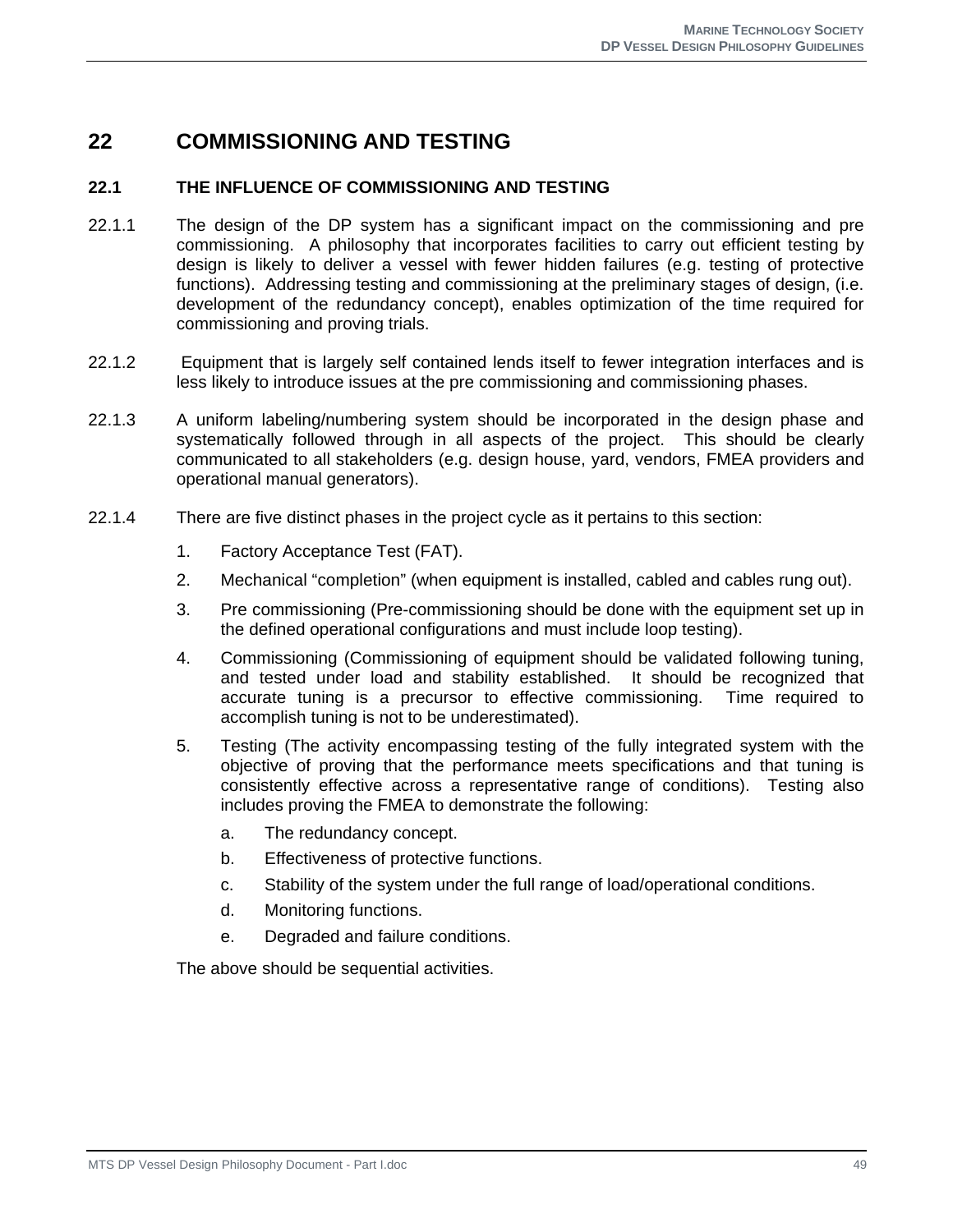- 22.1.5 FAT is an important phase of testing and should be carried out with the necessary diligence and participation of required stakeholders (i.e. FMEA providers, Project and Operational personnel deemed necessary). This is of particular significance for equipment that has the potential to be damaged if tested during proving trials and that would have schedule impact (e.g. internal control loops for thruster variable speed drives), and on equipment whose design does not lend itself to field testing (e.g. MRUs - no means to check calibration). It is acknowledged that the quality of the FAT tests from an FMEA perspective will depend on the degree of progress and access to detailed information to perform an FMEA analysis of the equipment being Factory Acceptance tested.
- 22.1.6 When feasible the FAT should include all Inputs and Outputs, particularly interfaces with other systems, simulated and measured to meet the full range of expected operating criteria.
- 22.1.7 Vessels with complex designs requiring extensive integration should consider the need for a full scale integration test.
- 22.1.8 A robust pre commissioning and commissioning process is fundamental to the execution philosophy and should be integral to the project from concept. Three legs that contribute to a robust pre-commissioning and commissioning process are:
	- 1. Documentation.
	- 2. Verification.
	- 3. Clearly defined Performance Acceptance Criteria.
- 22.1.9 The responsible party for designing the commissioning and testing process should be clearly identified, and made visible to all stakeholders. The party responsible for integration should be specifically included in the list of stakeholders.
- 22.1.10 It is highlighted that Class participation in the testing and commissioning process may be limited to those elements required by Class rules. Testing geared towards the station keeping elements supporting the Industrial mission and not covered by Class rules needs to be addressed specifically in the shipyard contract and in the FMEA. Performance and acceptance criteria should be clearly established.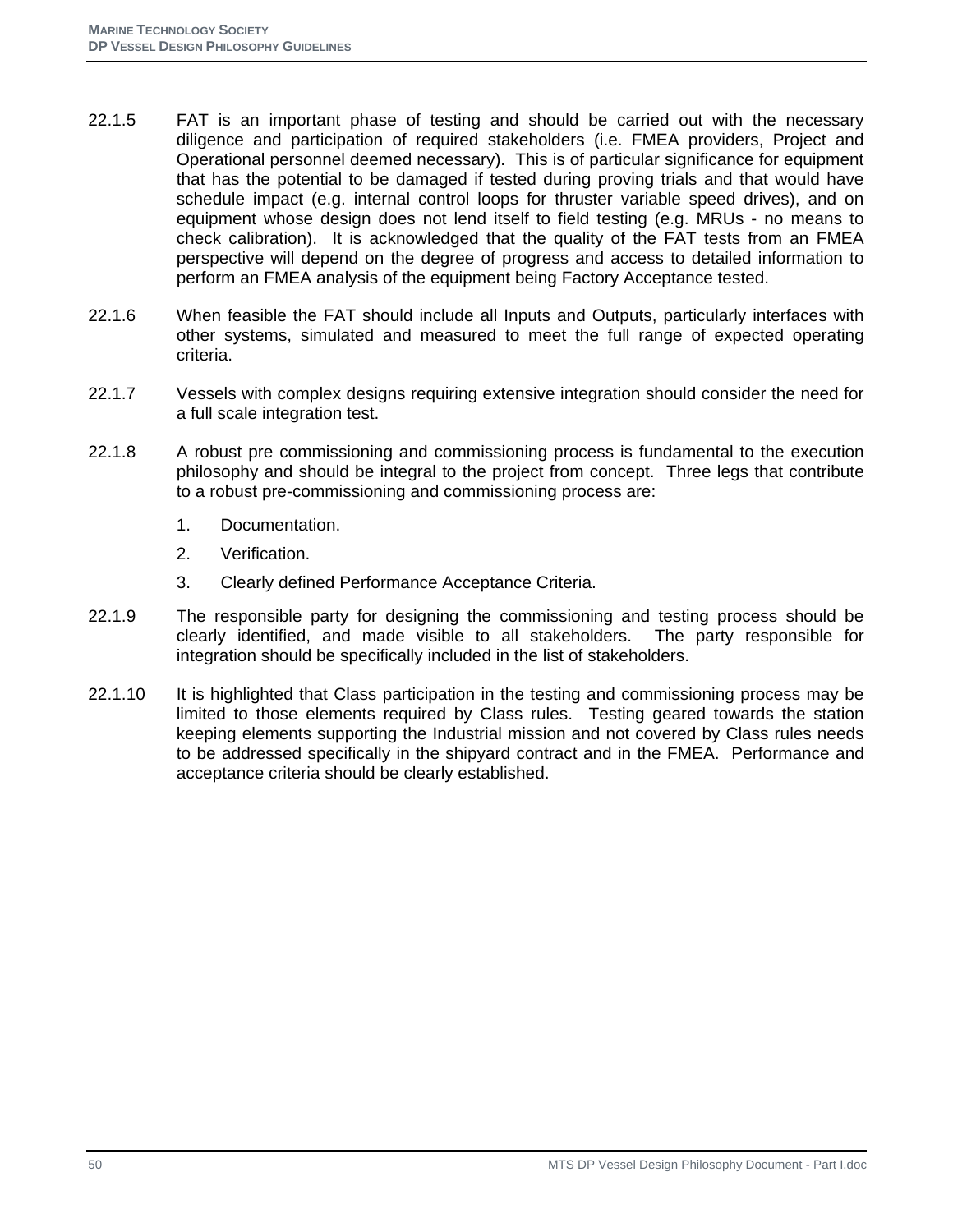## **REFERENCES**